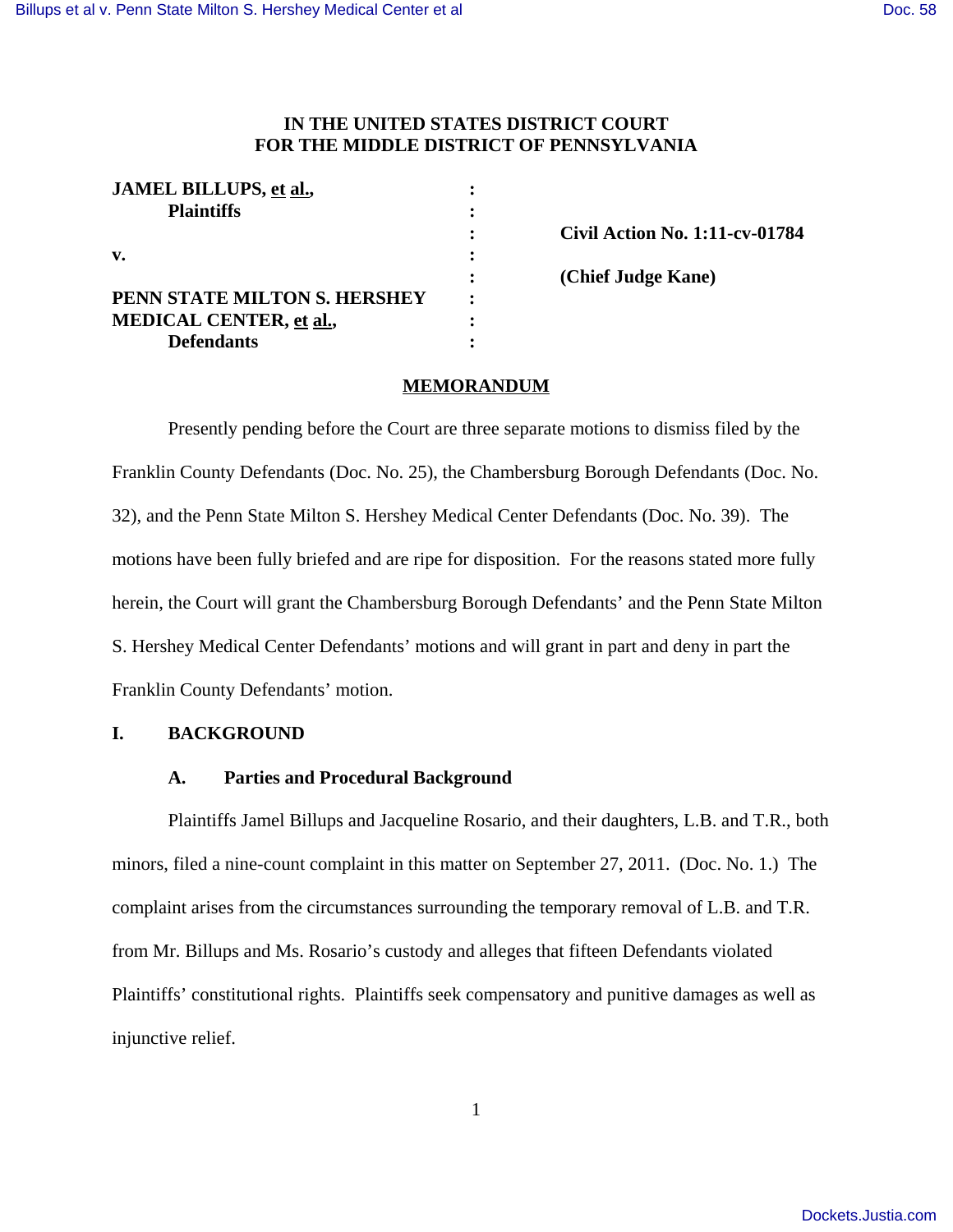Plaintiffs' complaint targets three groups of Defendants, and each group has moved to dismiss the complaint. The first group of Defendants is comprised of Franklin County, Franklin County District Attorney Matthew Fogel, Franklin County Assistant District Attorney Lauren Sulcove, Franklin County Office of Children, Youth, and Families ("CYF"), and four CYF employees – Tammie Lay, Dawn M. Watson, Kari Coccagna, and Minnie Tuner. In essence, Plaintiffs allege that these Defendants (collectively, the "Franklin County Defendants") are responsible for pursuing dependency proceedings, implementing an unconstitutional voluntary safety plan, and investigating and prosecuting Mr. Billups in relation to charges of aggravated assault and endangering the welfare of children. The Franklin County Defendants filed a motion to dismiss Plaintiffs' complaint on November 16, 2011. (Doc. No. 25.) Plaintiffs filed a brief in opposition on December 13, 2011 (Doc. No. 41), and the Franklin County Defendants filed a reply brief on January 9, 2012 (Doc. No. 52).

The second group of Defendants is comprised of Chambersburg Borough and one of its employees, Detective William C. Frisby, Jr (collectively, the "Chambersburg Borough Defendants"). Plaintiffs allege that Chambersburg Borough has an unconstitutional policy of relying on the medical opinions of the Penn State Milton S. Hershey Medical Center's Child Safety Team or, alternatively, that Detective Frisby failed to conduct an independent medical investigation regarding the cause of L.B.'s injuries. The Chambersburg Borough Defendants filed a motion to dismiss Plaintiffs' complaint on November 28, 2011. (Doc. No. 32.) Plaintiffs filed a brief in opposition on December 23, 2011 (Doc. No. 46), and the Chambersburg Borough Defendants filed a reply brief on January 6, 2012 (Doc. No. 51).

The final group of Defendants is comprised of the Penn State Milton S. Hershey Medical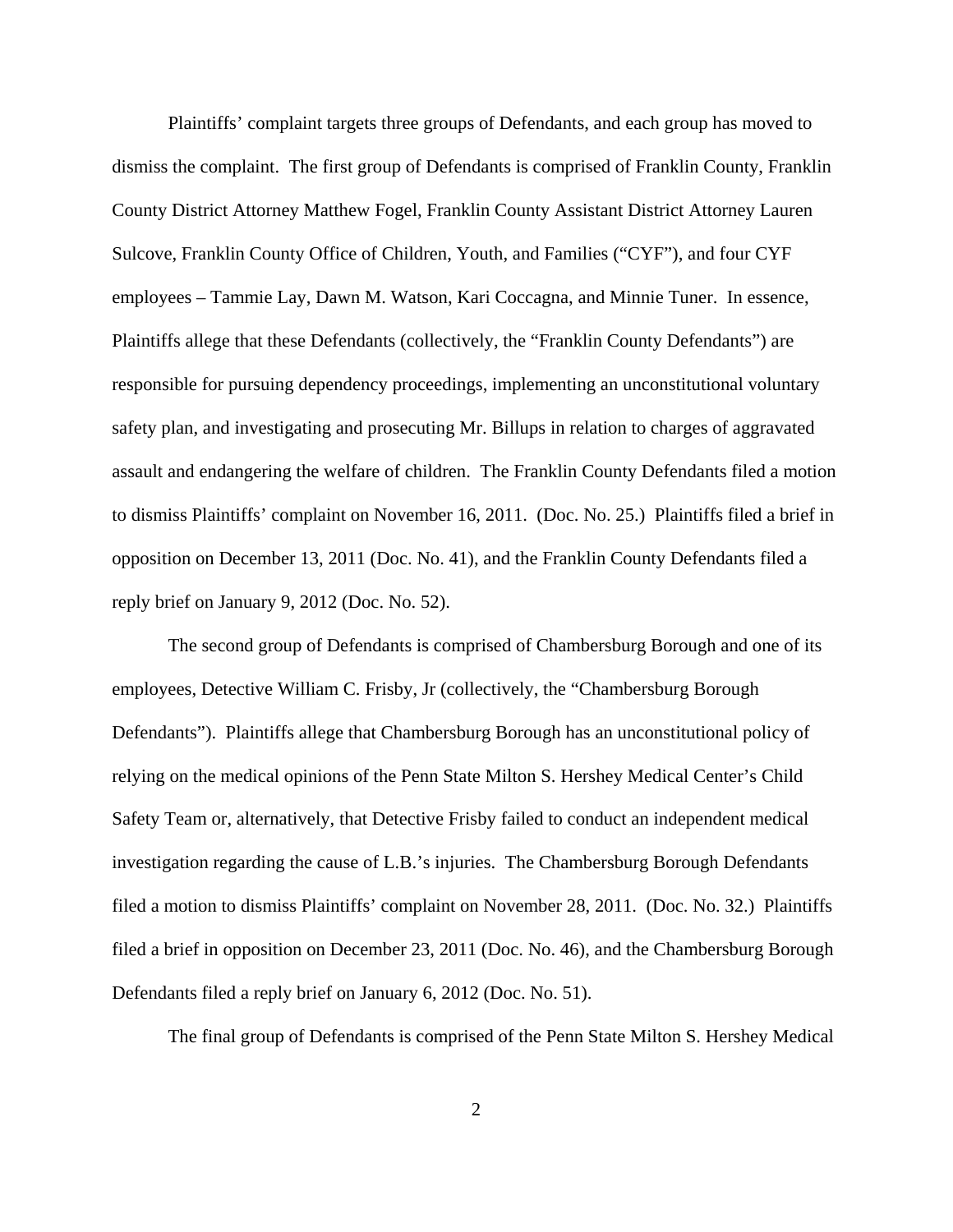Center<sup>1</sup> ("Medical Center") and four Medical Center employees - Mark S. Dias, M.D., who is a neurosurgeon and co-director of the Medical Center's Child Safety Team ("CST"); Kathryn R. Crowell, M.D., who is a co-director of the CST; Arabinda K. Choudhary, M.D., who is the director of the pediatric neuroradiology department and a member of the CST; and Kathleen D. Eggli, M.D., who is the chair of the radiology department. These Defendants (collectively, the "Medical Center Defendants") allegedly examined L.B.'s injuries, concluded that they were due to abuse, and provided testimony regarding their conclusions at the dependency and criminal proceedings. On December 9, 2011, the Medical Center Defendants filed a motion to dismiss the complaint. (Doc. No. 39.) Plaintiffs filed a brief in opposition on January 5, 2012 (Doc. No. 49), and the Medical Center Defendants filed a reply brief on January 18, 2012 (Doc. No. 53).

#### **B.** Factual Background<sup>2</sup>

This case arises out of a child abuse investigation that resulted in Mr. Billups and Ms.

Rosario temporarily losing custody of their daughters, T.R. and L.B, and also resulted in Mr. Billups being prosecuted on criminal charges in state court. At the time of the events giving rise to Plaintiffs' claims, T.R. was approximately two years old and L.B. was approximately four months old. (Doc. No.  $1 \nparallel 19$ .)

<sup>&</sup>lt;sup>1</sup> After reviewing the parties' briefs, the Court notes that the parties sometimes refer to Defendant Penn State Milton S. Hershey Medical Center as the Penn State Milton S. Hershey Medical School. (See Doc. No. 44 at 1.) It is clear that these references are to the same entity, which for the sake of consistency, the Court will refer to as the Medical Center.

<sup>&</sup>lt;sup>2</sup> In stating the relevant facts, the Court must accept Plaintiffs' factual allegations as true and will "consider only the allegations in the complaint, exhibits attached to the complaint, matters of public record, and documents that form the basis of a claim." Lum v. Bank of Am., 361 F.3d 217, 221 n.3 (3d Cir. 2004); see also Phillips v. Cnty. of Allegheny, 515 F.3d 224, 233 (3d Cir. 2008). Accordingly, in describing various medical conditions, examinations, procedures, and conclusions, the Court will rely solely on the allegations of Plaintiffs' complaint.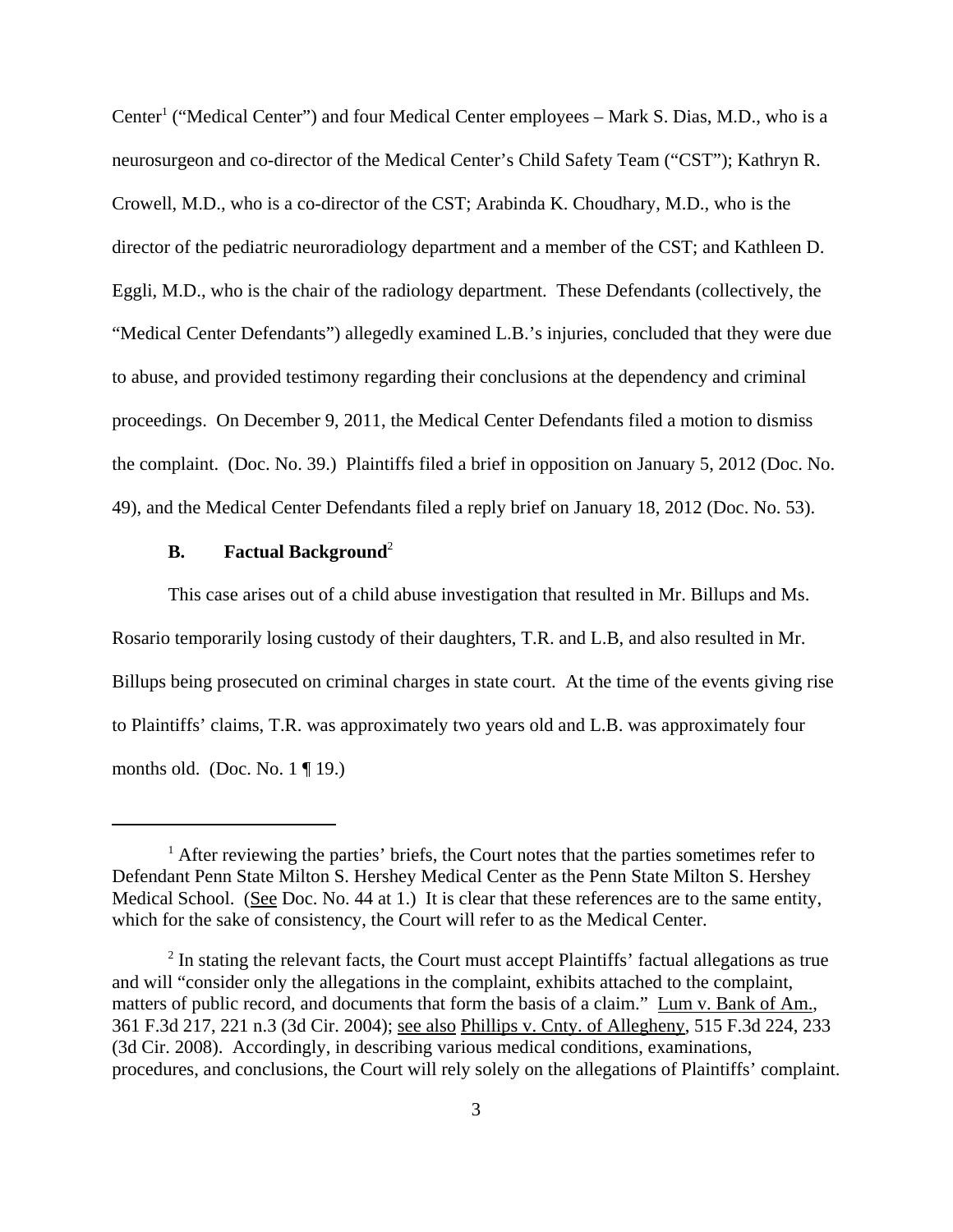On October 19, 2009, while Ms. Rosario was at work, Mr. Billups watched over T.R. and L.B. in the apartment he shared with Ms. Rosario. (Id. ¶ 19.) After hearing L.B. cry, Mr. Billups checked on her and noticed that she was arching her back and "tens[ing] up." (Id. ¶¶ 19- 20.) He proceeded to carry her to the living room, where he noticed that she was stretching her arms out rigidly and having difficulty breathing. ( $\underline{Id}$ ,  $\P$ 21.) He then called Ms. Rosario, who was already en route to the apartment. (Id.) After Ms. Rosario arrived home, she and Mr. Billups called 911 to seek medical attention for L.B. (Id.) After doing so, however, they decided to take L.B. to the Chambersburg Hospital themselves, so that L.B. could receive medical attention faster. (Id.)

After L.B. was admitted to the Chambersburg Hospital, a computed tomography ("CT") scan of L.B. was performed. (Id. 122.) The CT scan revealed that L.B. had a "small amount of subdural and subarachnoid hemorrhage and edema." (Id.)The examination did not reveal a skull fracture or any bruising. (Id.)

#### **A. L.B.'s Examinations at the Medical Center**

L.B. was transferred to the Medical Center on October 20, 2009. (Id. 123.) On that date, magnetic resonance imaging ("MRI") and magnetic resonance venography ("MRV") examinations of L.B. were performed. (Id.)These examinations revealed that L.B. had thrombosis, a condition, otherwise known as a childhood stroke, in which "one or more veins that drain blood from . . . [the] brain [are] clotted."  $(\underline{Id.})$  The examination also revealed that one of L.B.'s veins was dilated and that there was a non-specific signal in L.B.'s neck, both of which represented an increase in blood flow "as a result of L.B.'s brain finding alternative pathways to compensate for the clotted veins in her brain." (Id.) No evidence of injury to L.B.'s spine or of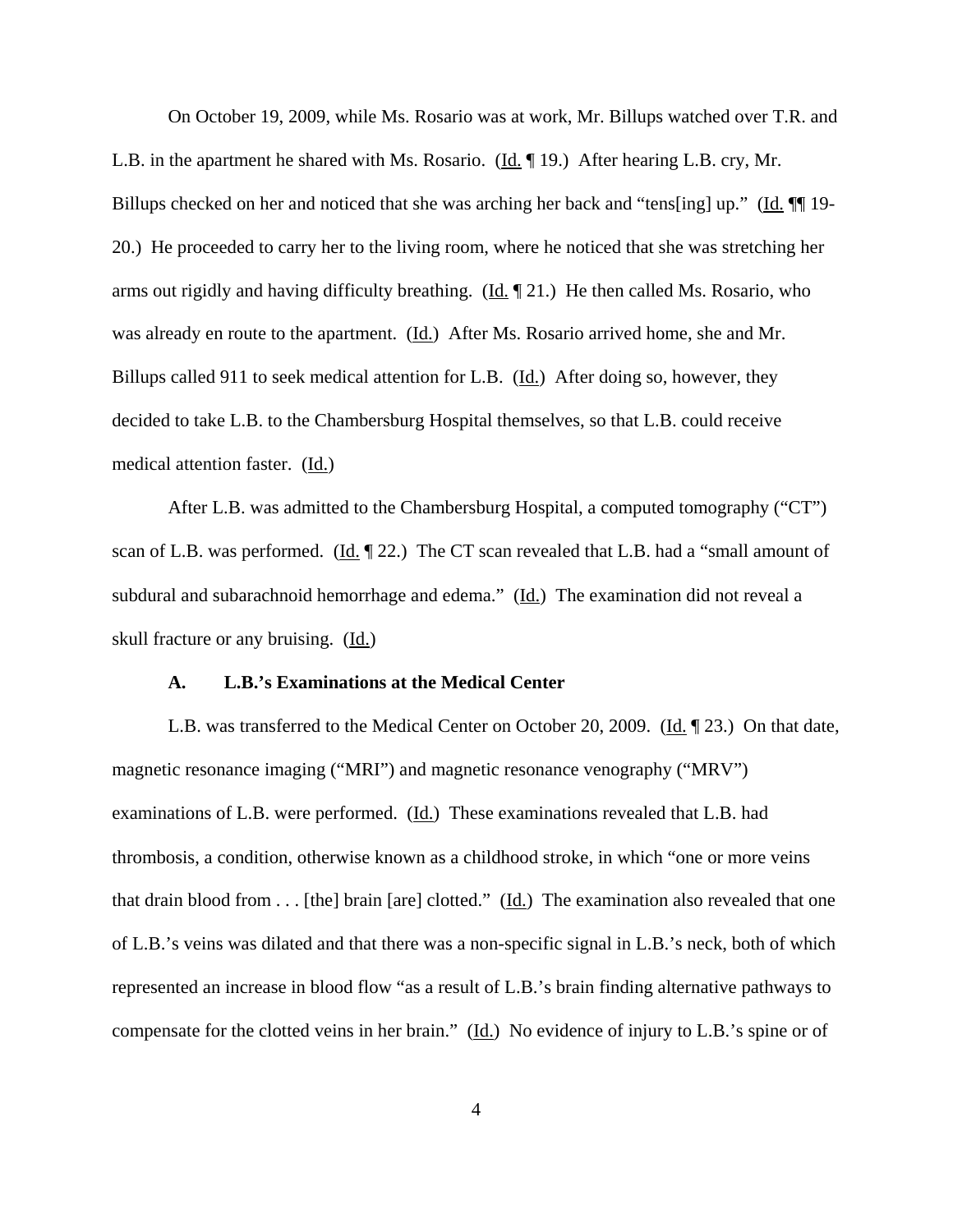disruption to her spinal ligaments was detected. (Id.)

Dr. Choudhary, the director of pediatric neuroradiology at the Medical Center and a member of its CST, evaluated the results of this examination and recorded his conclusions in a report. (Id. ¶¶ 10, 24.) The CST, co-directed by Drs. Dias and Crowell, evaluates patients whose injuries indicate that they may be victims of child abuse. ( $\underline{Id}$ ,  $\P\P$  7-9.) In his report, Dr. Choudhary stated that the "'superficial cortical vessels on the left side [of L.B.'s brain] are not visualized' and that thrombosis was a possible explanation." (Id. ¶ 24.) He concluded that L.B.'s injuries were due to abuse that she suffered on October 19, 2009. (Id. ¶ 30.)

In addition, an abdominal CT scan and skeletal surveys of L.B. were performed at the Medical Center. (Id. 126.) The CT scan and skeletal surveys revealed that L.B. had sixteen bilateral rib fractures in the anterior region of her ribs, none of which were acute and all of which were approximately four-to-eight weeks old. (Id.) Neither the CT scan nor the skeletal surveys revealed that L.B. had suffered any internal injuries associated with the rib fractures. (Id.)

On October 22, 2009, a Medical Center radiologist reported that L.B.'s rib fractures "were 'at the anterior anxillary line' and the 'lateral aspect and anterior anxillary line."<sup>3</sup> Unlike anterior rib fractures, posterior rib fractures are considered to be "pathognomonic, or having a virtual 100% predictive diagnostic value, of the diagnosis of abuse." (Id. ¶ 38.)

On October 28, 2009, Dr. Crowell wrote a medical report, using Medical Center letterhead, wherein she concluded that L.B.'s injuries were caused by abuse. (Id. ¶ 32.) Specifically, she concluded that L.B.'s sixteen rib fractures were likely the result of an incident of inflicted trauma that occurred a short time before L.B. experienced difficulty breathing. (Id.)

<sup>&</sup>lt;sup>3</sup> Plaintiffs do not identify the radiologist who reported this finding.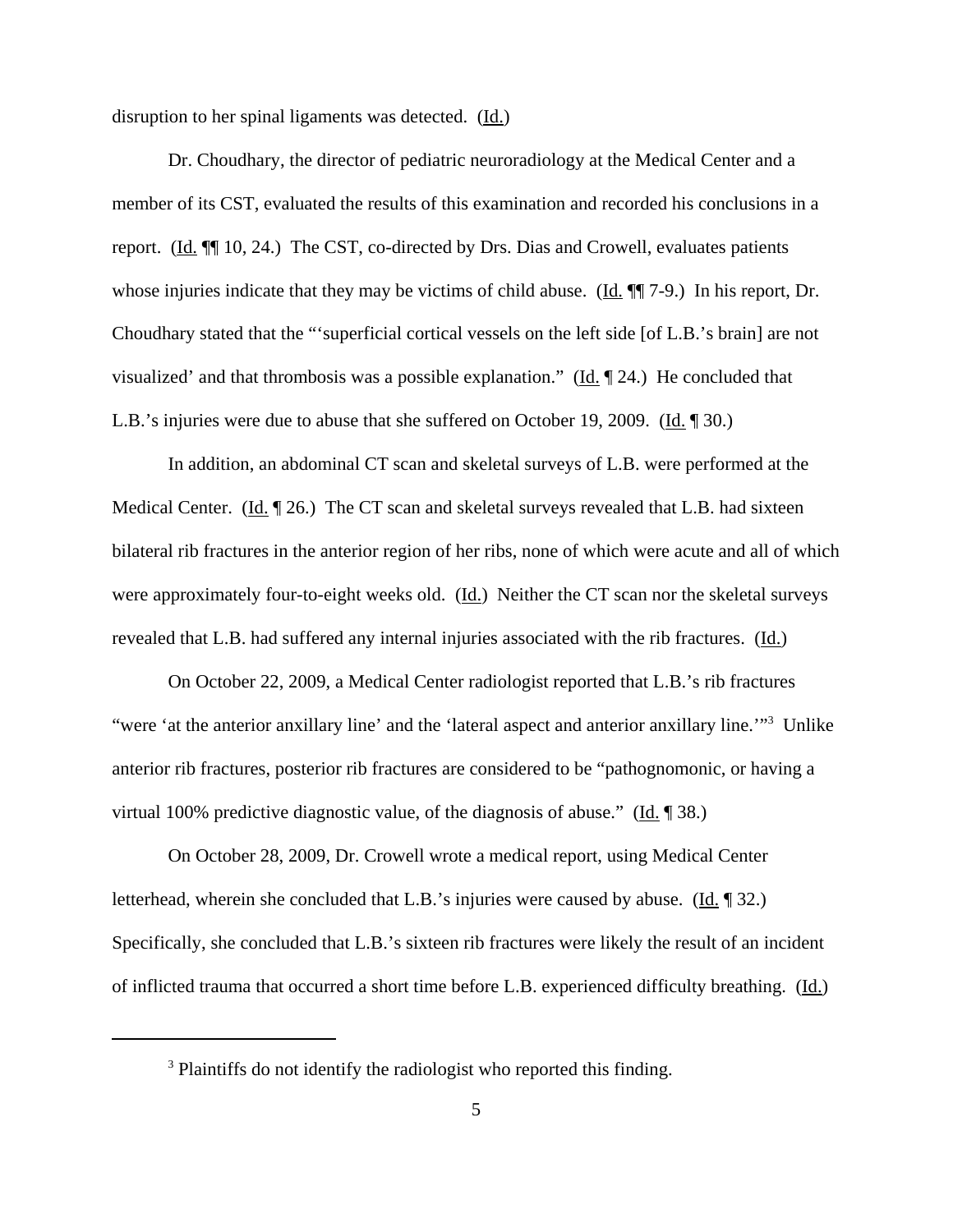Neither Dr. Crowell nor any other doctor at the Medical Center, however, performed tests to exclude non-traumatic explanations for L.B.'s injuries, such as "a thrombophilia workup." (Id. ¶¶ 25, 27-28.) Further, no doctor at the Medical Center asked Ms. Rosario whether she suffered from a Vitamin D deficiency or conducted tests to determine whether either Ms. Rosario or L.B. suffered from such a deficiency. (Id.  $\llbracket 28.$ ) Plaintiffs allege that a Vitamin D deficiency is a cause of congenital rickets in infants, which can lead to "weak bones that fracture with birth and/or normal infant handling." (Id. ¶ 27.)

#### **B. Arrest of Mr. Billups**

On October 29, 2009, Detective Frisby created an affidavit of probable cause based entirely on the conclusions of Dr. Crowell recorded in her October 28, 2009 report regarding L.B.'s injuries. (Id.  $\P$  33-34.) The affidavit charged Mr. Billups with aggravated assault, in violation of 18 Pa. C.S. § 2702, and endangering the welfare of children, in violation of 18 Pa. C.S. § 4304. (Id. ¶ 34.) Later that day, Mr. Billups reported to the Chambersburg Borough police station and was taken into custody. (Id. 135.) Bail was set at \$200,000. (Id.) Mr. Billups remained in jail until December 17, 2010, when he was acquitted of all charges. (Id.)

### **C. Dependency Proceedings**

On October 20, 2009, the date on which L.B. was admitted to the Medical Center and Dr. Choudhary determined that L.B.'s injuries were due to abuse, CYF obtained an ex parte order, granting CYF temporary custody of T.R. and L.B.<sup>4</sup> (Id. 129.) On that date, CYF also filed a dependency petition with respect to both T.R. and L.B. (Id.) In the petition, CYF exclusively relied on Dr. Choudhary's conclusions. (Id. ¶ 30.)

 $4$  The allegations in Plaintiffs' complaint do not make clear whether CYF obtained the  $ex$ parte order before or after L.B. was admitted to Medical Center.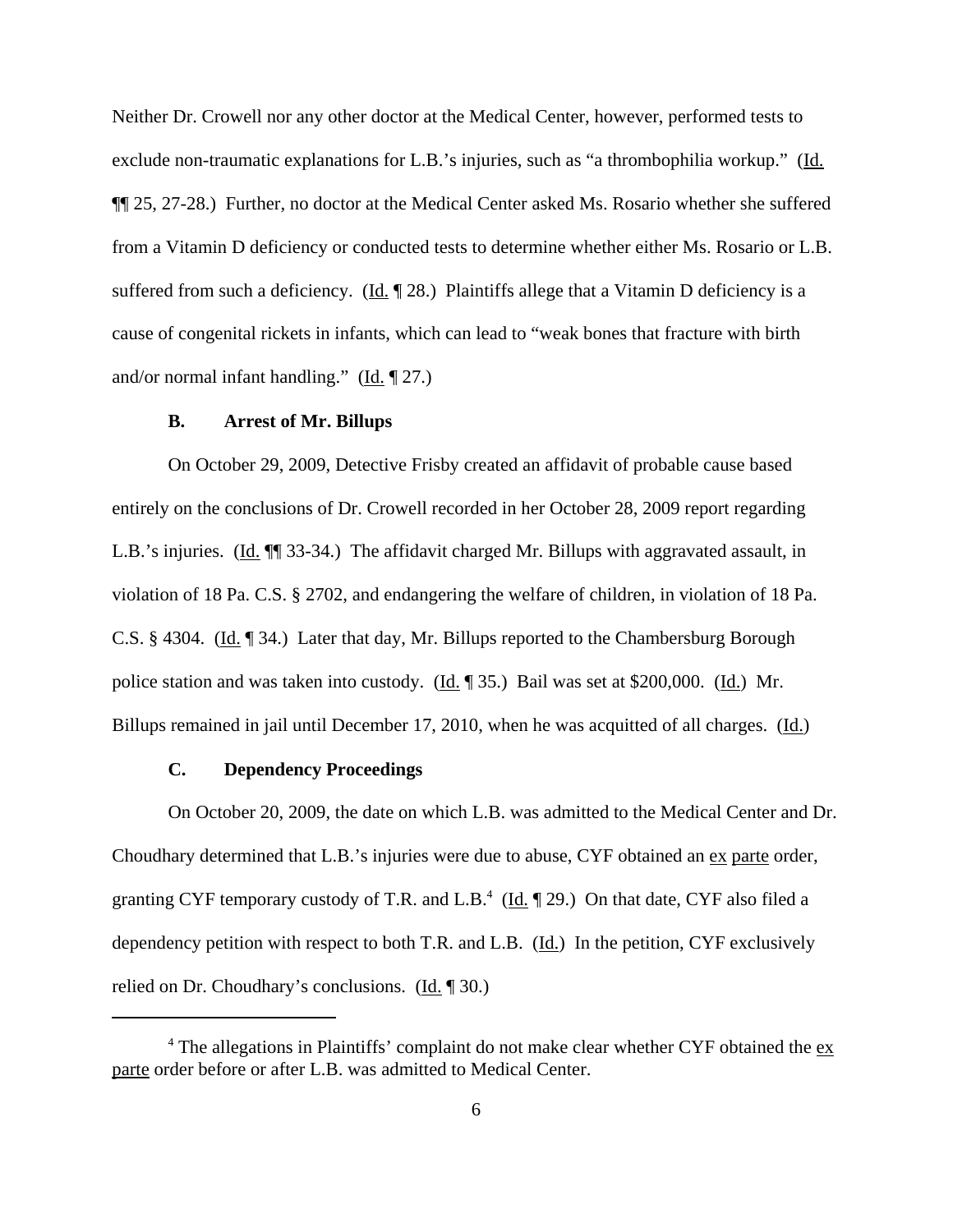The Franklin County Court of Common Pleas held a dependency hearing on December 18, 2009. (Id. 136; Doc. No. 25-1 at 2.) At the hearing, Dr. Crowell, who was qualified as an expert witness in the area of child abuse, testified that "an extensive screening" of L.B. was performed to determine whether she had coagulation problems, bleeding disorders, or an abnormal "metabolic workup." (Doc. No. 1 ¶ 36.) With respect to L.B.'s rib fractures, Dr. Crowell testified that a radiologist indicated that the fractures were posterior, not anterior. (Id. ¶ 37.) Plaintiffs, however, allege that no Medical Center radiologist ever made such a finding. (Id.) Dr. Crowell was also questioned about an October 22, 2009 report, which stated that L.B.'s rib fractures were at the anterior anxillary line.<sup>5</sup> Dr. Crowell, however, explained that the reference to the anterior anxillary line in that report indicated the location from which the fractures were viewed, not that the fractures were anterior. (Id.)

At the conclusion of the hearing, the court, having determined that the abuse allegations had been sustained, adjudicated both L.B. and T.R. dependent. (Id. ¶ 44; Doc. No. 25-1 at 2.) The court noted that Mr. Billups and Ms. Rosario had failed to offer a plausible alternative explanation for L.B.'s injuries and stated that, in light of the examinations performed on L.B. at the Medical Center, "it is highly unlikely that any credible expert could have come to a different conclusion at all different than that at which Dr. Crowell arrived." (Doc. No. 1 ¶ 44.) The court also stated that "testimony from a retained expert would not have had a high degree of likelihood of changing the result in this case, since the evidence in favor of dependency came from a treating physician and was so credible and overwhelming." (Id.) Plaintiffs assert, however, that Dr. Crowell was never L.B.'s treating physician.  $(\underline{Id}, \P 45)$ .

<sup>&</sup>lt;sup>5</sup> As noted, Plaintiffs do not identify the Medical Center radiologist who created the October 22, 2009 report.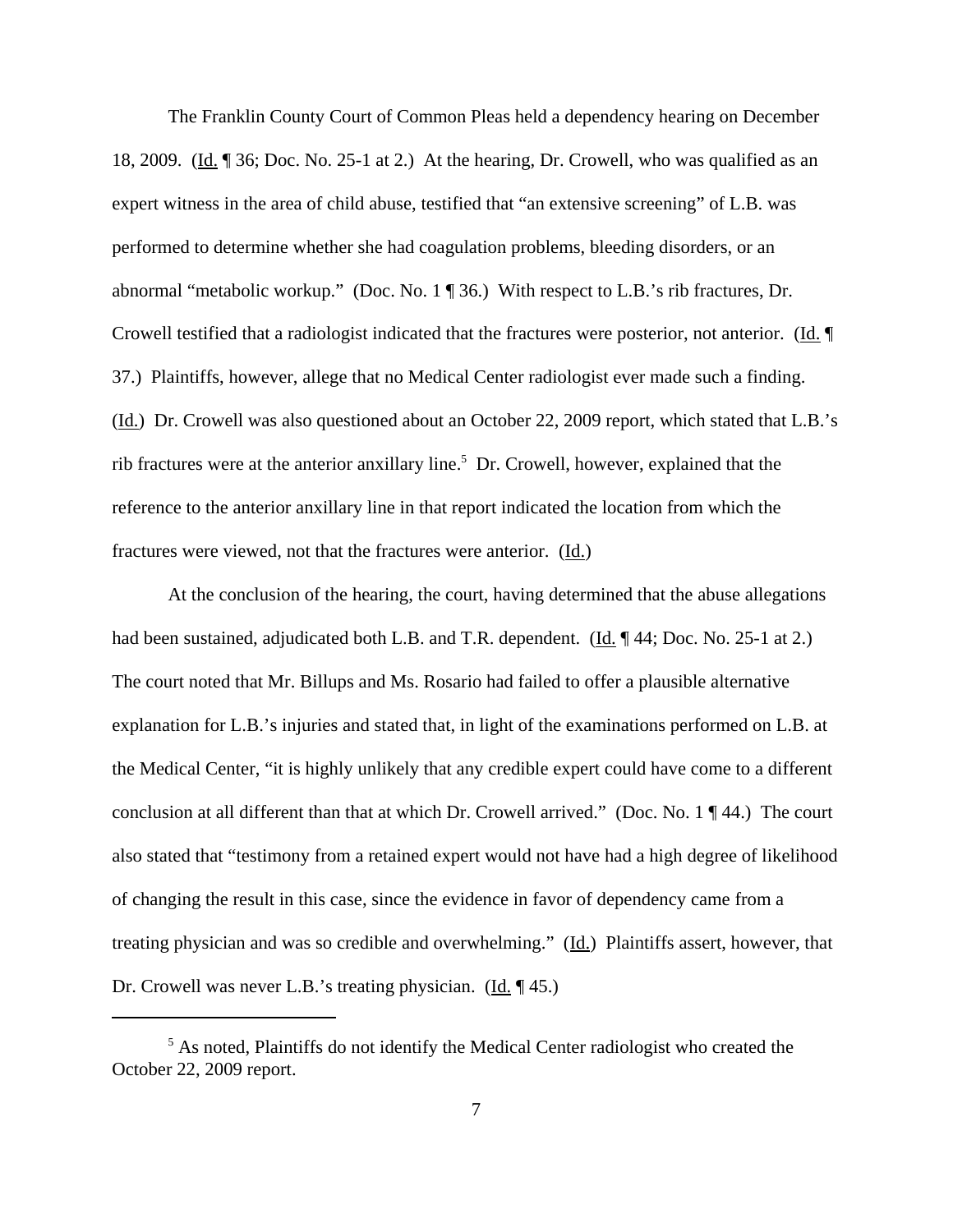#### **D. Criminal Proceedings**

Following the dependency hearing, the Franklin County District Attorney's Office decided to pursue the criminal charges against Mr. Billups. (Id. 140.) The District Attorney's Office's investigation, however, began as early as October 21, 2009, when Assistant District Attorney Sulcove contacted Dr. Dias at the Medical Center to inform him that she was the prosecutor who would be handling a case against Mr. Billups. (Id. ¶ 31.)

A preliminary criminal hearing was held on December 28, 2009. (Id. ¶¶ 40-41.) At the hearing, Dr. Crowell was qualified as an expert witness in the area of child abuse and testified that an extensive screening for coagulation problems and bleeding disorders, as well as a MRI examination, were performed on L.B., and that no evidence of a bleeding problem or an arterial venous malformation was detected.<sup>6</sup>

#### **E. Contrary Expert Reports Regarding L.B.'s Injuries**

In January 2010, Ms. Rosario retained Dr. Julie Mack, an assistant professor of radiology at the Medical Center, and Dr. Barnes, the director of the Pediatric MRI & CT Center at the Stanford University Medical Center's Lucile Packard Children's Hospital and a member of its CST, to evaluate the opinions of Drs. Crowell, Dias, and Choudhary regarding L.B.'s injuries. (Id. ¶¶ 46-48.) At this time or shortly thereafter, Dr. Eggli, the chair of the Medical Center's radiology department, implemented a department policy authorizing her to either approve or not approve the reports and testimony of Medical Center doctors in legal proceedings, deny liability

<sup>&</sup>lt;sup>6</sup> In paragraphs 42 and 43 of the complaint, Plaintiffs allege that Dr. Dias reported findings regarding L.B.'s injuries that contradicted Dr. Crowell's testimony. They further aver that Dr. Choudhary, after conferring with Dr. Dias, altered his findings with respect to L.B.'s injuries. Upon review of these allegations and the complaint in its entirety, it is not clear whether Plaintiffs are alleging that these events occurred before or after Dr. Crowell testified at the December 28, 2009 hearing.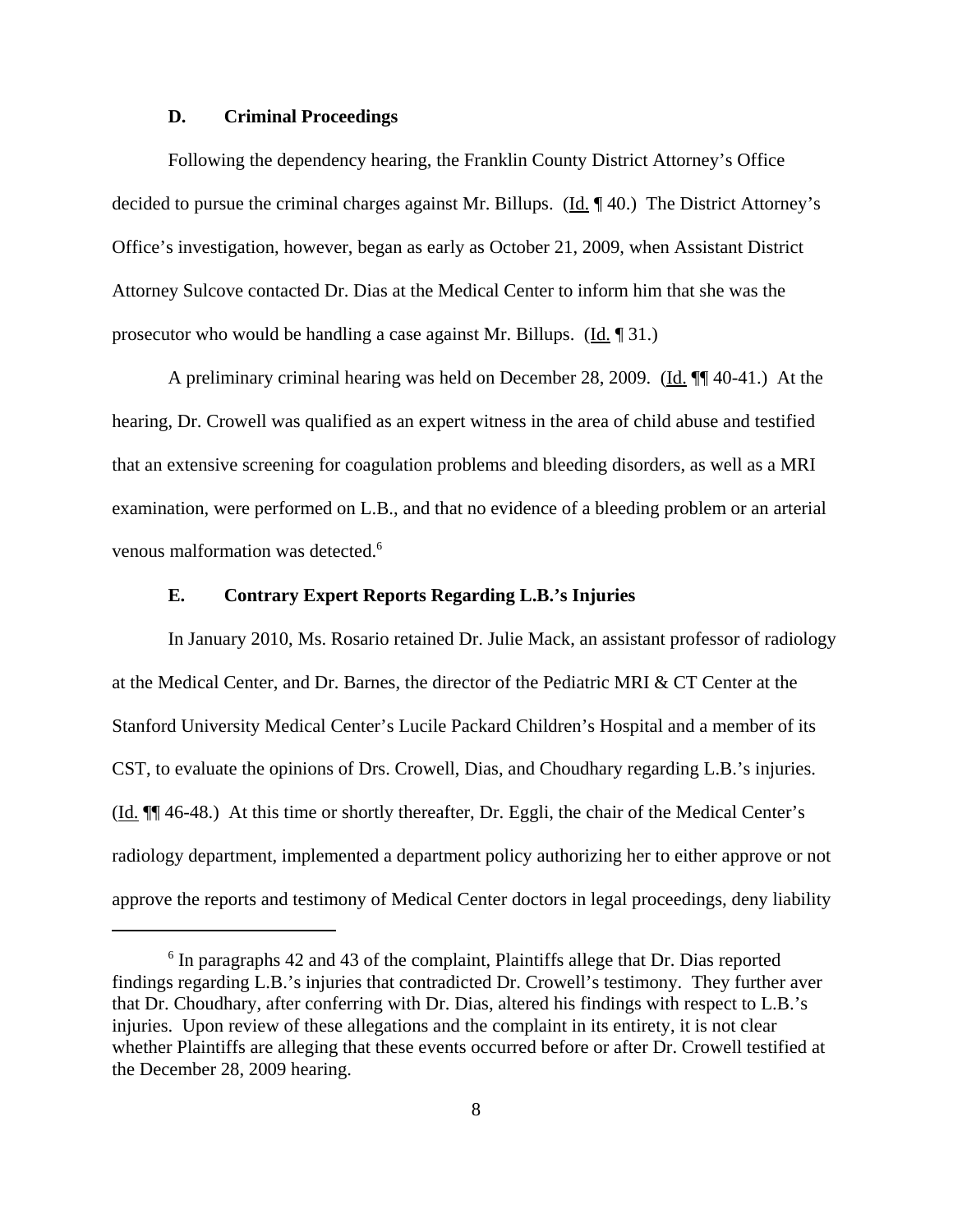insurance to those doctors whose reports and testimony were not approved, and prohibit those doctors whose reports and testimony were not approved from revealing their position at the Medical Center or using the Medical Center logo and letterhead when creating reports. (Id. ¶ 11.) Dr. Eggli enforced this policy against Dr. Mack after she rendered an opinion regarding L.B.'s injuries contrary to the opinions of Drs. Dias, Crowell, and Choudhary.<sup>7</sup> (Id.)

Dr. Mack created a report in which she agreed with the conclusions of Dr. Barnes, who determined that L.B.'s rib fractures were anterior, that thrombosis and congenital rickets were possible causes of L.B.'s injuries, and that a more thorough "hematology/coagulopathy and vascular workup" should be performed on L.B. (Id. 153.) Dr. Barnes further determined that "a bone fragility disorder (e.g. maternal-fetal vitamin D deficiency with congenital rickets) should be considered and evaluated" and that there was evidence of congenital rickets of congenital rickets on L.B.'s skeletal x-rays. (Id. ¶ 53, 58.) Dr. Barnes forwarded his report to CYF. (Id.)

After Dr. Mack and Dr. Barnes created their reports, Dr. Mack contacted Drs. Crowell and Choudhary as well as Dr. Mark Iantasco, L.B.'s attending physician, to explain why she believed that L.B.'s injuries were not due to abuse. (Id.) Although Dr. Mack's request to discuss the case was allegedly not well received, Dr. Crowell did invite Dr. Mack to present her findings to the CST at the Medical Center. ( $\underline{Id}$ .  $\P$  55-56.)

## **F. Transfer of Custody and Further Reports Regarding L.B.'s Injuries**

On February 15, 2010, physical custody of L.B. and T.R. was returned to Ms. Rosario.

 $7$  The Court notes that Plaintiffs include this allegation in paragraph 11 of the complaint. Paragraph 11, however, does not explicitly identify Dr. Mack. After reviewing the complaint in its entirety, however, the Court finds that Plaintiffs' allegations regarding a "Penn State radiologist who was sought out for a second opinion by the Billups family and rendered an opinion different than that of the Penn State Child Safety Team" refers to Dr. Mack.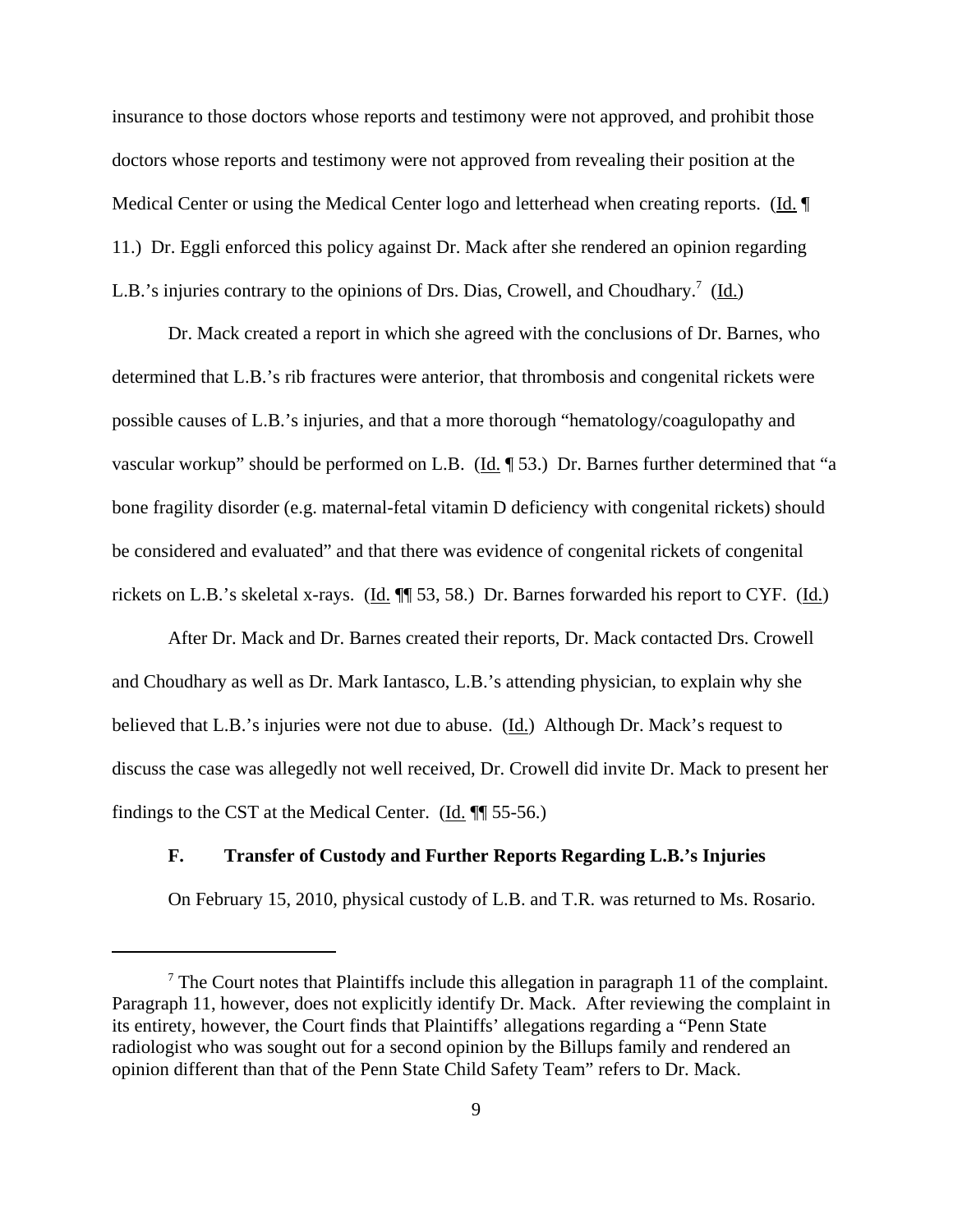$(\underline{Id}$ . [54.) Legal custody of the children, however, remained with CYF.  $(\underline{Id})$ . About two weeks later, Ms. Rosario, upon the request of Dr. Mack, was tested for vitamins D2 and D3 deficiency. (Id. ¶ 57.) Results of these tests revealed that Ms. Rosario's vitamin D2 level was nearly nonexistent and that her vitamin D3 level was severely deficient, indicating that the risk of L.B. suffering from congenital rickets was high. (Id.) One week later, further blood tests were performed on L.B., revealing that she had a low protein S level, a risk factor for abnormal blood clotting and thrombosis. (Id. ¶ 58.)

On March 10, 2010, Mr. Billups's counsel sent Dr. Crowell a letter, informing her that she had falsely testified regarding the location of L.B.'s rib fractures and the number of tests that had been performed on L.B. to determine if her injuries were due to factors other than abuse.  $(\underline{Id}$ .  $\P$  59.) In the letter, which counsel also sent to CYF, counsel urged Dr. Crowell to inform the Franklin County Court of Common Pleas of her false testimony. (Id.) After receiving this letter, Dr. Crowell withdrew her invitation to Dr. Mack to present her findings to the CST, citing "risk management" as the reason for the revocation. (Id.  $\P$  61-62.)

On April 5, 2010, the Franklin County Court of Common Pleas terminated its order of dependency, and legal custody of L.B. and T.R. was returned to Ms. Rosario. (Id. 163.) On April 29, 2010, the court ordered that Assistant District Attorney Sulcove provide Mr. Billups's counsel with an expert report from Dr. Dias. (Id. ¶ 64.) On June 15, 2010, Dr. Dias sent a report, created on Medical Center letterhead and including the Medical Center logo, to Assistant District Attorney Sulcove.<sup>8</sup> (Id. 167.) In his report, Dr. Dias did not address L.B.'s low protein

<sup>&</sup>lt;sup>8</sup> In paragraphs 67, 69, and 70 of the complaint, Plaintiffs state that certain events occurred in June and July 2011. (Doc. No. 1 ¶¶ 67, 69-70.) Paragraphs 72 through 80, however, refer to events that occurred in December 2010. (Id.  $\P$  72-80.) Because the allegations in these paragraphs appear to be written in chronological order, the Court will construe paragraphs 67,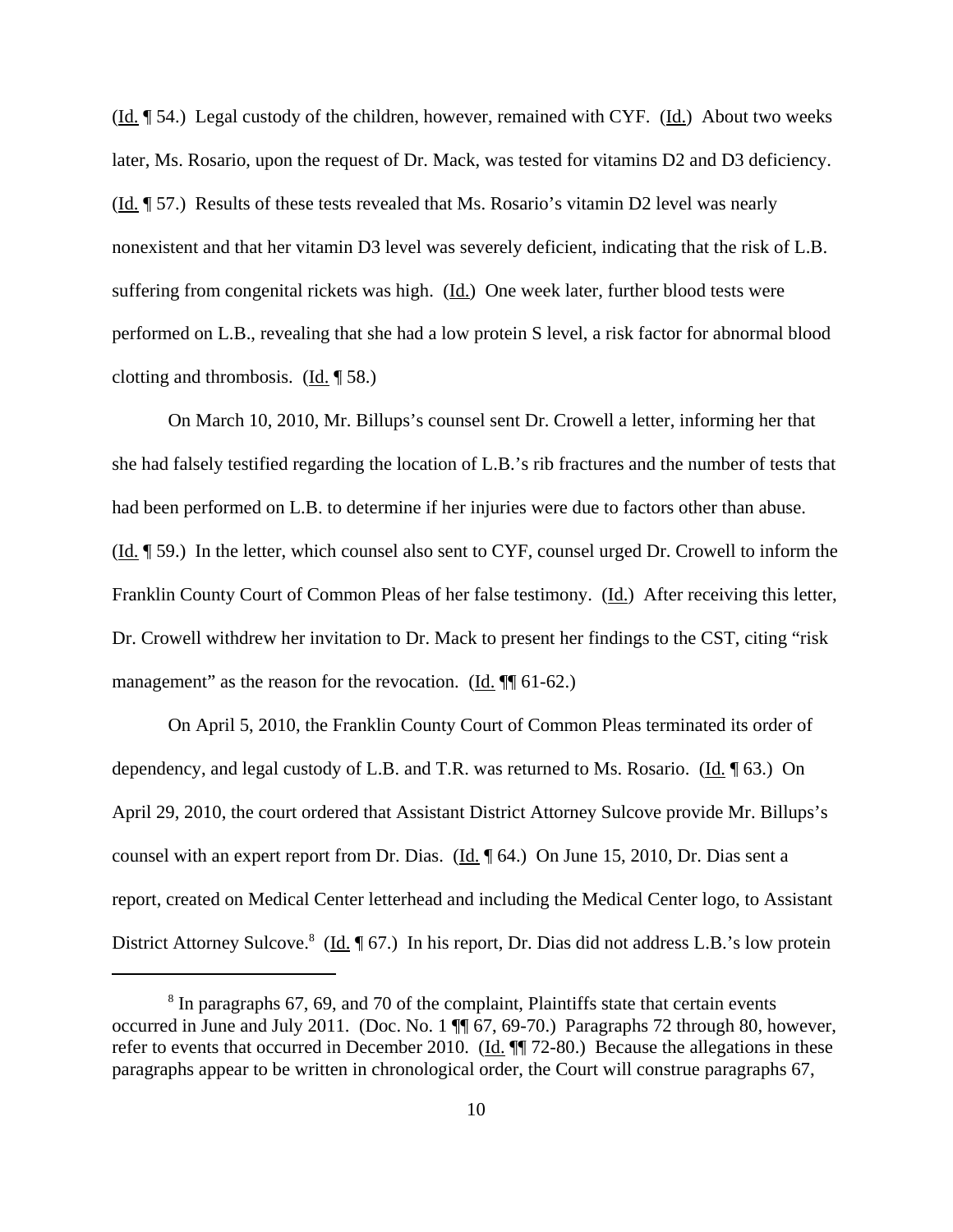S level or Ms. Rosario's vitamin D deficiencies. (Id. 168.) After receiving the report, Assistant District Attorney Sulcove informed the court that she would call Dr. Dias as an expert witness at Mr. Billups's trial. (Id.)

On July 2, 2010, Dr. Mack created a report in which she concluded that thrombosis caused L.B.'s intracranial bleeding, that L.B.'s vitamin D levels could not have been higher than Ms. Rosario's at birth, and that the presence of a large number of asymptomatic rib fractures is indicative of an underlying bony mineralization disorder. (Id. ¶ 69.)

Mr. Billups's counsel apparently obtained additional medical reports regarding L.B.'s injuries. On May 1, 2010, Dr. Joseph Scheller issued a report in which he concluded that L.B.'s intracranial hemorrhage was caused by a blood clot in her head and that there was no evidence of trauma. (Id.  $\left[ \frac{\text{Id}}{\text{Id}} \right]$  65.) In July 2010, Dr. David Ayoub issued a report in which he concluded that L.B.'s rib fractures were not due to abuse. (Id.  $\parallel$  70.) Finally, Dr. Holmes Morton, who serves as the director of the Clinic for Special Children in Lancaster, Pennsylvania, issued a report, concluding that Dr. Mack's findings regarding L.B.'s injuries were likely correct. (Id. 171.)

#### **G. Mr. Billups's Criminal Trial**

Mr. Billups's criminal trial began on or around December 12, 2010.<sup>9</sup> (Id. 172.) During the trial, Dr. Crowell testified that she had misrepresented the location of L.B.'s rib fractures when she testified at the December 18, 2009 dependency hearing and at the December 28, 2009 preliminary criminal hearing. (Id.) She also testified that upon learning of her error, she met with an attorney for the Medical Center, who told her that he would send a letter to the Franklin

<sup>69,</sup> and 70 as referring to events that occurred in June and July 2010.

 $9^9$  The Court notes that December 12, 2010 fell on a Sunday and, therefore, it is likely that the criminal trial began on Monday, December 13, 2010.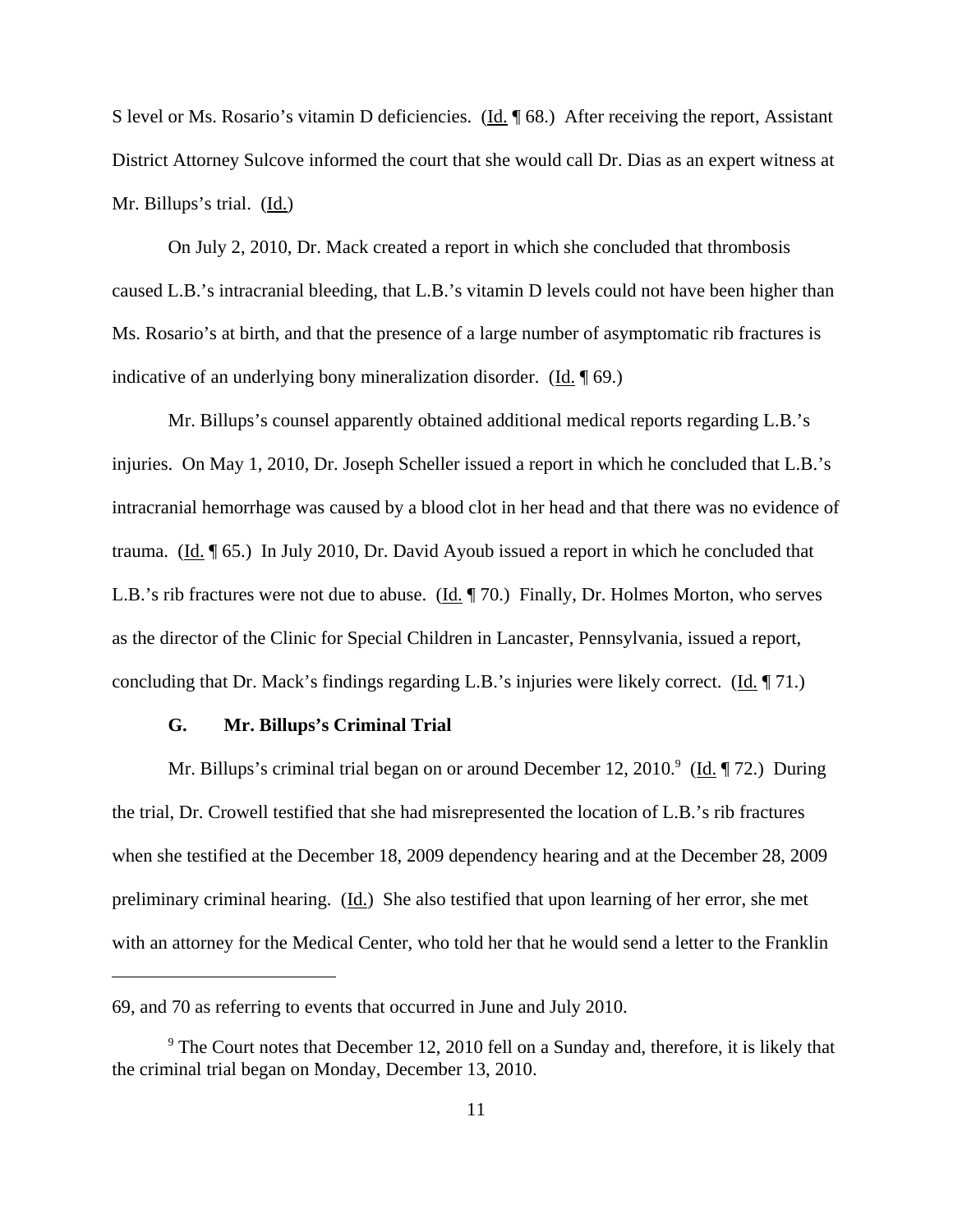County Court of Common Pleas as well as counsel for Mr. Billups to inform them of the error. (Id.) Thereafter, Mr. Billups's counsel requested a copy of this letter. (Id. ¶ 74.) In response, counsel for the Medical Center stated that a letter had been prepared on behalf of Dr. Crowell but had not been mailed due to an oversight not attributable to Dr. Crowell. (Id.  $\parallel$  75.)

On December 17, 2010, a jury found Mr. Billups not guilty of the criminal charges brought against him, and Mr. Billups was released from jail. (Id. ¶¶ 77-78.)

## **H. CYF's Voluntary Safety Plan**

On December 20, 2010, CYF employees Ms. Coccagna and Ms. Tuner met with Mr. Billups and Ms. Rosario and threatened to remove L.B. and T.R. from their custody unless they agreed to the terms of a voluntary safety plan. (Id. ¶ 79; Doc. No. 25-5.) The terms of the plan – otherwise known as "safety actions" – were that Mr. Billups was neither to be alone with L.B. and T.R. nor to physically discipline them. (Doc. No. 25-5 at 1.) As a result of Ms. Coccagna and Ms. Tuner's threats, Mr. Billups and Ms. Rosario reluctantly signed the voluntary safety plan, which stated that the safety actions would be monitored through "announced and unannounced home visits" by CYF employees. (Doc. No.  $1 \nparallel 80$ ; Doc. No. 25-5 at 1.) The plan remained in effect until June 18, 2011. (Id. ¶ 81.)

### **II. STANDARD OF REVIEW**

A motion to dismiss pursuant to Rule 12(b)(6) tests the legal sufficiency of the complaint. Kost v. Kozakiewicz, 1 F.3d 176, 183 (3d Cir. 1993). In reviewing a motion to dismiss, a court may "consider only the allegations in the complaint, exhibits attached to the complaint, matters of public record, and documents that form the basis of a claim." Lum, 361 F.3d at 221 n.3. The motion will only be properly granted when, taking all factual allegations and inferences drawn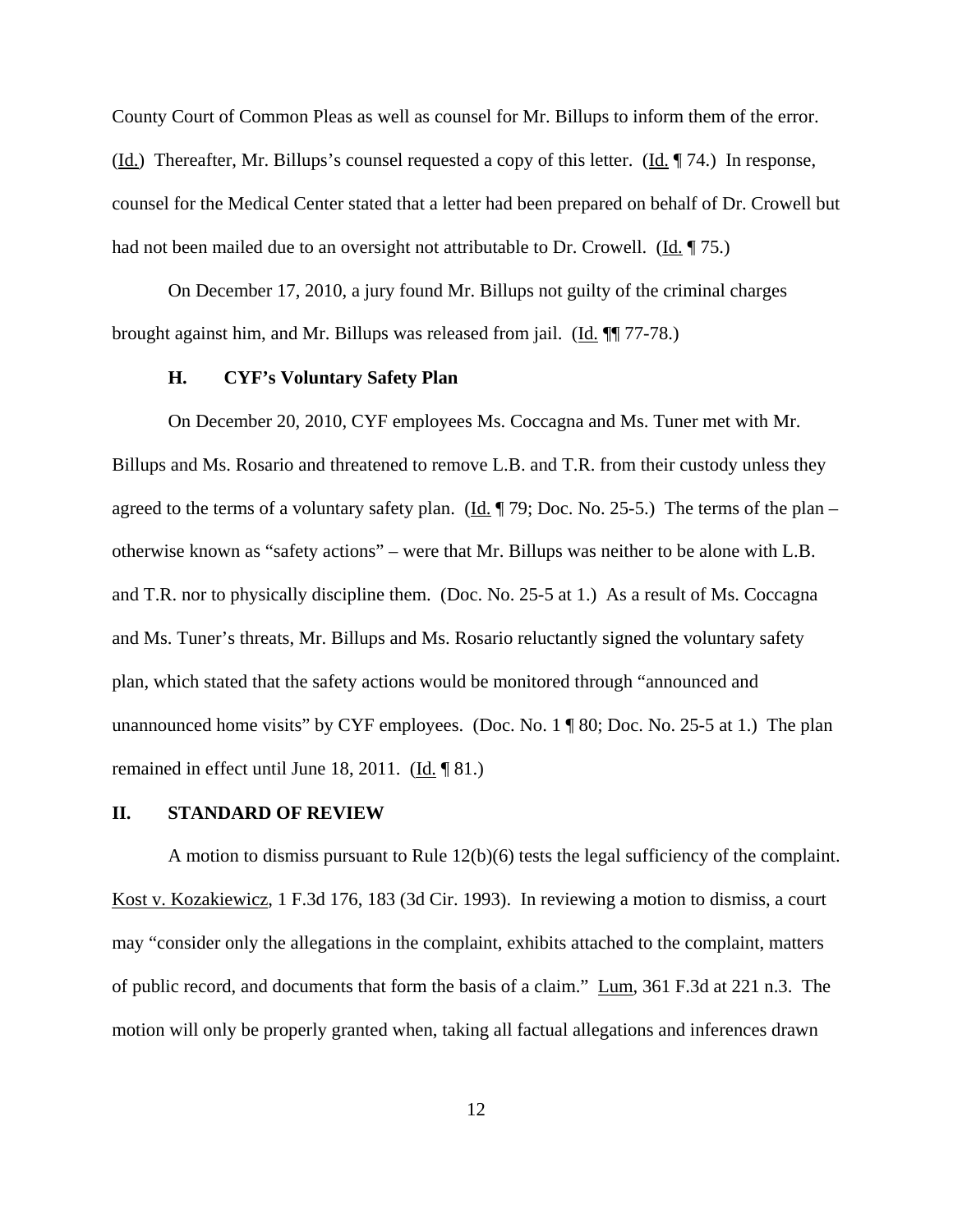therefrom as true, the moving party is entitled to judgment as a matter of law. Markowitz v. Ne. Land Co., 906 F.2d 100, 103 (3d Cir. 1990). The burden is on the moving party to show that no claim has been stated. Johnsrud v. Carter, 620 F.2d 29, 33 (3d Cir. 1980). Thus, the moving party must show that Plaintiff has failed to "set forth sufficient information to outline the elements of his claim or to permit inferences to be drawn that those elements exist." Kost, 1 F.3d at 183 (citations omitted). A court, however, "need not credit a complaint's 'bald assertions' or 'legal conclusions' when deciding a motion to dismiss." Morse v. Lower Merion Sch. Dist., 132 F.3d 902, 906 (3d Cir. 1997). Indeed, the United States Supreme Court has held that while the 12(b)(6) standard does not require "detailed factual allegations," there must be a "'showing,' rather than a blanket assertion of an entitlement to relief . . . . [F]actual allegations must be enough to raise a right to relief above the speculative level.'" Phillips, 515 F.3d at 231- 32 (quoting Bell Atlantic Corp. v. Twombly, 550 U.S. 544, 555 (2007)). Put otherwise, a civil complaint must "set out 'sufficient factual matter' to show that the claim is facially plausible." Fowler v. UPMC Shadyside, 578 F.3d 203, 210 (3d Cir. 2009) (quoting Ashcroft v. Iqbal, 556 U.S. 662 (2009)).

#### **III. DISCUSSION**

Three groups of Defendants have filed motions to dismiss Plaintiffs' complaint: the Franklin County Defendants, the Chambersburg Borough Defendants, and the Medical Center Defendants. First, the Court will address the Medical Center Defendants' motion to dismiss. The Court will then address the Franklin County Defendants' and the Chambersburg Borough Defendants' motions jointly.

### **A. The Medical Center Defendants' Motion to Dismiss**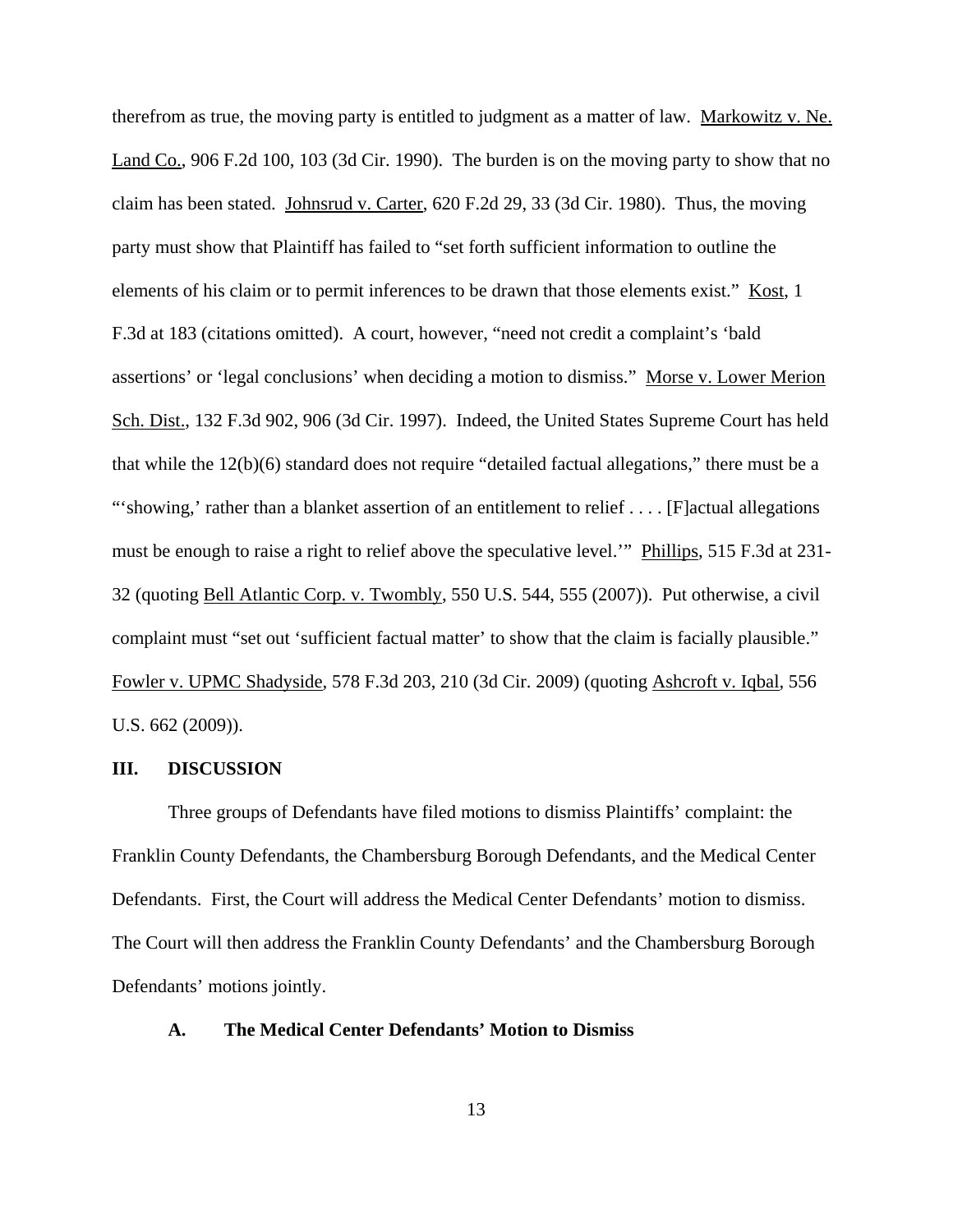The Medical Center Defendants are comprised of five individual Defendants: the Medical Center and Drs. Dias, Crowell, Choudhary, and Eggli. The Medical Center Defendants urge the Court to dismiss the claims raised against them in Counts I, II, and VII of Plaintiffs' complaint.

Counts I and II raise substantive due process claims pursuant to the Fourteenth Amendment to the United States Constitution against all of the Medical Center Defendants, except for Dr. Eggli. Count I alleges that these Defendants were grossly negligent or acted with reckless indifference in representing that they had ruled out non-traumatic explanations for L.B.'s injuries. Count II alleges that they are liable for adopting an unconstitutional medical presumption of the American Academy of Pediatrics ("AAP") – that an intracranial injury in a child under one year of age is due to abuse – which tainted their investigation of L.B.'s injuries and on which the Franklin County Defendants and Chambersburg Borough Defendants relied in both the dependency proceeding and criminal proceeding against Mr. Billups. Count VII asserts claims under the Fourth, Fifth, and Fourteenth Amendments and the Pennsylvania Constitution against the Medical Center and Dr. Eggli for implementing an expert witness policy applicable to the Medical Center's radiology department in a discriminatory manner. Count VII further alleges a claim for ineffective assistance of counsel pursuant to the Sixth Amendment. The Court will address each of the claims raised in these counts in turn.

# 1. *Counts I and II: Claims Against the Medical Center and Drs. Dias, Crowell, and Choudhary*

The Medical Center Defendants advance four arguments as to why the Court should dismiss the claims raised against them in Counts I and II: (1) Plaintiffs have failed to plead sufficient facts to establish that the Medical Center Defendants are state actors; (2) the Medical Center Defendants are entitled to absolute immunity; (3) the Medical Center Defendants are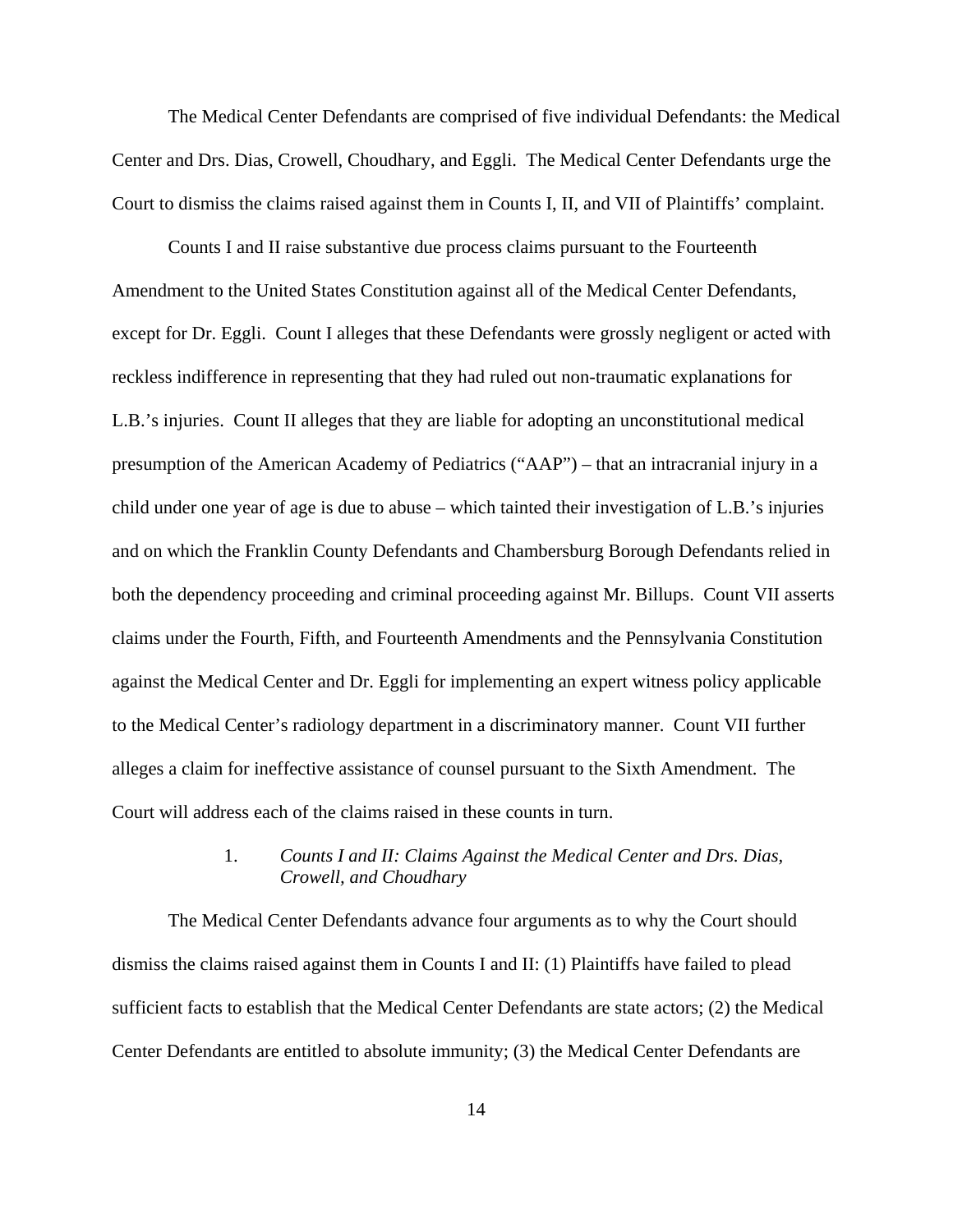entitled to qualified immunity; and (4) Plaintiffs have failed to plead facts sufficient to support substantive due process claims. (Doc. No. 44 at 11-24.) Because the Court finds that Plaintiffs have failed to sufficiently plead substantive due process claims in Counts I and II, the Court will not address the Medical Center Defendants' arguments regarding state action and immunity.

The substantive due process claims alleged in Counts I and II are raised pursuant to 42 U.S.C. § 1983. "The first inquiry in any § 1983 suit . . . is whether the plaintiff has been deprived of a right 'secured by the Constitution and laws.'" Baker v. McCollan, 443 U.S. 137, 140 (1979). The Fourteenth Amendment guarantees that no state shall "deprive any person of life, liberty, or property, without due process of law." U.S. Const. Amend. XIV, cl. 1. The Supreme Court has stated that "the Due Process Clause of the Fourteenth Amendment protects the fundamental right of parents to make decisions concerning the care, custody, and control of their children." Troxel v. Granville, 530 U.S. 57, 66 (2000); see also Miller v. City of Phila., 174 F.3d 368, 374 (3d Cir. 1999). This right, however, is not absolute. Croft v. Westmoreland Cnty. Children & Youth Servs., 103 F.3d 1123, 1125 (3d Cir. 1997). "Indeed, this liberty interest in familial integrity is limited by the compelling governmental interest in the protection of children – particularly where the children need to be protected from their own parents." Id. In other words, "[t]he right to familial integrity . . . does not include a right to remain free from child abuse investigations." Id.

To prevail on a substantive due process claim premised on the unwarranted infringement of familial rights, parents must demonstrate that the government action at issue was so egregious or ill conceived that it "shocks the conscience." Miller, 174 F.3d at 375; see also Chainey v. Street, 523 F.3d 200, 219 (3d Cir. 2008). This "conscience-shocking" standard is not satisfied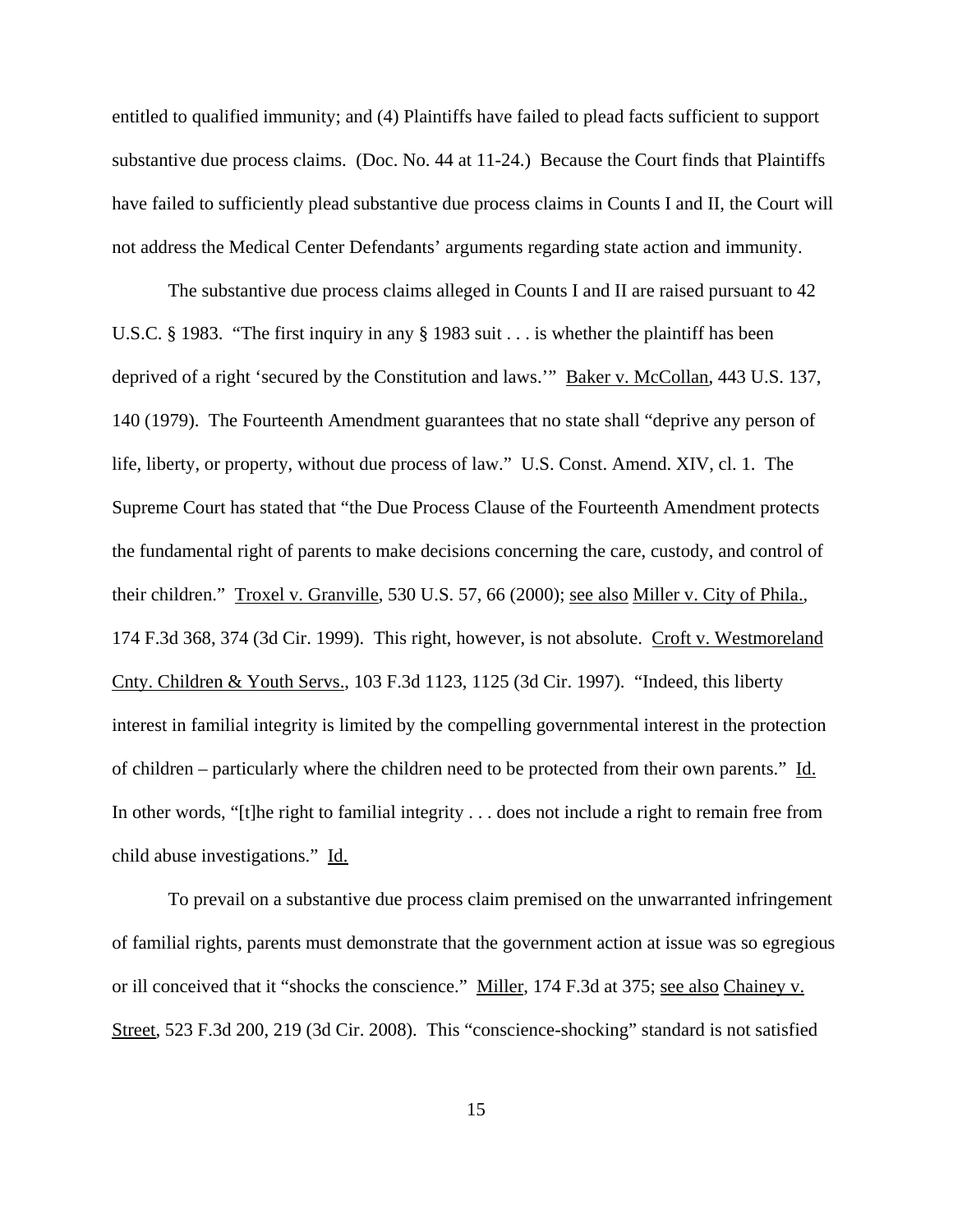by demonstrating that the government action was merely negligent. Id. Rather, the government action must "exceed both negligence and deliberate indifference, and reach a level of gross negligence or arbitrariness that indeed 'shocks the conscience.'" Id. at 375-76. In assessing this issue, the "fundamental liberty interests of the family unit" must be balanced against "the compelling interests of the state in protecting children from abuse." Croft, 103 F.3d at 1125. "[D]isruption or disintegration of family life" due to a child abuse investigation "does not, in and of itself, constitute a constitutional deprivation." Id. at 1125-26. In fact, a government actor may constitutionally override parents' rights to the care, custody, and control of their children if he or she possesses "some reasonable and articulable evidence giving rise to a reasonable suspicion that a child has been abused or is in imminent danger of abuse." Id. at 1126. When a government actor possesses such evidence, his or her removal of a child from the parents' custody does not infringe on the parent's rights, even if evidence produced during the course of an investigation demonstrates that no abuse occurred. Id. To the contrary, a government actor infringes on the parents' rights by removing a child from their custody if he or she "consciously disregard[s] a great risk that there had been no abuse." Ziccardi v. City of Phila., 288 F.3d 57, 66 (3d Cir. 2002) (citing Miller, 174 F.3d at 375).

### a. *Count I*

The substantive due process claim raised in Count I of Plaintiffs' complaint is based on allegations that Drs. Dias, Crowell, and Choudhary were grossly negligent and acted with reckless indifference in misrepresenting that L.B.'s injuries were due to abuse, which resulted in Mr. Billups's incarceration and criminal prosecution, the dependency proceeding and removal of L.B. and T.R. from Mr. Billups and Ms. Rosario's custody, and Mr. Billups and Ms. Rosario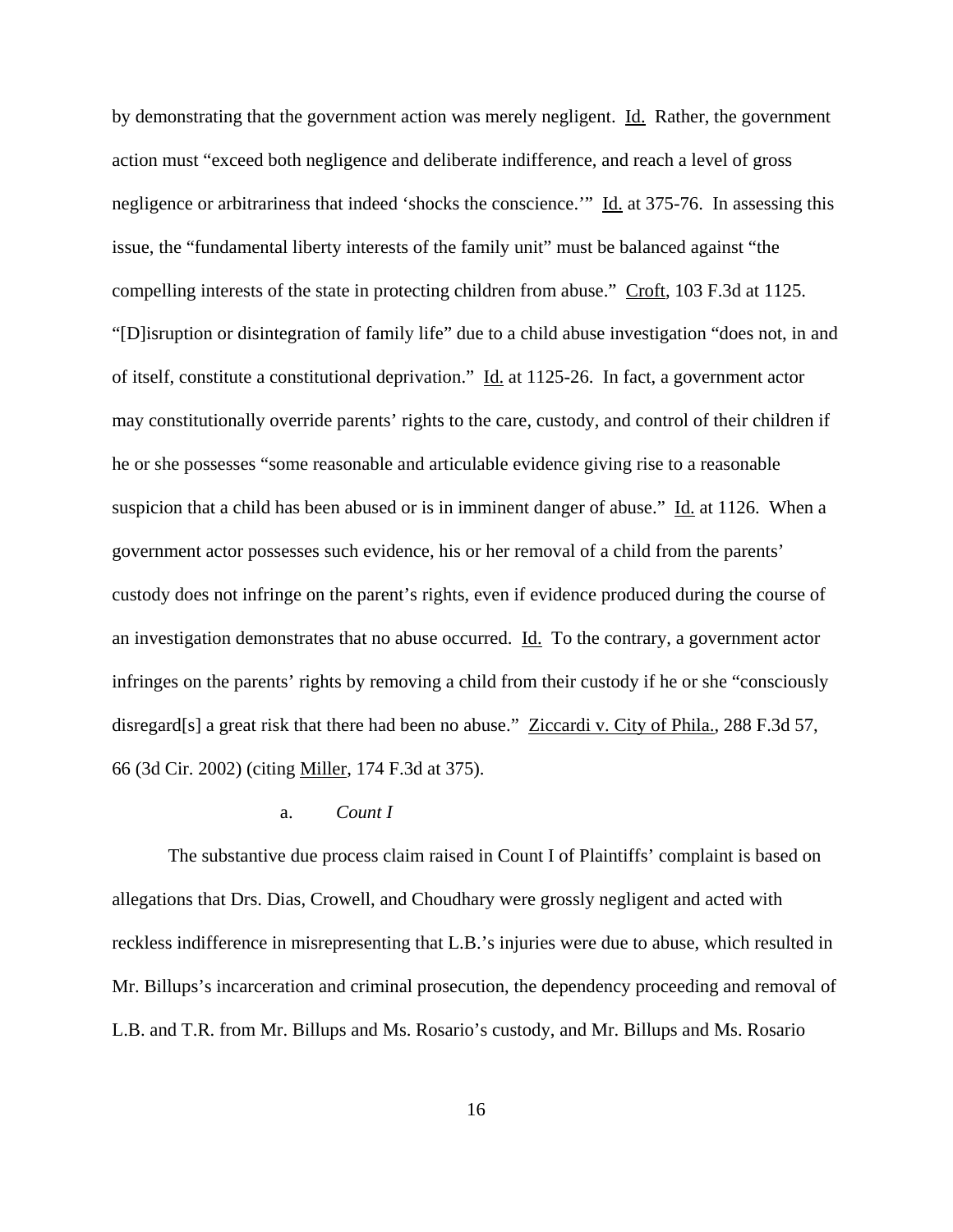being listed as perpetrators of child abuse. (Doc. No. 1  $\P$  88, 103, 105, 107.) The specific misrepresentations allegedly made by Drs. Dias, Crowell, and Choudhary are that they ruled out non-abusive causes for L.B.'s injuries, such as thrombosis, a vitamin D deficiency, or metabolic bone disease. (Id.  $\P$  88, 103.) In addition, they allege that Drs. Dias and Choudhary misrepresented that L.B.'s sixteen rib fractures were due to an incident of trauma. (Id. 105.)

First, Plaintiffs' substantive due process claim against the Medical Center and Drs. Dias, Crowell, and Choudhary must be dismissed to the extent that it is based on Mr. Billups's incarceration and criminal prosecution because the Court finds that such a claim is barred by the doctrine of Albright v. Oliver, 510 U.S. 266 (1994). In Albright, the Supreme Court rejected the claim that a police officer's filing of criminal charges against the plaintiff denied the plaintiff substantive due process. 510 U.S. at 273. The Supreme Court, recognizing that it "has always been reluctant to expand the concept of substantive due process because the guideposts for responsible decision making in this uncharted area are scarce and open-ended," explained that "[t]he framers considered the matter of pretrial deprivations of liberty and drafted the Fourth Amendment to address it." Id. at 271-72, 274. The Supreme Court also noted that "the Fourth" Amendment's relevance to the deprivations of liberty . . . go[es] hand in hand with criminal prosecutions." Id. at 274. Thus, when analyzing a Fourteenth Amendment substantive due process claim, this Court must be cognizant that "[w]here a particular Amendment provides an explicit textual source of constitutional protection against a particular sort of government behavior, that Amendment, not the mere generalized notion of substantive due process must be the guide for analyzing these claims." Id. at 273 (internal quotation marks omitted); Doe v. Groody, 361 F.3d 232, 238 n.3 (3d Cir. 2004). The Court, therefore, finds that to the extent that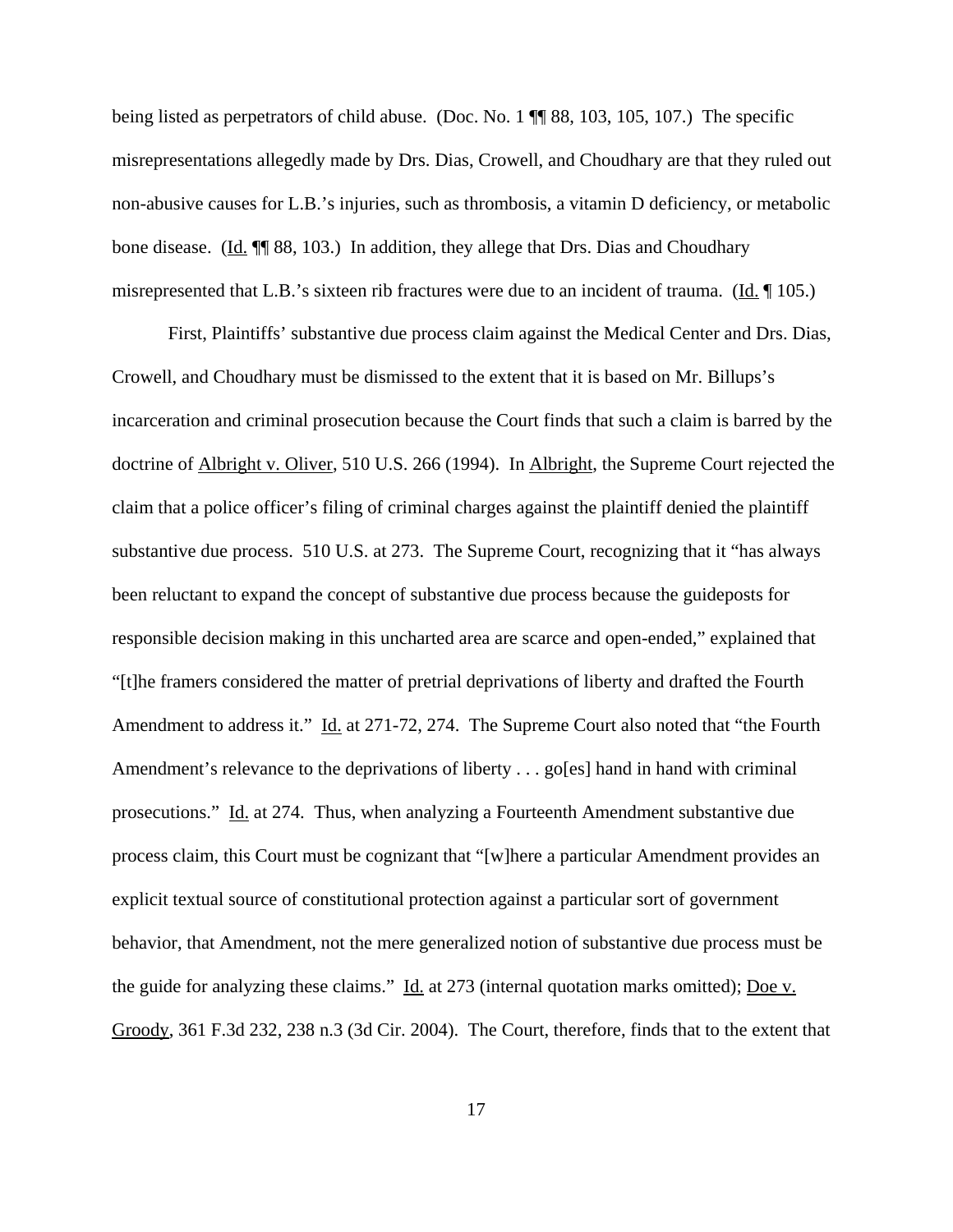Plaintiffs' substantive due process claim is based on Mr. Billups's incarceration and criminal prosecution it is the Fourth Amendment that provides an explicit source of protection for the claim. Accordingly, the Court will dismiss Plaintiffs' substantive due process claim – to the extent that it is raised on this basis – with prejudice.

The Court must now assess whether Plaintiffs have sufficiently pled that the actions of the Medical Center and Drs. Dias, Crowell, and Choudhary denied Mr. Billups and Ms. Rosario substantive due process by causing them to lose custody of L.B. and T.R., to defend against a dependency petition in the Franklin County Court of Common Pleas, and to be listed as child abuse perpetrators. At the outset, the Court notes that Plaintiffs do not allege that these Defendants actually removed L.B. and T.R. from Mr. Billups and Ms. Rosario's custody or filed the dependency petition. Rather, Plaintiffs allege that CYF exclusively relied on these Defendants' medical opinions regarding L.B.'s injuries when it filed the dependency petition and sought custody of L.B. and T.R. Thus, Plaintiffs are essentially asserting that the Medical Center and Drs. Dias, Crowell, and Choudhary should be held liable because their failure to properly consider non-traumatic explanations for, and misrepresentations regarding, L.B.'s injuries resulted in subsequent constitutional violations committed by the Franklin County Defendants.

The Medical Center Defendants cite no authority to oppose Plaintiffs' contention that doctors may deprive parents of substantive due process by misdiagnosing a child's injuries or making misrepresentations regarding the cause of a child's injuries. Rather, the Medical Center Defendants cite the above-discussed authority regarding the liability of a social worker or county employee for removing a child based on allegations or suspicions of abuse. (See Doc. No. 44 at 18-21.) Plaintiffs do not directly address the applicable standard in their brief in opposition.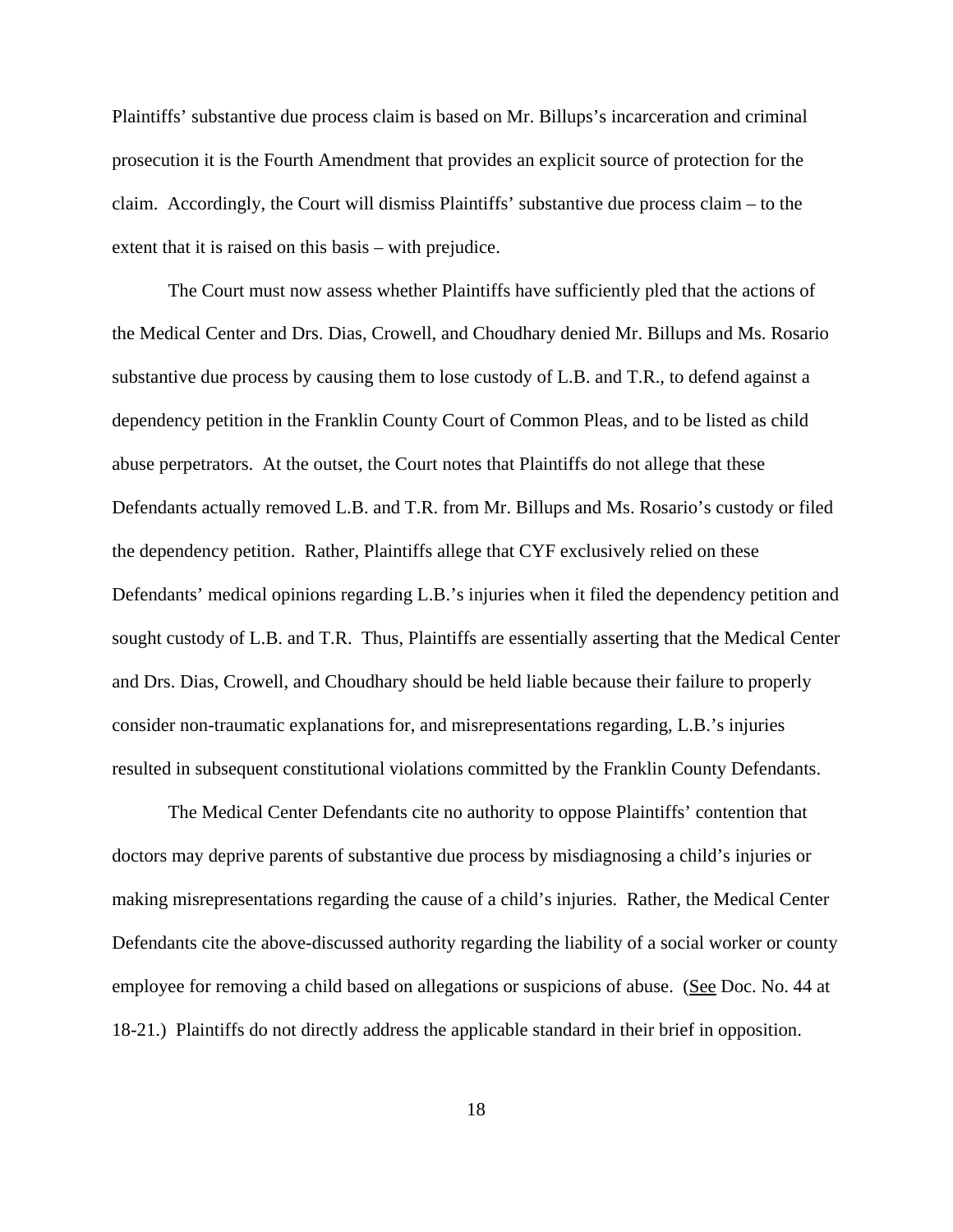(See Doc. No. 49.) Therefore, the Court will determine whether Plaintiffs' allegations support the inference that the actions of the Medical Center and Drs. Dias, Crowell, and Choudhary satisfy the "conscience-shocking" standard articulated by the United States Court of Appeals for the Third Circuit.

As discussed, parents' rights to the care, custody, and control of their children is fundamental but not absolute. Troxel, 530 U.S. at 66; Croft, 103 F.3d at 1125. The Third Circuit has made clear that these rights "must be balanced against the state's interest in protecting children suspected of being abused." Croft, 103 F.3d at 1125. Government employees, therefore, violate these rights only when they "consciously disregard[] a great risk that there had been no abuse." Ziccardi, 288 F.3d at 66 (emphasis added).

Here, the complaint alleges that examinations of L.B. performed at the Medical Center on October 20, 2009 revealed that L.B. had suffered a childhood stroke, had a clotted vein, and had sixteen rib fractures. (Doc. No. 1  $\P$  21, 23, 26.) Based on these initial examinations, Dr. Choudhary purportedly concluded that L.B.'s injuries were due to abuse that she suffered on October 19, 2009. (Id. 1 30.) According to Plaintiffs, CYF then sought temporary custody of, and filed a dependency petition with respect to, L.B. and T.R. on October 20, 2009. (Id.  $\P$  23, 29.) Based on these allegations, the Court finds that the Medical Center Defendants possessed at least "some reasonable and articulable evidence giving rise to a reasonable suspicion that [L.B.] had been abused." Croft, 103 F.3d at 1125. Therefore, the Court finds that Plaintiffs have not sufficiently pled that the Medical Center Defendants, in examining L.B. and rendering conclusions on her injuries, "consciously disregarded a great risk that there had been no abuse." Ziccardi, 288 F.3d at 66. Accordingly, the Court finds that Plaintiffs' complaint does not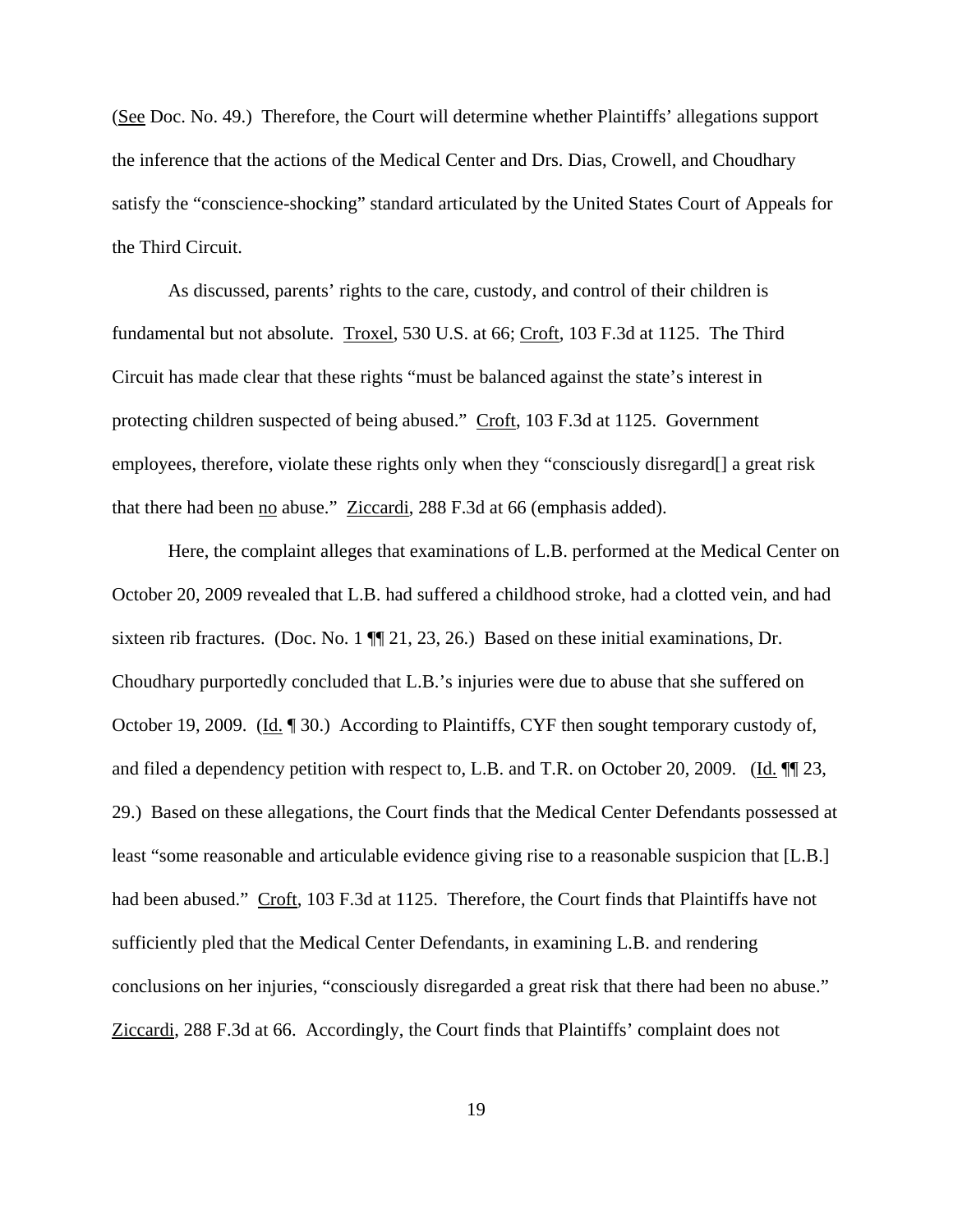sufficiently plead that CYF's removal of L.B. and T.R. from Mr. Billups and Ms. Rosario's custody – based on the medical opinions of the Medical Center Defendants – constitutes a deprivation of substantive due process attributable to the Medical Center Defendants. Moreover, Plaintiffs' complaint does not contain allegations, and their brief in opposition to the Medical Center Defendants' motion to dismiss does not contain arguments, sufficiently demonstrating how the Medical Center Defendants deprived Mr. Billups and Ms. Rosario of substantive due process as a result of Mr. Billups and Ms. Rosario being listed as child abuse perpetrators or being forced to defend against a dependency petition.

Accordingly, the Court will dismiss the substantive due process claims raised in Count I without prejudice to the extent that they are not based on Mr. Billups's incarceration and criminal proceeding. The Court, however, will dismiss these claims with prejudice to the extent that they are based on Dr. Crowell's testimony at the December 18, 2009 dependency hearing and the December 28, 2009 criminal hearing, as Dr. Crowell is absolutely immune from liability for her testimony.10 See Hughes v. Long, 242 F.3d 121 (3d Cir. 2001) ("Witnesses, including

A reasonable inference from these facts is that the hospital's attorney told Defendant Crowell that a letter was sent while having no intention of sending the letter due to 'risk management' reasons. If a jury accepted this inference, this would certainly be outrageous conduct on the part of one or more of [Medical Center] Defendants. At this stage of the proceedings, Plaintiffs[] should be permitted to proceed and obtain discovery to find out the contours of these facts.

 $10$  In Plaintiffs' brief in opposition to the Medical Center Defendants' motion to dismiss, Plaintiffs make an argument purportedly relating to Count I regarding Dr. Crowell's testimony at Mr. Billups's criminal trial that she had testified falsely regarding the location of L.B.'s rib fractures at the December 18, 2009 dependency proceeding and the December 28, 2009 preliminary criminal hearing. (Doc. No. 49 at 13-14.) Plaintiffs allege that Dr. Crowell testified that upon learning of her error, she met with an attorney for the Medical Center, who told her that he would submit a letter to the court and Mr. Billups's counsel to inform them of the error. (Doc. No. 1 ¶ 72.) Based on these allegations, Plaintiffs contend: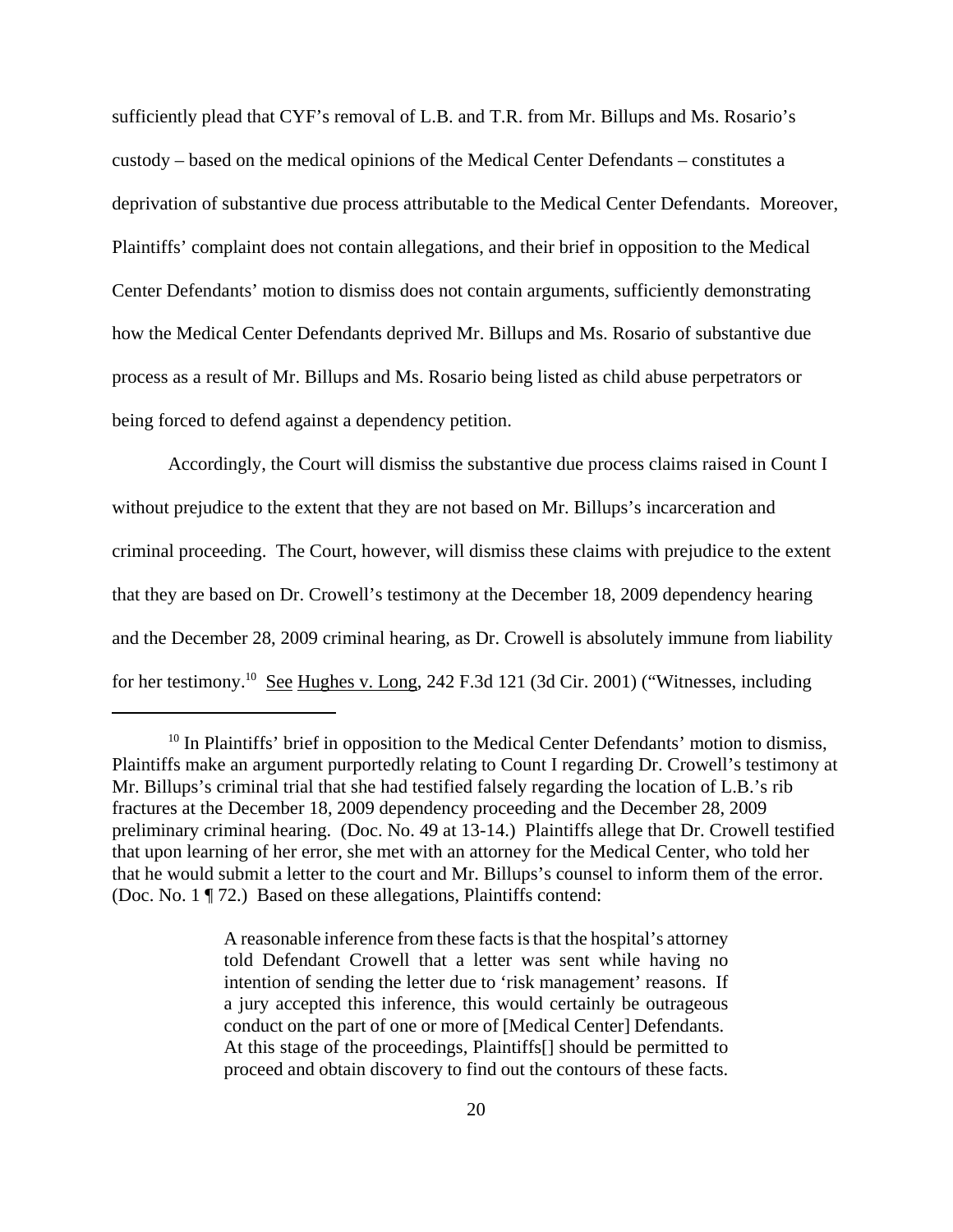public officials and private citizens, are immune from civil damages based upon their testimony.").

## b. *Count II*

Count II raises a substantive due process claim against the Medical Center Defendants, save for Dr. Eggli, based on their adoption of a medical presumption promulgated by the AAP, of which Drs. Dias, Crowell, and Choudhary are allegedly affiliated. According to Plaintiffs, the AAP has issued the following statement: "Although physical abuse in the past has been a diagnosis of exclusion, data regarding the nature and frequency of head trauma consistently support the need for a presumption of child abuse when a child younger than 1 year has suffered an intracranial injury." (Doc. No.  $1 \nparallel 111$ .) Plaintiffs allege that Dr. Dias stated that this medical presumption "was operative during the investigation of L.B.'s suspected abuse in his report." ( $\underline{Id}$ .  $\P$  115.) According to Plaintiffs, by adopting this medical presumption when examining L.B.'s injuries, the Medical Center Defendants

> shifted the burden to [Mr. Billups and Ms. Rosario] to provide a nonaccidental explanation for the trauma. The presumption and burden shift omitted the possibility that L.B.'s intracranial bleeding was not traumatic in origin altogether and only allowed for a legal conclusion of either an accidental or abusive traumatic origin.

 $(\underline{Id}$ .  $\P$  119.) Further, Plaintiffs aver that the adoption of this presumption caused the Medical Center Defendants to prematurely conclude that L.B.'s injuries were not attributable to non-

. . . .

If the Court finds some deficiency in Count I of the Plaintiffs' Complaint then Plaintiffs request leave to amend Count I.

(Doc. No. 49 at 13-14.) In addition to finding that Dr. Crowell is absolutely immune from liability based upon her testimony, the Court notes that none of the alleged substantive due process violations raised in Count I are based on Dr. Crowell's testimony.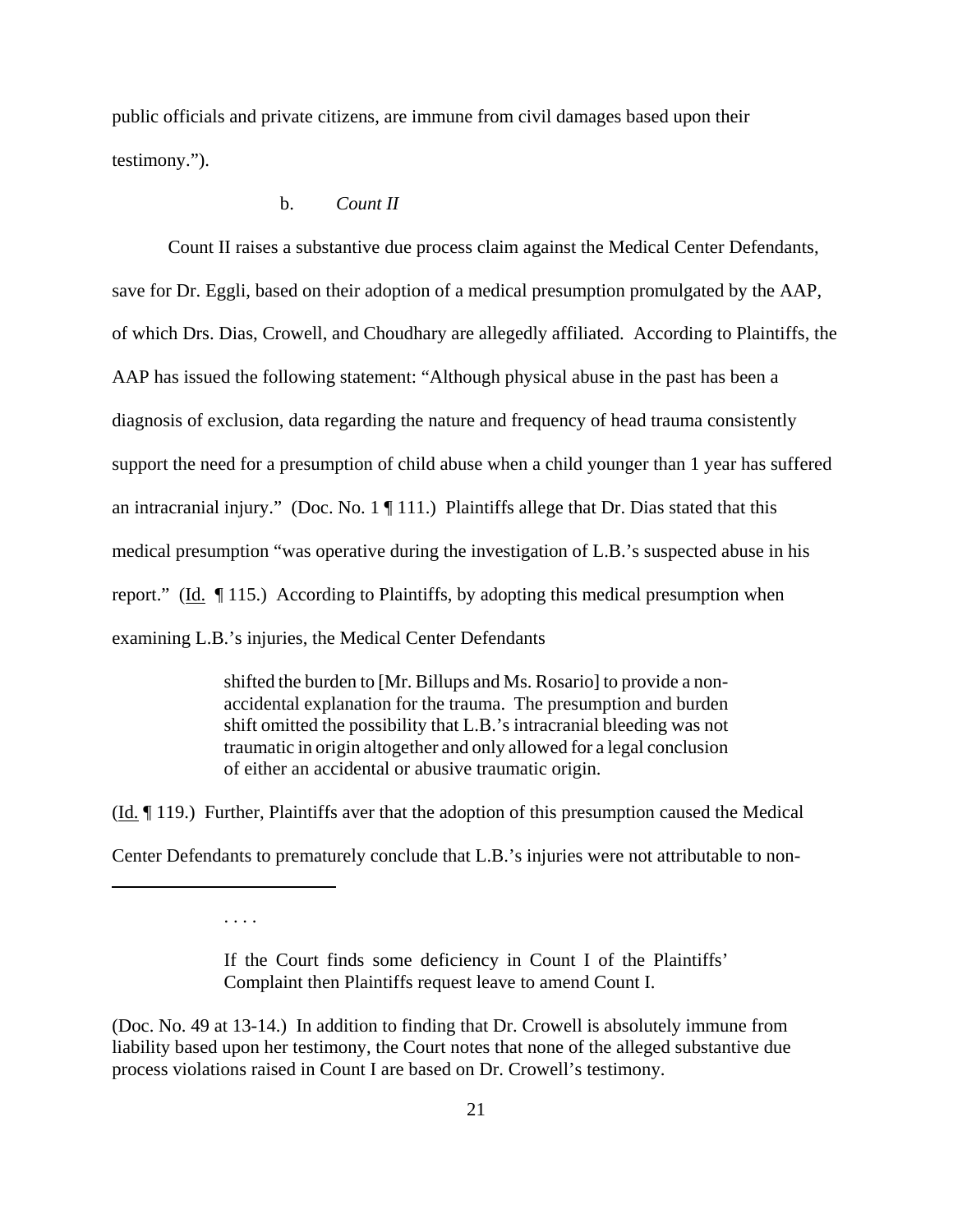traumatic causes, even though Drs. Crowell and Dias later stated that alternative causes were considered. (Id.  $\P$  120-22.) According to Plaintiffs, the adoption of the AAP presumption violated Mr. Billups and Ms. Rosario's "presumption of innocence and [right] to an unbiased investigation" and denied them substantive due process in that they lost custody of T.R. and L.B., had to defend a dependency petition, were listed as perpetrators of child abuse with Childline, and Mr. Billups was incarcerated and forced to defend against criminal charges. (Id. ¶¶ 130-32.)

The Court will first assess whether the allegations contained in Count II are sufficient to raise a substantive due process claim. Next, the Court will address an argument raised in Plaintiffs' brief in opposition that Count II is raised pursuant to Monell v. Department of Social Services of City of New York, 436 U.S. 658 (1978).

First, as discussed with respect to Count I, the Court finds that, in accordance with the Supreme Court's opinion in Albright, to the extent that Plaintiffs' claims in Count II are based on Mr. Billups's incarceration and criminal prosecution, it is the Fourth Amendment, and not the Fourteenth Amendment's guarantee of substantive due process, that provides an explicit source of protection for the claims. See Albright, 510 U.S. at 273-74. Accordingly, the Court will dismiss the substantive due process claim raised in Count II with prejudice to the extent that it is raised on this basis.

Next, the Court will determine whether Plaintiffs have sufficiently pled that the Medical Center Defendants' adoption of the AAP presumption denied Plaintiffs substantive due process in relation to the dependency petition and the removal of L.B. and T.R. from their parents' custody. Even accepting Plaintiffs' allegation that the Medical Center and Drs. Dias, Crowell,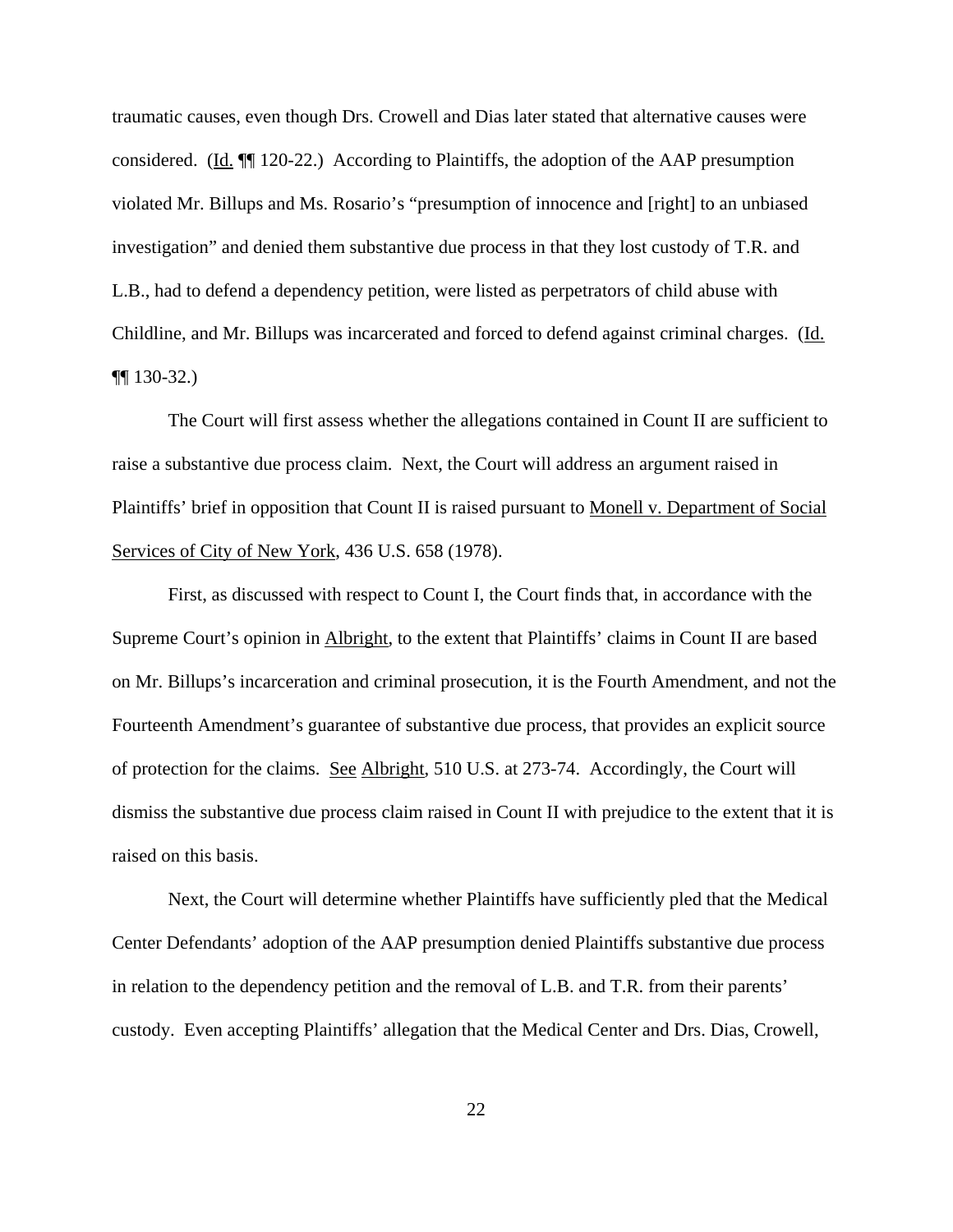and Choudhary adopted the AAP presumption as true, Plaintiffs have not pled facts sufficiently demonstrating that they were entitled to a presumption of innocence during the Medical Center Defendants' investigation of L.B.'s injuries and at the dependency proceedings or how the Medical Center Defendants' adoption of the presumption denied them substantive due process. As discussed, the Third Circuit has recognized that parents' rights to the care, custody, and control of their children "does not include a right to remain free from child abuse investigations." Croft, 103 F.3d at 1125. The Third Circuit has further stated that there may be circumstances in which a government actor may justifiably remove a child from his or her parent's custody "even where later investigation proves no abuse occurred" so long as the government actor possesses "some reasonable and articulable evidence giving rise to a reasonable suspicion that a child has been abused or is in imminent danger of abuse." Id. at 1126. Parents, therefore, are not entitled to a presumption of innocence during the pendency of a child abuse investigation. Accordingly, regardless of whether the Medical Center Defendants adopted the AAP presumption, the Court finds that  $-$  as discussed with respect to the claims raised in Count I  $-$  the Medical Center Defendants, upon examining L.B.'s injuries, possessed "reasonable and articulable evidence" indicating that L.B. had been abused.

Moreover, Plaintiffs point to no legal authority to support their contention that the presumption of innocence applies in dependency proceedings. Under Pennsylvania law, dependency proceedings are non-criminal proceedings in which the presumption of innocence does not apply. See C.S. v. Dep't of Pub. Welfare, 972 A.2d 1254, 1262 (Pa. Commw. 2009) (citing J.G. v. Dep't of Pub. Welfare, 795 A.2d 1089, 1093 (Pa. Commw. 2002).

Although the Court will dismiss Count II without prejudice in accordance with the above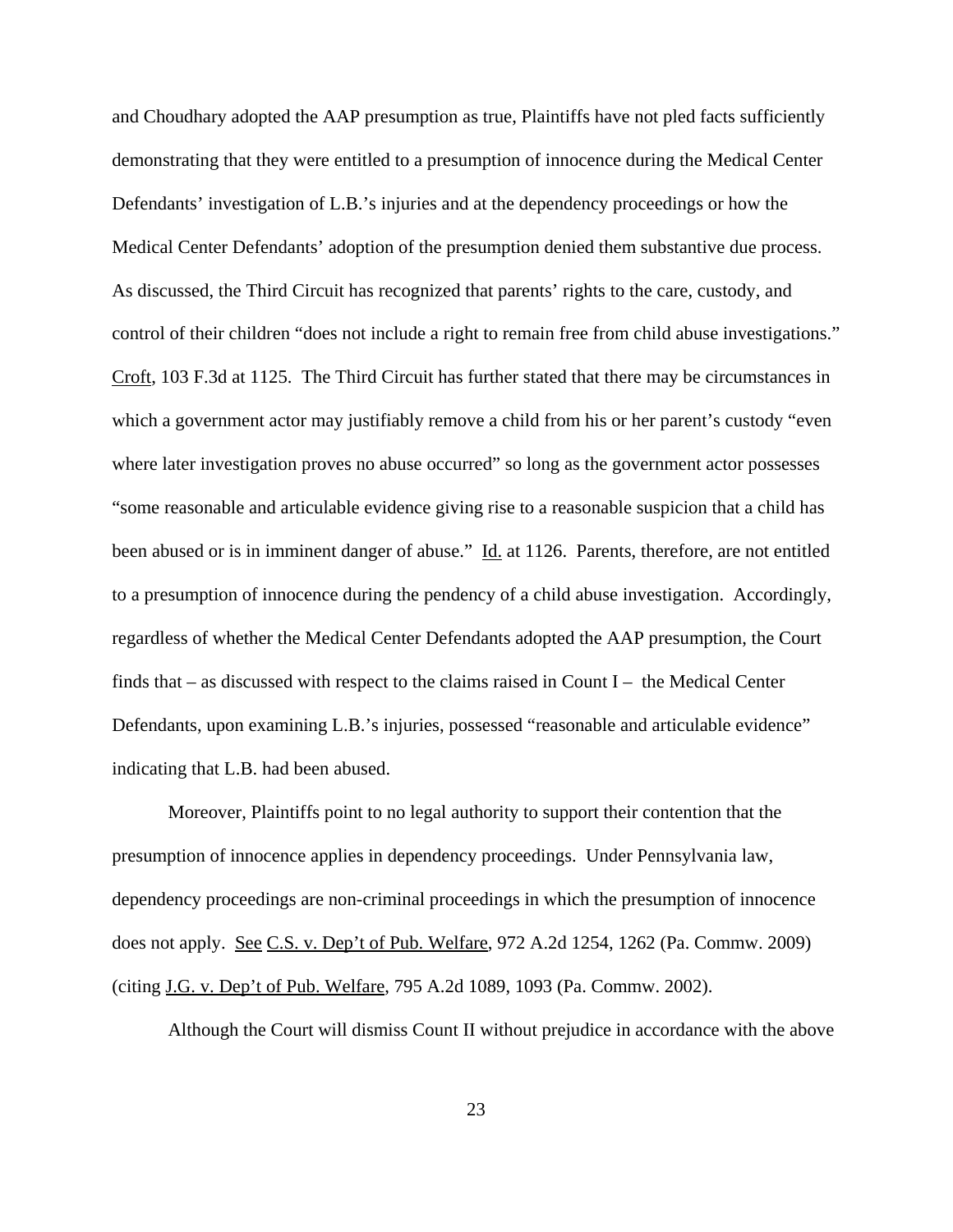analysis, the Court will also address Plaintiffs' contention, raised in their brief in opposition, that Count II is actually raised pursuant to Monell. (Doc. No. 49 at 16.) In Monell, the Supreme Court held that to establish municipal liability under 42 U.S.C. § 1983, a plaintiff must demonstrate that "action pursuant to official municipal policy" caused his or her injury. 436 U.S. at 691. "Official municipal policy includes the decisions of a government's lawmakers, the acts of its policymaking officials, and practices so persistent and widespread as to practically have the force of law." Connick v. Thompson, 131 S. Ct. 1350, 1359 (2011) (citations omitted). In other words, municipalities can only held liable under Section 1983 for "their own illegal acts. They are not vicariously liable under § 1983 for their employees' actions." Id. (internal citations and quotation marks omitted) (emphasis in original).

To support their contention that Count II is raised pursuant to Monell, Plaintiffs cite Gleeson v. Robson, No. 02-cv-1747, 03-cv-0552, 2005 WL 1210948 (M.D. Pa. May 6, 2005). (Doc. No. 49 at 16.) In Gleeson, the court recognized that: "To survive summary judgment on a failure to train theory, a plaintiff must present evidence that the need for more or different training was so obvious and so likely to lead to the violation of constitutional rights that the policymaker's failure to respond amounts to deliberate indifference." 2005 WL 1210948, at \*35 (citations, brackets, and internal quotation marks omitted) (emphasis added). The court then recited the Third Circuit's "triparite test for establishing the deliberate indifference requirement." Id. Plaintiffs appear to rely on Gleeson to support the contention that the Medical Center has failed to train its employees that applying the AAP presumption leads to constitutional violations. This argument and reliance on Gleeson, however, is misplaced, as Plaintiffs fail to sufficiently plead facts in support of a failure-to-train claim against the Medical Center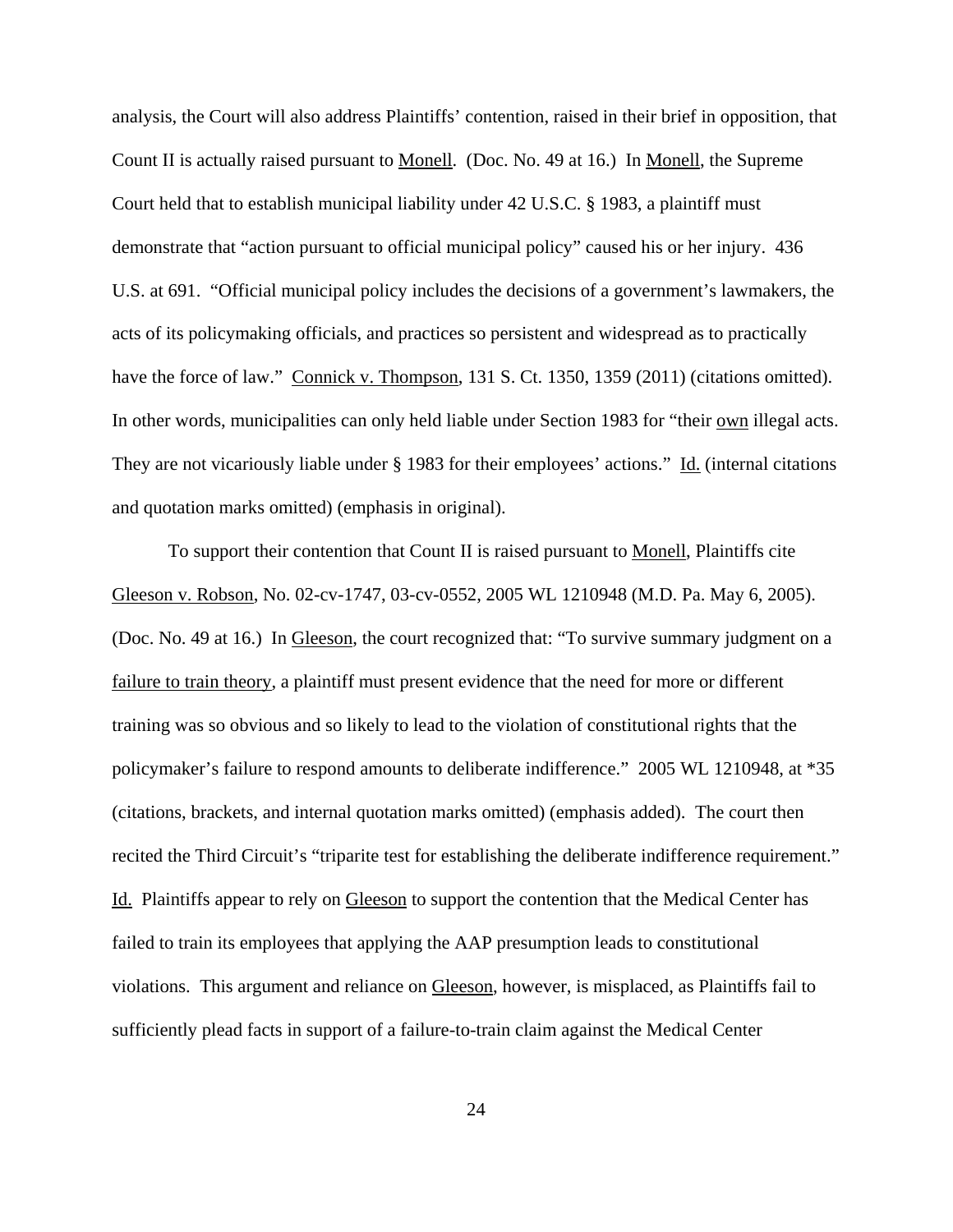Defendants in Count II. Accordingly, to the extent that Plaintiffs have attempted to allege a failure-to-train claim in Count II, such a claim is dismissed without prejudice.

#### 2. *Count VII: Claims Against the Medical Center and Dr. Eggli*

Count VII of Plaintiffs' complaint contends that the Medical Center and Dr. Eggli denied Mr. Billups due process, effective assistance of counsel, and the prospect of a fair trial in violation of the Fourth, Fifth, Sixth, and Fourteenth Amendments as well as the Pennsylvania Constitution by implementing an expert witness policy in a discriminatory manner.<sup>11</sup> Specifically, Plaintiffs aver that Dr. Eggli, the chair of the Medical Center radiology department, implemented a department policy, authorizing her to either approve or not approve the reports and testimony of Medical Center doctors in legal proceedings, deny liability insurance to those doctors whose reports and testimony were not approved, and prohibit doctors whose reports and testimony were not approved from revealing their position at the Medical Center or using the Medical Center logo and letterhead when creating reports. (Doc. No. 1 || 11.)

According to Plaintiffs, in January 2010, Ms. Rosario sought a medical opinion regarding L.B.'s injuries from Medical Center radiologist Dr. Julie Mack. (Id. 156.) Dr. Mack thereafter issued a report on L.B.'s injuries in which she disagreed with the conclusion that L.B.'s injuries were due to abuse. (Id. ¶ 162.) Plaintiffs aver that Dr. Dias spoke with Dr. Eggli regarding Dr. Mack's findings and demanded that Dr. Eggli forbid Dr. Mack from creating reports or testifying on behalf of criminal defendants or on behalf of parents in dependency proceedings. (Id. ¶ 170.)

<sup>&</sup>lt;sup>11</sup> Because Count VII pertains only to the alleged violation of Mr. Billups's constitutional rights in the context of his criminal prosecution and contains no allegations that Ms. Rosario's constitutional rights were violated, the Court will dismiss Count VII to the extent that it attempts to seek relief for Ms. Rosario, as Ms. Rosario lacks standing. See Pa. Prison Soc'y v. Cortes, 622 F.3d 215, 228 (3d Cir. 2010).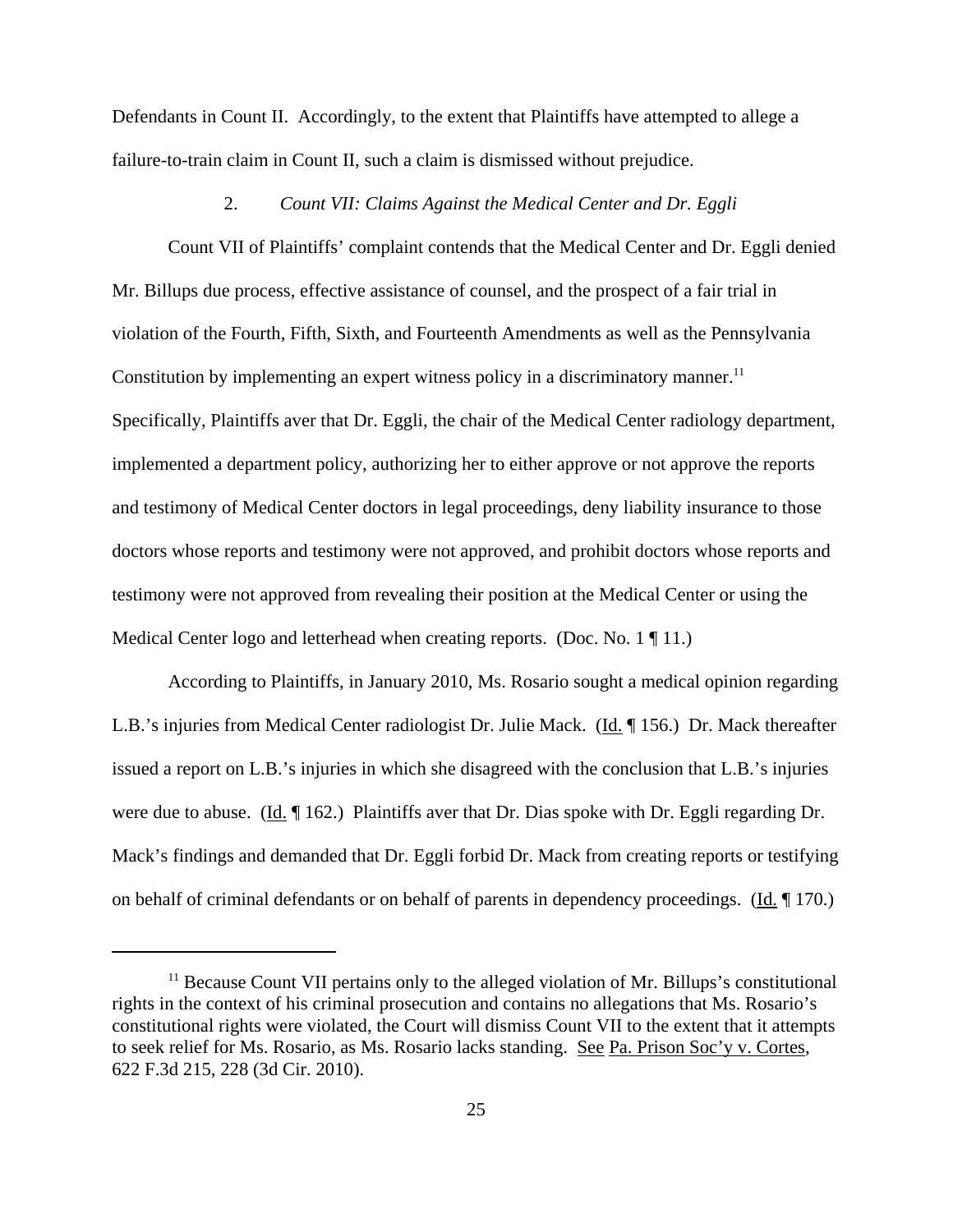On October 1, 2010, Dr. Eggli allegedly sent Dr. Mack a letter regarding her report on L.B.'s injuries. (Id. 171.) In that letter, Dr. Eggli informed Dr. Mack that she "may not use [Medical] Center] stationary or logo, nor . . . [her] title as faculty in communications regarding this expert testimony . . . [and that her] testimony will not be covered insured or indemnified by the Department of Radiology or [the Medical Center]." (Id.) As a result, when Dr. Mack testified at Mr. Billups's criminal trial on December 14, 2010, she was neither permitted to testify that she was an assistant professor of radiology at the Medical Center nor covered by Medical Center liability insurance. (Id. ¶ 180.) Conversely, Drs. Choudhary, Crowell, and Dias were allegedly covered by Medical Center liability insurance and were permitted to testify that they were employed by the Medical Center when they testified at the trial. (Id. ¶¶ 172-74, 177-79.)

According to Plaintiffs, the expert witness policy promulgated by Dr. Eggli "heavily discriminates in favor of physicians writing reports and testifying for the Commonwealth's prosecution and against physicians writing reports and testifying for defendants" and "undermines the judicial process by depriving judges and juries of information relevant and necessary to rendering fair and impartial decisions." (Id. ¶ 183, 185.) Accordingly, Plaintiffs contend that Mr. Billups was denied effective assistance of counsel because the Medical Center and Dr. Eggli prevented Mr. Billups's counsel from obtaining an expert report with the support of Medical Center. Plaintiffs further contend that this policy denied Mr. Billups due process and "the right to prepare a defense." (Id. ¶ 187.) In addition, Plaintiffs seek injunctive relief for themselves "and for all other defendants similarly situated, to prohibit [the Medical Center] from withholding use of faculty title in communications, withholding use of [the Medical Center] letterhead and logo, and withholding the benefit of liability insurance for physicians testifying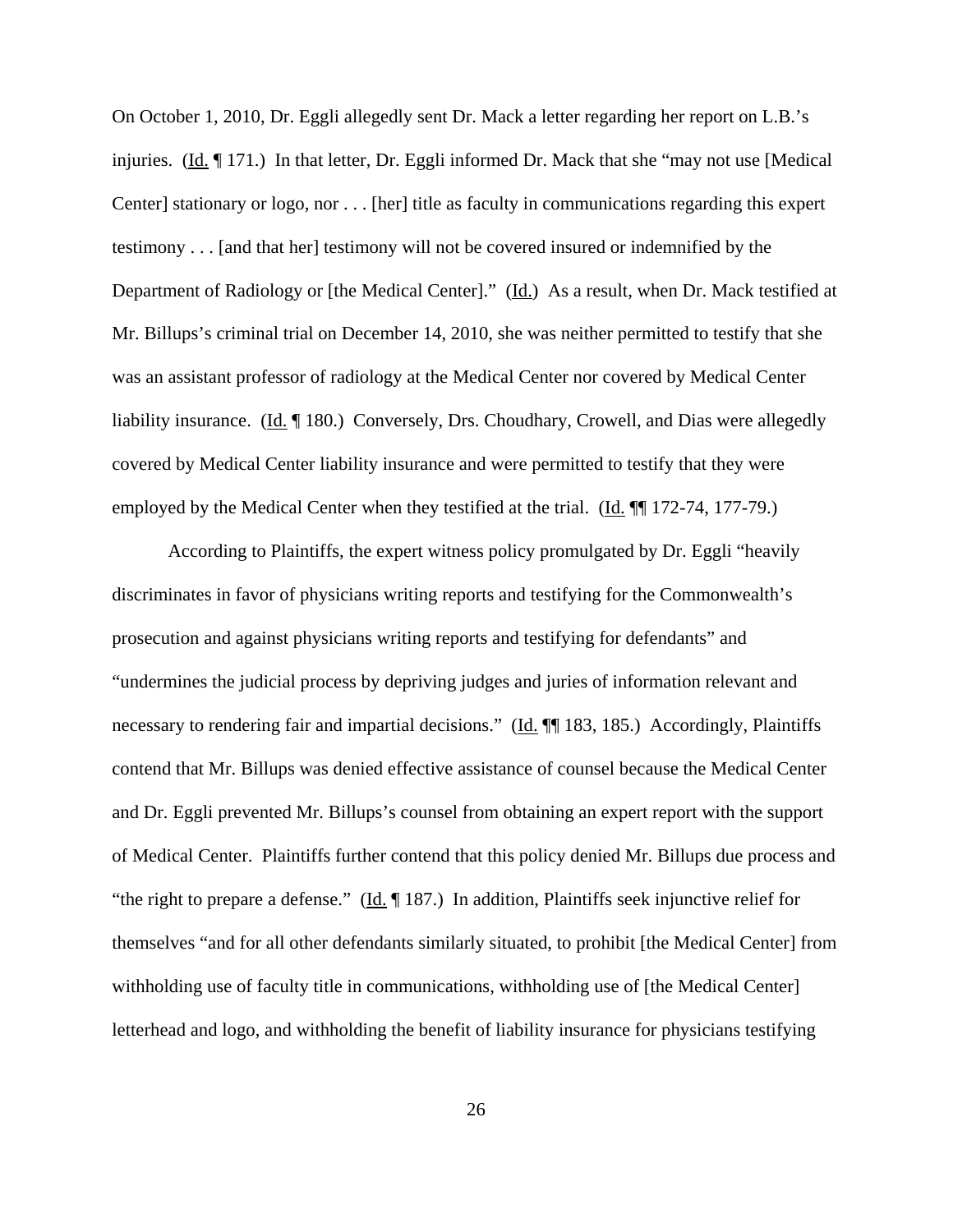for the defense . . . ." (Id.  $\P$  190.) They seek further injunctive relief in the form of the Medical Center "uniformly consider[ing] activity by employees on behalf of accused parents to be within the scope of their employment as well."  $(\underline{Id})$  The Court will address each contention in turn.

## a. *Sixth Amendment Ineffective Assistance of Counsel Claim*

First, Plaintiffs claim that the Medical Center and Dr. Eggli's expert witness policy violated Mr. Billups's Sixth Amendment right to effective assistance of counsel. To assess whether counsel's performance is constitutionally ineffective, courts apply the standard set out by the Supreme Court in Strickland v. Washington, 466 U.S. 668 (1984). Under Strickland, "a criminal defendant may demonstrate that his representation was constitutionally inadequate by proving: (1) that his attorney's performance was deficient, i.e., unreasonable under prevailing professional standards; and (2) that he was prejudiced by the attorney's performance." United States v. Booth, 432 F.3d 542, 546 (3d Cir. 2005) (emphasis added). Plaintiffs' claim that the Medical Center and Dr. Eggli violated Mr. Billups's right to effective assistance of counsel fails as a matter of law because Plaintiffs' complaint contains no allegations that Medical Center or Dr. Eggli ever acted as Mr. Billups's attorney. Plaintiffs offer no support for the position that a claim of ineffective assistance of counsel can be brought against a third party.12 Accordingly, because an ineffective assistance of counsel claim cannot be brought against a third party, the Court will dismiss this claim with prejudice.

# b. *Claims Under the Fourth, Fifth, and Fourteenth Amendments and the Pennsylvania Constitution*

 $12$  In fact, Plaintiffs do not even specifically address this claim in their brief in opposition. Rather, they merely state that they have asserted a claim of ineffective assistance of counsel based on the Medical Center Defendants' adoption of the AAP presumption. (Doc. No. 49 at 24.) Plaintiffs, however, do not expound on how the alleged adoption of that presumption constitutes ineffective assistance of counsel.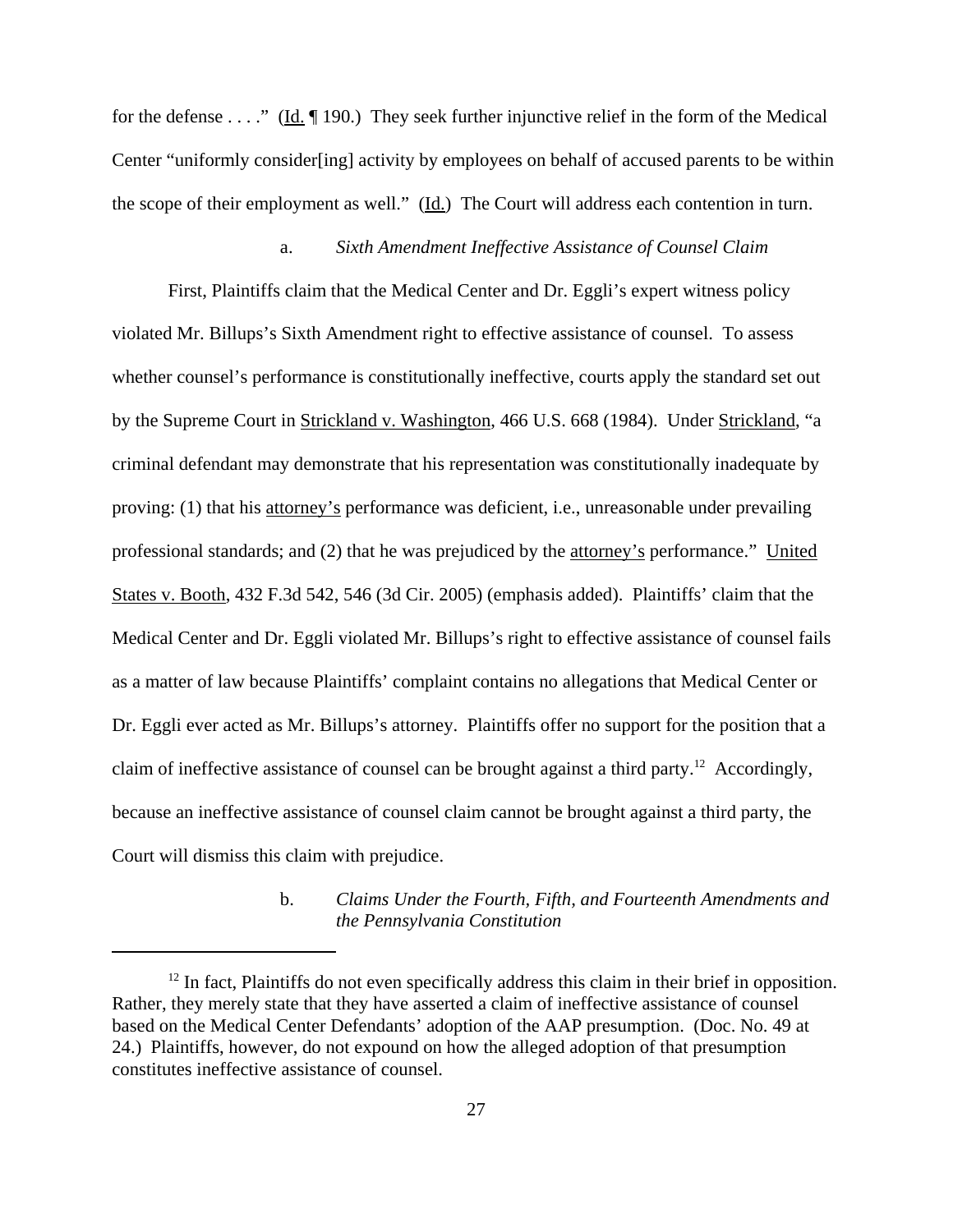Next, Plaintiffs assert that the Medical Center and Dr. Eggli violated Mr. Billups's due process rights and right to prepare a defense pursuant to the Fourth, Fifth, and Fourteenth Amendments and the Pennsylvania Constitution. The Medical Center Defendants urge the Court to dismiss these claims for failure to state a claim upon which relief can be granted. Specifically, they assert that Plaintiffs have merely cited these sources of protection and have not sufficiently alleged any constitutional violations. (Doc. No. 44 at 25-26.)

After reviewing Plaintiffs' complaint and brief in opposition, the Court finds that Plaintiffs have failed to sufficiently articulate any of these claims. First, paragraph 187 of the complaint and a heading on the second-to-last page of Plaintiffs' brief in opposition merely states that Plaintiffs' Fourth Amendment rights were violated. (Doc. No. 1 ¶ 187; Doc. No. 49 at 24.) Second, Plaintiffs do not address the Medical Center Defendants' argument that their Fifth and Fourteenth Amendments are attempts to plead procedural due process claims or that they have failed to state a claim for relief pursuant to the Pennsylvania Constitution in their brief in opposition. Rather, they appear to contend that the Medical Center Defendants' adoption of the AAP presumption violated these rights. Because Plaintiffs have failed to provide any legal support or analysis to challenge the grounds on which the Medical Center and Dr. Eggli seek dismissal, the Court finds that Plaintiffs have not sufficiently pled claims under the Fourth, Fifth, or Fourteenth Amendments or pursuant to the Pennsylvania Constitution. Accordingly, the Court will dismiss these claims without prejudice.

#### c. *Injunctive Relief*

Plaintiffs also seek injunctive relief in Count VII for themselves and all other defendants similarly situated to prohibit the Medical Center and Dr. Eggli "from withholding use of faculty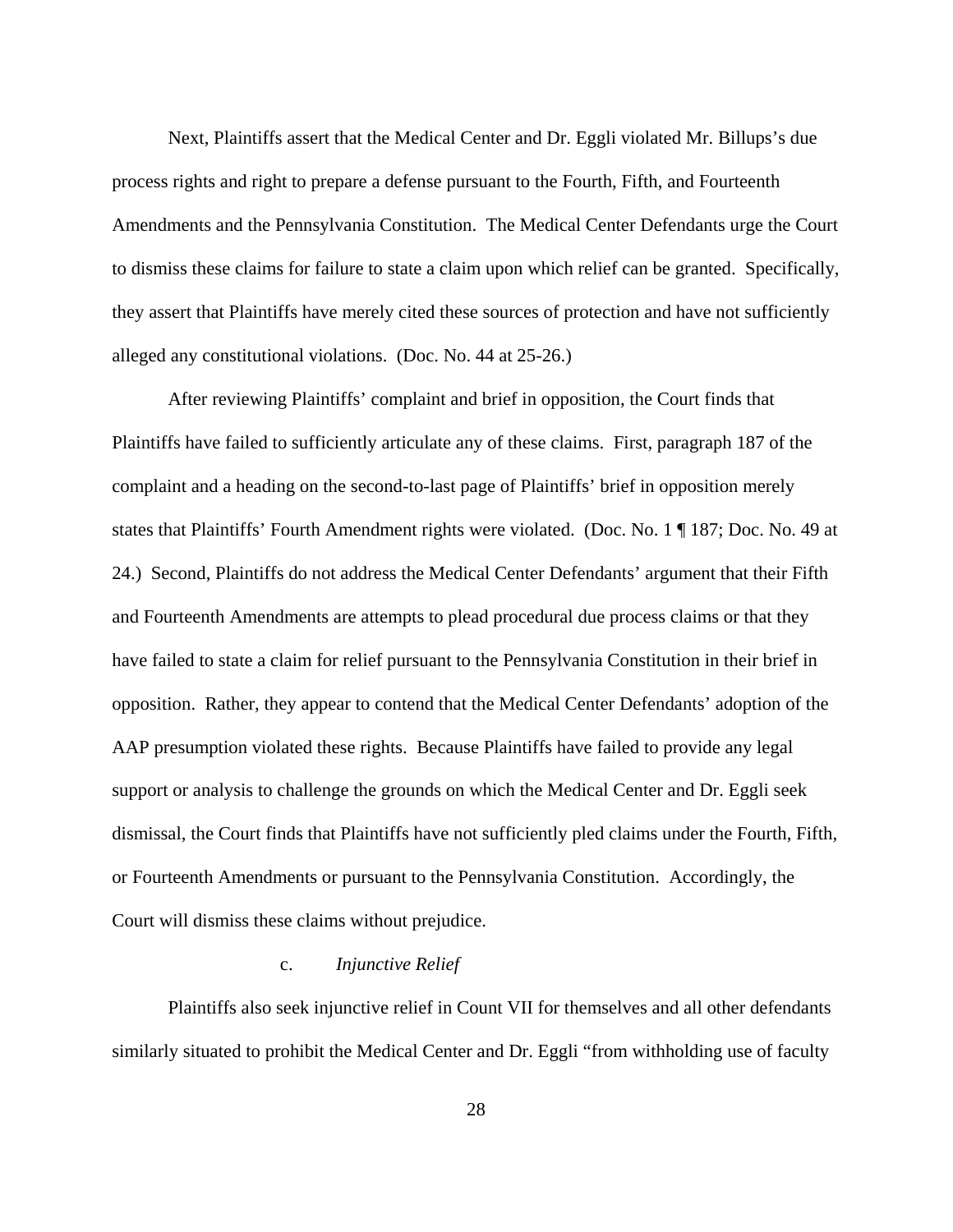title in communications, withholding use of [the Medical Center] letterhead and logo, and withholding the benefit of liability insurance for physicians testifying for the defense . . . ." (Doc. No. 1 ¶ 190.) The Medical Center Defendants contend that Plaintiffs' request for injunctive relief must be dismissed because Mr. Billups lacks standing to pursue this relief, "as he will suffer no present, or even foreseeable harm, and stands in no special relationship with any other allegedly similarly situated defendants." (Doc. No. 44 at 26.) In opposition, Plaintiffs argue that Mr. Billups and Ms. Rosario have filed a request to expunge the report of Mr. Billups's abuse of L.B., and that a hearing before the Department of Public Welfare, Bureau of Hearings and Appeals is currently pending. (Doc. No. 49 at 21-22.) They assert that Dr. Mack is likely to testify at this hearing, and that the Medical Center expert witness policy will unconstitutionally bar her from revealing her employer, which is information that would give credence to her testimony. (Id. at 22-24.)

Although Section 1983 authorizes equitable relief, an "injunction is to be used sparingly, and only in a clear and plain case." Rizzo v. Goode, 423 U.S. 362, 378 (1976) (internal quotations omitted). "[P]ast exposure to illegal conduct does not in itself show a present case or controversy regarding injunctive relief . . . if unaccompanied by continuing, present adverse effects." City of Los Angeles v. Lyons, 461 U.S. 95, 102 (1983) (internal quotations omitted). In order to have standing under Article III of the United States Constitution, plaintiffs must show:

> (1) [they have] suffered an "injury in fact" that is (a) concrete and particularized and (b) actual or imminent, not conjectural or hypothetical;

> (2) the injury is fairly traceable to the challenged action of the defendant; and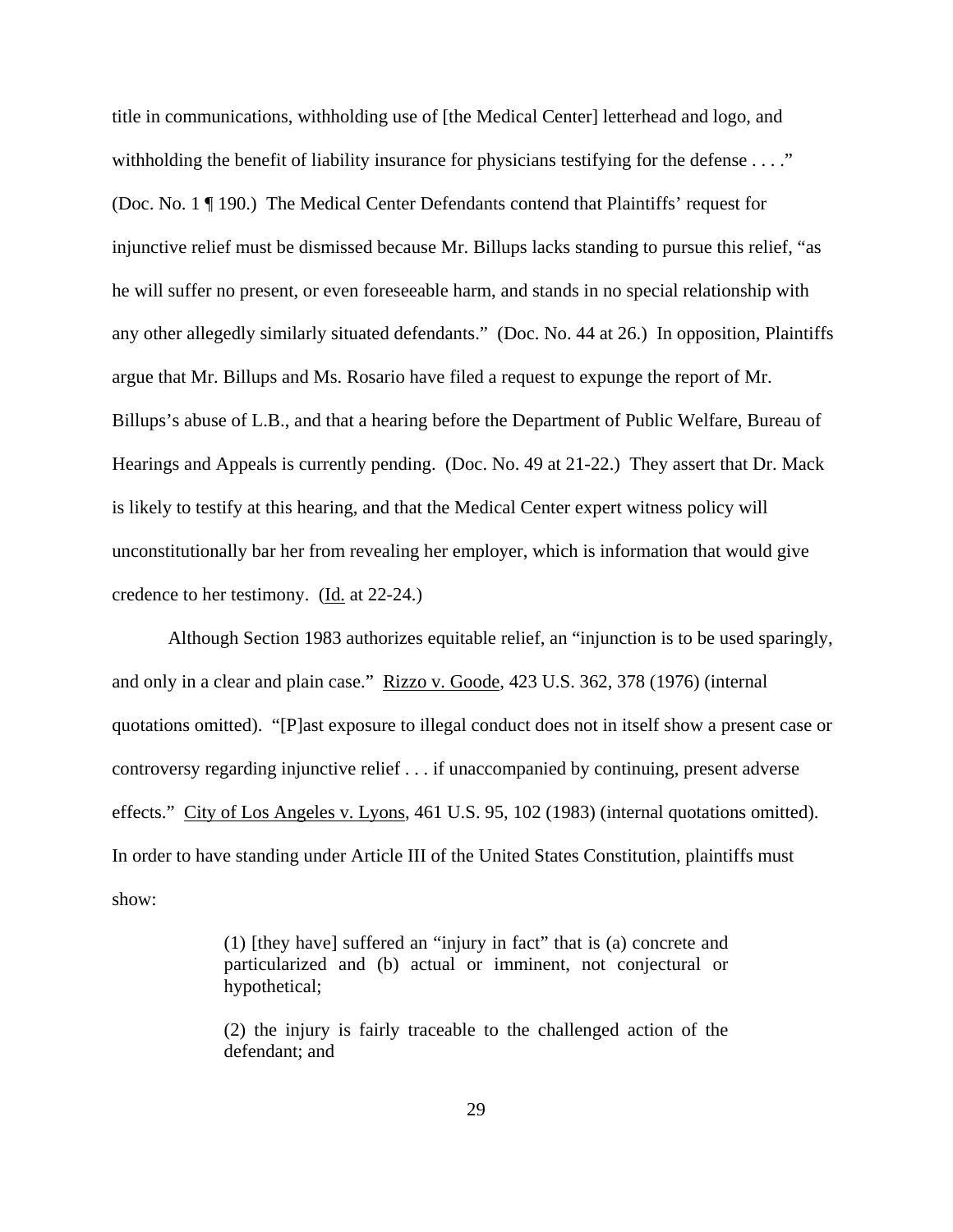(3) it is likely, as opposed to merely speculative, that the injury will be redressed by a favorable decision.

Cortes, 622 F.3d at 228 (quoting Friends of the Earth, Inc. v. Laidlaw, 528 U.S. 167, 180-81  $(2000)$ ).

First, the Court finds that the allegations of Plaintiffs that other similarly situated families, may suffer injury due to the Medical Center expert witness policy does not establish a case or controversy. Plaintiffs lack standing to seek injunctive relief on behalf of other families. Accordingly, the Court will dismiss this request for injunctive relief with prejudice.

Second, with respect to the allegations that Plaintiffs may suffer injury if Dr. Mack is unable to testify that she is an employee of the Medical Center at the upcoming Department of Public Welfare hearing, the Court finds that even if Plaintiffs have standing to pursue injunctive relief on this basis, their allegations that the expert witness policy is applied in a discriminatory manner does not "contain sufficient factual matter, accepted as true, to 'state a claim to relief that is plausible on its face.'" Iqbal, 129 S. Ct. at 1949. Plaintiffs' complaint only contains "conclusory statements" of discrimination by the Medical Center and Dr. Eggli. Plaintiffs assert that the Medical Center and Dr. Eggli, through the expert witness policy, discriminate against Medical Center doctors who testify on behalf of criminal defendants or parents in dependency proceedings by depriving them of liability insurance, the ability to create reports using Medical Center letterhead or containing the Medical Center logo, and stating that they are employees of the Medical Center. The only factual allegations that potentially support Plaintiffs' argument is that Dr. Mack was not permitted to reveal her employer when testifying on Mr. Billups's behalf and that her invitation to present her findings regarding L.B.'s injuries to the CST was revoked. These facts alone are not sufficient to support a reasonable inference that these decisions were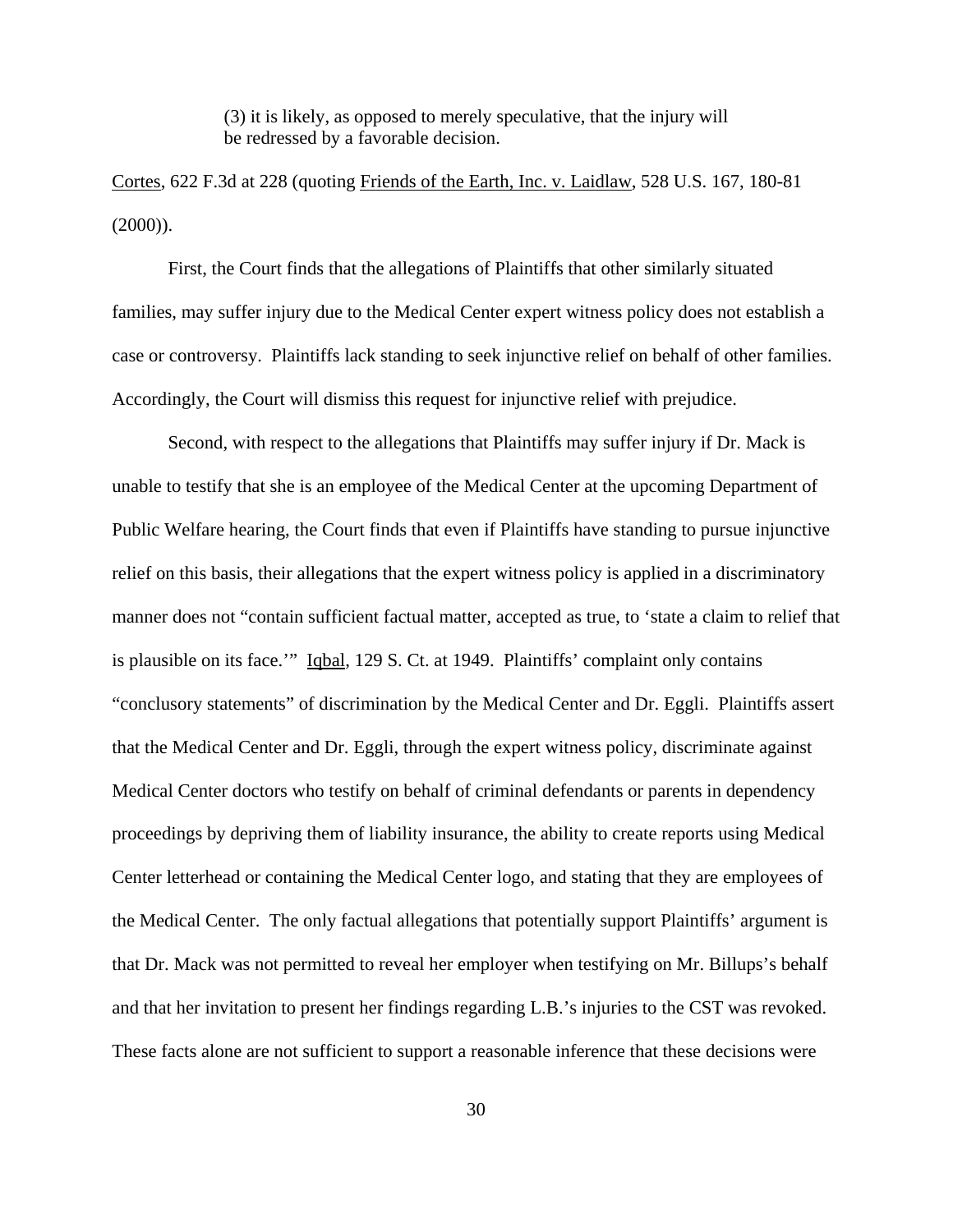made because Dr. Mack was testifying on behalf of Mr. Billups. Plaintiffs have not identified any similarly situated criminal defendants or parents defending against dependency petitions who retained medical experts from the Medical Center who were, in turn, discriminated against simply because they testified on behalf of such individuals. Thus, the Court finds that the allegations that the policy discriminated against Dr. Mack, without a showing that the decisions concerning Dr. Mack's findings and testimony were part of a discriminatory policy or practice, do not establish a claim to injunctive relief in the form of an order to establish nondiscriminatory policies. Accordingly, the Court will dismiss this claim without prejudice.

## **B. The Franklin County Defendants' and the Chambersburg Borough Defendants' Motions to Dismiss**

The Court will next consider the motions to dismiss filed by the Franklin County Defendants and the Chambersburg Borough Defendants. These Defendants urge the Court to dismiss the claims raised against them in Counts III, IV, V, VI, VIII, and IX of the complaint.

Count III of Plaintiffs' complaint is brought against CYF, and Count VIII is brought against CYF and Franklin County. Count IX alleges claims against CYF employees Kari Coccagna and Minnie Tuner. Count IV raises claims against CYF employees Tammie Lay and Dawn M. Watson. In Count V, Plaintiffs bring claims against Franklin County District Attorney Matthew Fogel as well as Chambersburg Borough. Finally, in Count VI, Plaintiffs raise claims against Franklin County Assistant District Attorney Lauren Sulcove as well as Chambersburg Borough Detective William C. Frisby, Jr. The Court will address each of these counts in turn.

#### 1. *Counts III and VIII: Claims Against CYF*

Counts III and VIII of Plaintiffs' complaint allege substantive due process claims against CYF under 42 U.S.C. § 1983. In their motion to dismiss, the Franklin County Defendants argue,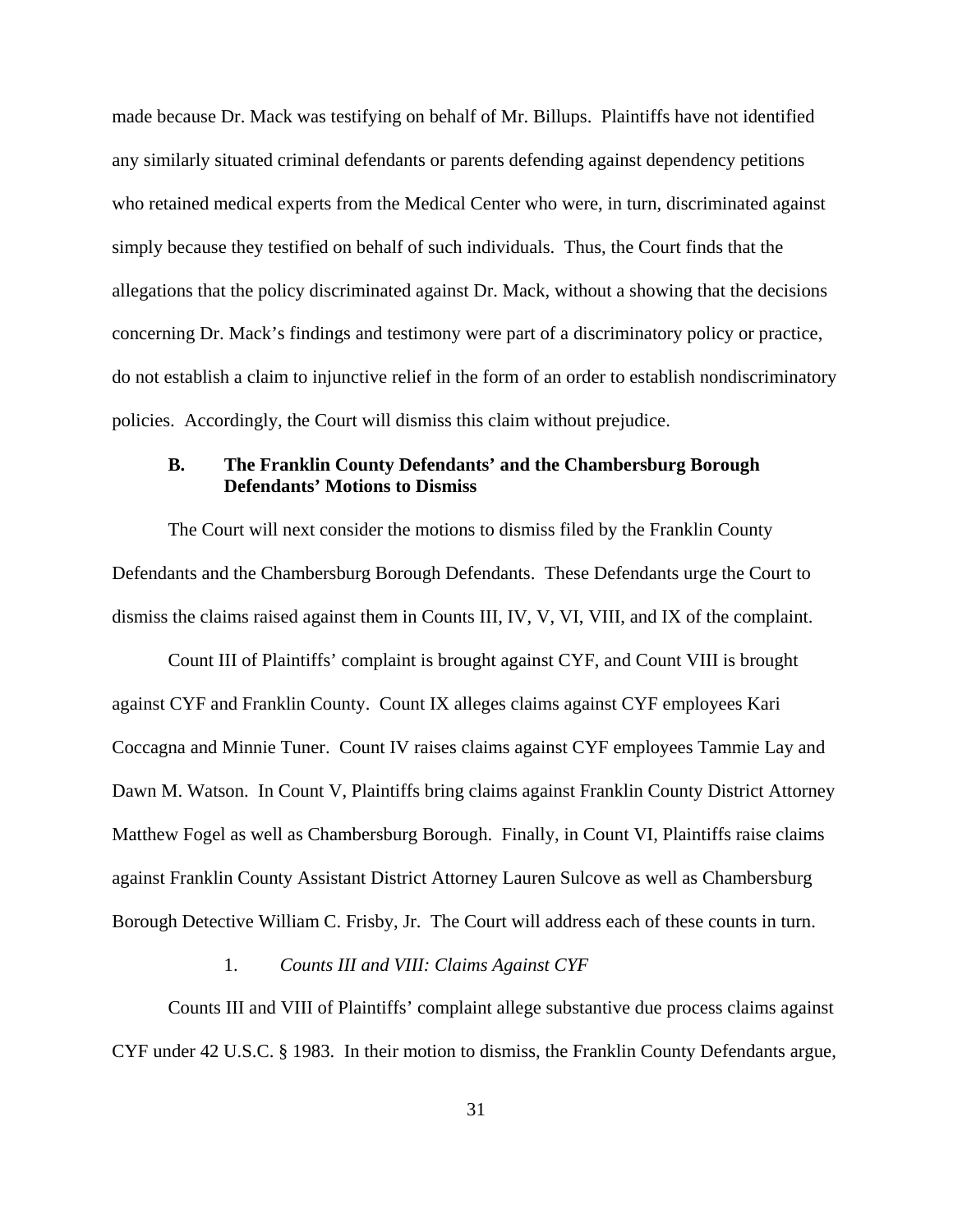inter alia, that the claims raised in these counts against CYF must be dismissed because CYF and Franklin County are a single entity. (Doc. No. 36 at 19-20.) Plaintiffs do not respond to this argument in their brief in opposition.

The Third Circuit, as well as other courts, has recognized that a municipality and a department or agency of a municipality are a single entity for the purposes of Section 1983 liability. See Peterson v. City of Uniontown, 441 F. App'x 62, 63 n.1 (3d Cir. 2011) (citing Bonenberger v. Plymouth Twp., 132 F.3d 20, 25 n.4 (3d Cir. 1997); Dunsmore v. Chester Cnty. Children & Youth Servs., No. 92-cv-3746, 1994 WL 446880, at \*1 (E.D. Pa. Aug. 18, 1994) (holding that Chester County Children & Youth Services was not a separate entity subject to suit apart from Chester County). Further, Plaintiffs acknowledge in paragraph 12 of their complaint that CYF is an agency of the Commonwealth. (Doc. No. 1 ¶ 12.) Therefore, CYF is not a "person" as defined by Section 1983, and Plaintiffs' claims brought against it in Counts III and VIII must be dismissed.

### 2. *Count IX: Claims Against Ms. Coccagna and Ms. Tuner*

Count IX is raised against CYF employees Ms. Coccagna and Ms. Tuner, who presented Mr. Billups and Ms. Rosario with a voluntary safety plan on December 20, 2010. Plaintiffs allege that Ms. Coccagna and Ms. Tuner violated their Fourteenth Amendment right to due process and their Fourth Amendment right to be secure in their home by: (1) failing to provide them with due process before presenting the plan to them; (2) threatening to remove L.B. and T.R. from their custody if they did not agree to the terms of the plan; (3) failing to ensure that the plan included notices of the parental rights provided in 55 Pa. Code § 3130.65; and (4) extending the plan beyond thirty days in violation of 55 Pa. Code  $\S 3130.65$ . (Doc. No. 1  $\P$  212-15.)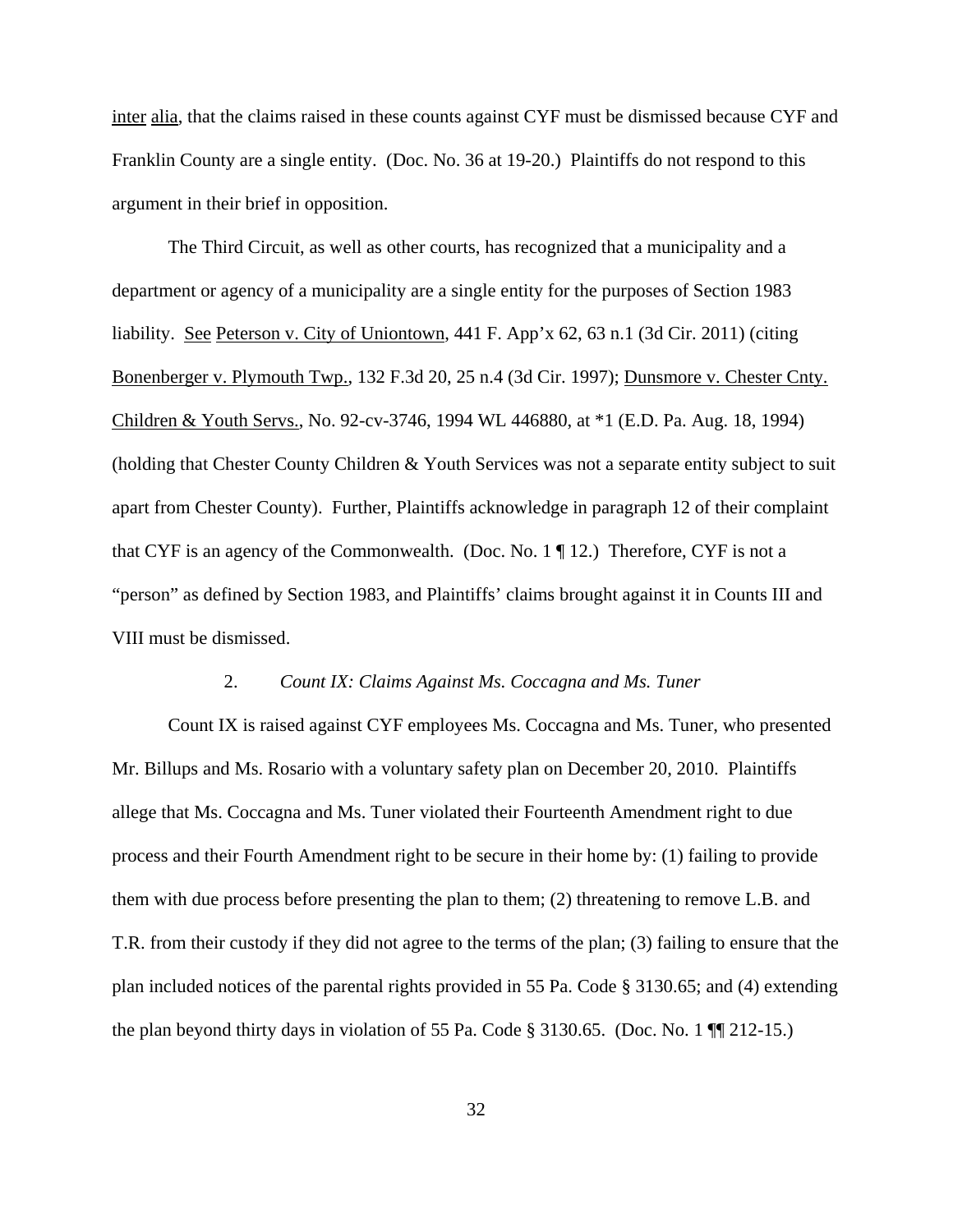As discussed with respect to Counts I and II, for a parent to prevail on a substantive due process claim premised on the unwarranted infringement of familial rights, the government action at issue must be so egregious or ill conceived that it "shocks the conscience." Miller, 174 F.3d at 375; see also Chainey v. Street, 523 F.3d 200, 219 (3d Cir. 2008). To satisfy this "conscience-shocking" standard, a plaintiff must demonstrate that the government action "exceed[ed] both negligence and deliberate indifference, and reach[ed] a level of gross negligence or arbitrariness that indeed 'shocks the conscience.'" Id. at 375-76. A government actor infringes on parents' fundamental rights to the care, custody, and control of their children when he or she "consciously disregard[s] a great risk that there had been no abuse." Ziccardi, 288 F.3d at 66 (citing Miller, 174 F.3d at 375). Conversely, when a government actor possesses "some reasonable and articulable evidence giving rise to a reasonable suspicion that a child has been abused or is in imminent danger of abuse," his or her removal of a child from the parents' custody does not constitute an infringement on the parents' rights to familial integrity. Croft, 103 F.3d at 1126.

Before addressing whether Ms. Coccagna and Ms. Tuner denied Mr. Billups and Ms. Rosario due process by presenting them with a voluntary safety plan and threatening to remove L.B. and T.R. from their custody if they did not agree to the terms of the plan, the Court finds it necessary to clarify the purpose and use of a voluntary safety plan, which Plaintiffs, in various portions of their complaint and brief in opposition, also refer to as a voluntary placement agreement. According to the Office of Children, Youth and Families Bulletin regarding the safety assessment and planning process:

> When immediate threats to the child exist, a plan of safety must be put in place to ensure the child's safety. A Safety Plan is the written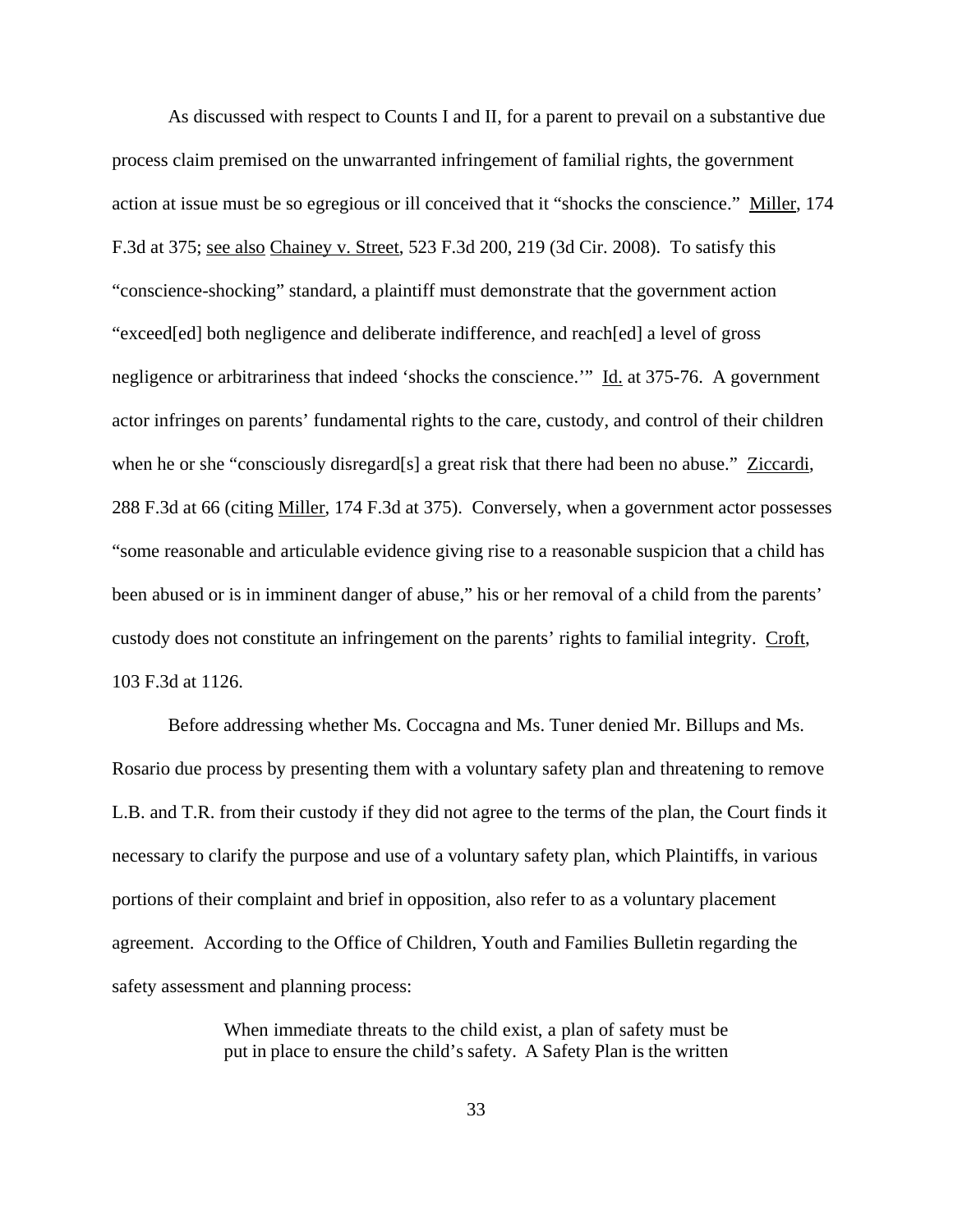document that identifies under what conditions a child will remain safe in the situation in which they are currently residing (in-home or out-of-home) and a method for monitoring compliance with the plan. The safety plan is developed based on the results of the safety assessment and safety decision.<sup>13</sup>

(Doc. No. 25-4 at 7.) Unlike a voluntary safety plan, which may allow children to remain in the custody of their parents and continue to reside in their parents' home, a voluntary placement agreement is an agreement under which the "[c]ustody of a child may be temporarily transferred to the county agency for no more than 30 days if the child's parents . . . freely enter into a written agreement with the county agency." 55 Pa. Code § 3130.65(a). A voluntary placement agreement may not be extended beyond thirty days without a court order and must contain four statements regarding parental rights.<sup>14</sup> Id. §§ 3130.65(a)-(b).

<sup>14</sup> The statements that must be included are:

(1) A statement of the parents' or legal guardian's right to be represented by legal counsel or other spokesperson during conferences with the county agency about voluntary placement. (2) A statement of the parent's or legal guardian's right to refuse to

55 Pa. Code § 3130.65(a)(1)-(4).

 $13$  The Court notes that this Bulletin is not attached to or explicitly referenced in Plaintiffs' complaint but is discussed in several parts of Plaintiffs' brief in opposition to the Franklin County Defendants' motion to dismiss. (See Doc. No. 41 at 10, 13-14.) Therefore, the Court finds that it may properly consider the Bulletin as a document that forms the basis of a claim. See Lum, 361 F.3d at 221 n.3.

place the child. (3) A statement of the parents' or legal guardian's right to visit the child, to obtain information about the child, and to be consulted about and approve medical and educational decisions concerning the child while the child is in voluntary placement.

<sup>(4)</sup> A statement of the parents' or legal guardian's right to the immediate return of the child upon request of the parent or guardian, unless the court orders the legal custody of the child to be transferred to the county agency.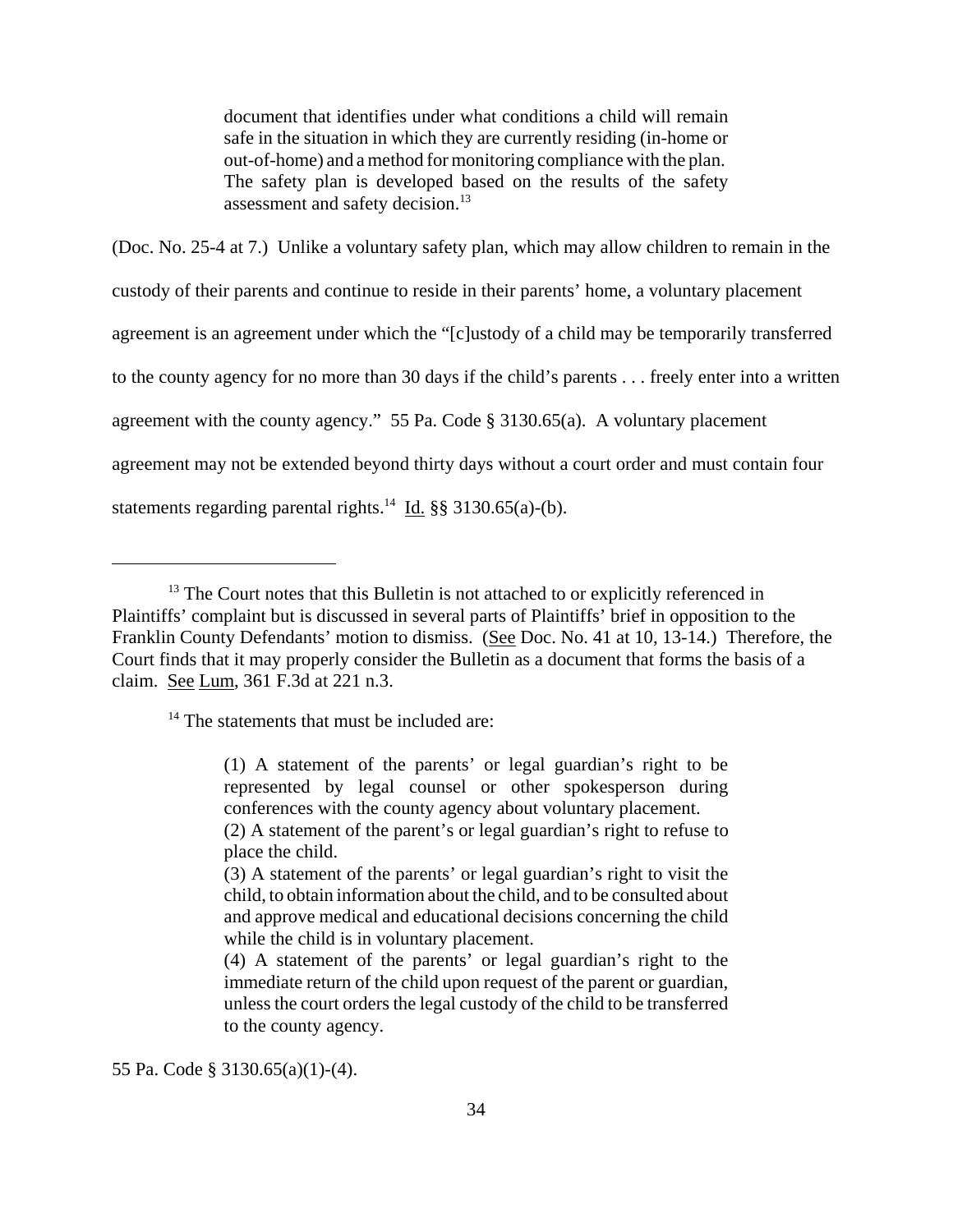At issue in this action is a voluntary safety plan, not a voluntary placement agreement. Despite Plaintiffs' claims that the agreement signed by Mr. Billups and Ms. Rosario on December 20, 2010 was a voluntary placement agreement, the two-page document that they signed is clearly titled "SAFETY PLAN," and the words "safety plan" appear throughout the document. (Doc. No. 25-5.) Further, neither Plaintiff's complaint nor the document state that custody of L.B. and T.R. was transferred to a Franklin County agency on December 20, 2010, or at anytime thereafter. In fact, the complaint indicates that although the plan remained in effect until June 18, 2011, L.B. and T.R. remained in their own home under the care of both Mr. Billups and Ms. Rosario during that time. Plaintiffs' allegations that CYF nevertheless obtained "protective capacity" custody of L.B. and T.R. by virtue of the plan, which are not supported by any legal authority, do not demonstrate that the December 20, 2010 safety plan was, in fact, a voluntary placement agreement. (See Doc. No. 41 at 15-17.) The Court, therefore, finds that Plaintiffs have not pled facts demonstrating that Mr. Billups and Ms. Rosario agreed to a voluntary placement agreement on December 20, 2010, or at any other time. Rather, the facts demonstrate that Mr. Billups and Ms. Rosario agreed to the terms of, and signed, a voluntary safety plan on December 20, 2010. Accordingly, the requirements codified in 55 Pa. Code § 3130.65 did not apply to the December 20, 2010 plan, and the Court must dismiss Plaintiffs' claims that Ms. Coccagna and Ms. Tuner violated Section 3130.65 by extending the plan beyond thirty days without a court order and by not including notices of parental rights in the plan.

Now, the Court will address Plaintiffs' claims that Ms. Coccagna and Ms. Tuner violated Mr. Billups and Ms. Rosario's constitutional rights by presenting them with a voluntary safety plan without first providing them any due process and by threatening to immediately remove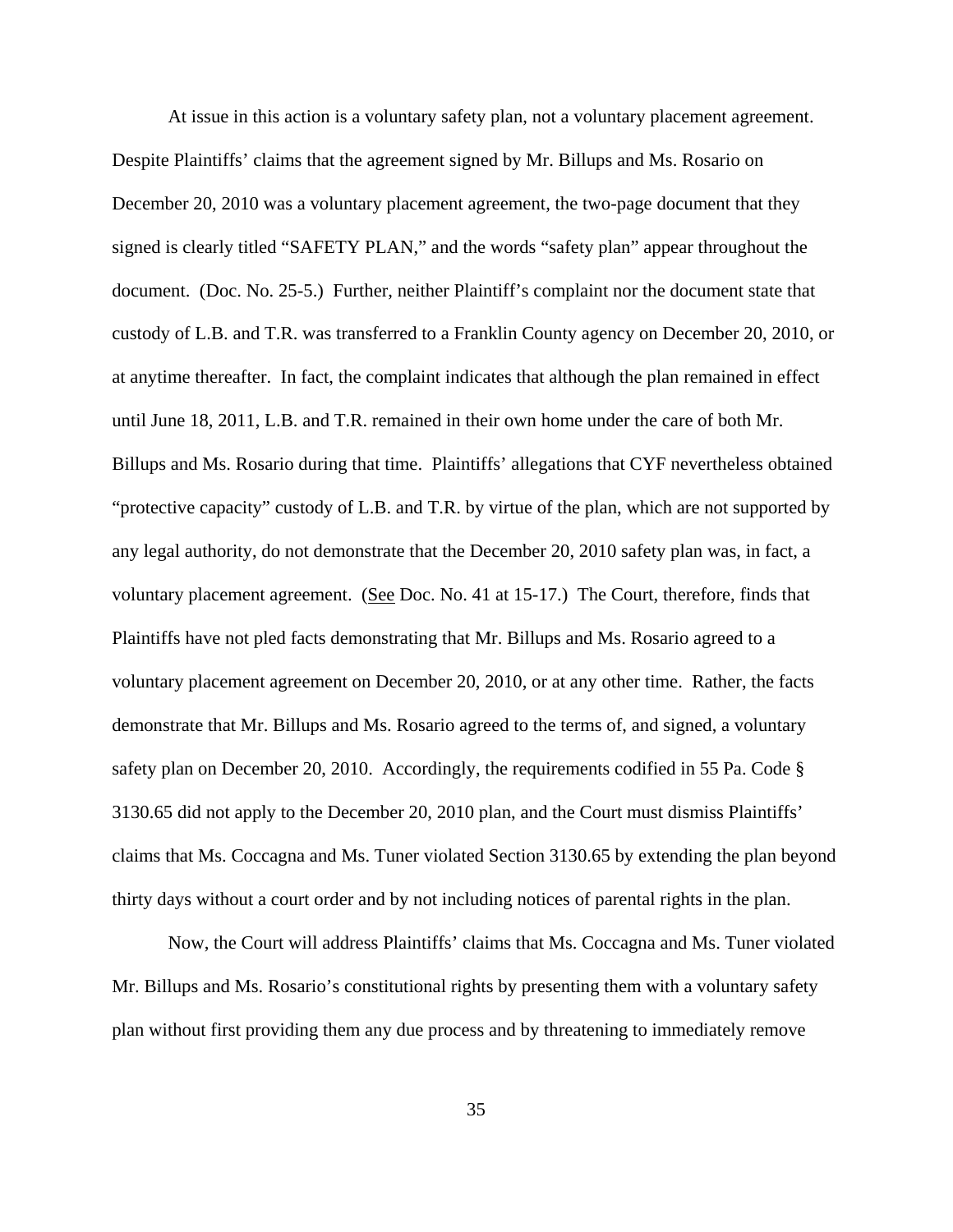L.B. and T.R. from their custody if they did not agree to sign the plan and agree to its terms.

Lawsuits challenging voluntary safety plans have been rare, and the Franklin County Defendants point the Court to only two decisions to support their position that the use of the voluntary safety plan at issue in this action was constitutional. See Smith v. Williams-Ash, 520 F.3d 596 (6th Cir. 2008); Dupuy v. Samuels, 465 F.3d 757 (7th Cir. 2006). They contend that the remaining claims raised in Count IX must be dismissed because: (1) Mr. Billups and Ms. Rosario were informed of their right to appeal the terms of the voluntary safety plan in a Family Service Plan that was presented and signed in conjunction with the voluntary safety plan; (2) the Sixth and Seventh Circuits have upheld the use of voluntary safety plans in factually similar circumstances; and (3) alternatively, Ms. Tuner and Ms. Coccagna are entitled to qualified immunity. (Doc. No. 36 at 25-31.)

First, as Plaintiffs correctly point out, there are no notices of any right to appeal on the two-page voluntary safety plan itself. (Doc. No. 25-5; Doc. No. 41.) Although the Franklin County Defendants have attached a copy of a Family Service Plan as an exhibit, none of Plaintiffs' claims are based on the terms of, or the signing of, the Family Service Plan. (See Doc. No. 25-6.) Therefore, the Court will not consider this exhibit in ruling on the instant motion to dismiss and, in turn, will not grant the motion on this basis.

Second, the Court will consider the constitutionality of the voluntary safety plan presented to Mr. Billups and Ms. Rosario and whether Ms. Coccagna's and Ms. Tuner's threats to immediately remove L.B. and T.R. from their custody if they did not sign the plan denied them due process. In Dupuy, the Seventh Circuit assessed the constitutionality of safety plans similar to the one at issue here. The court held that the decision to agree to a safety plan is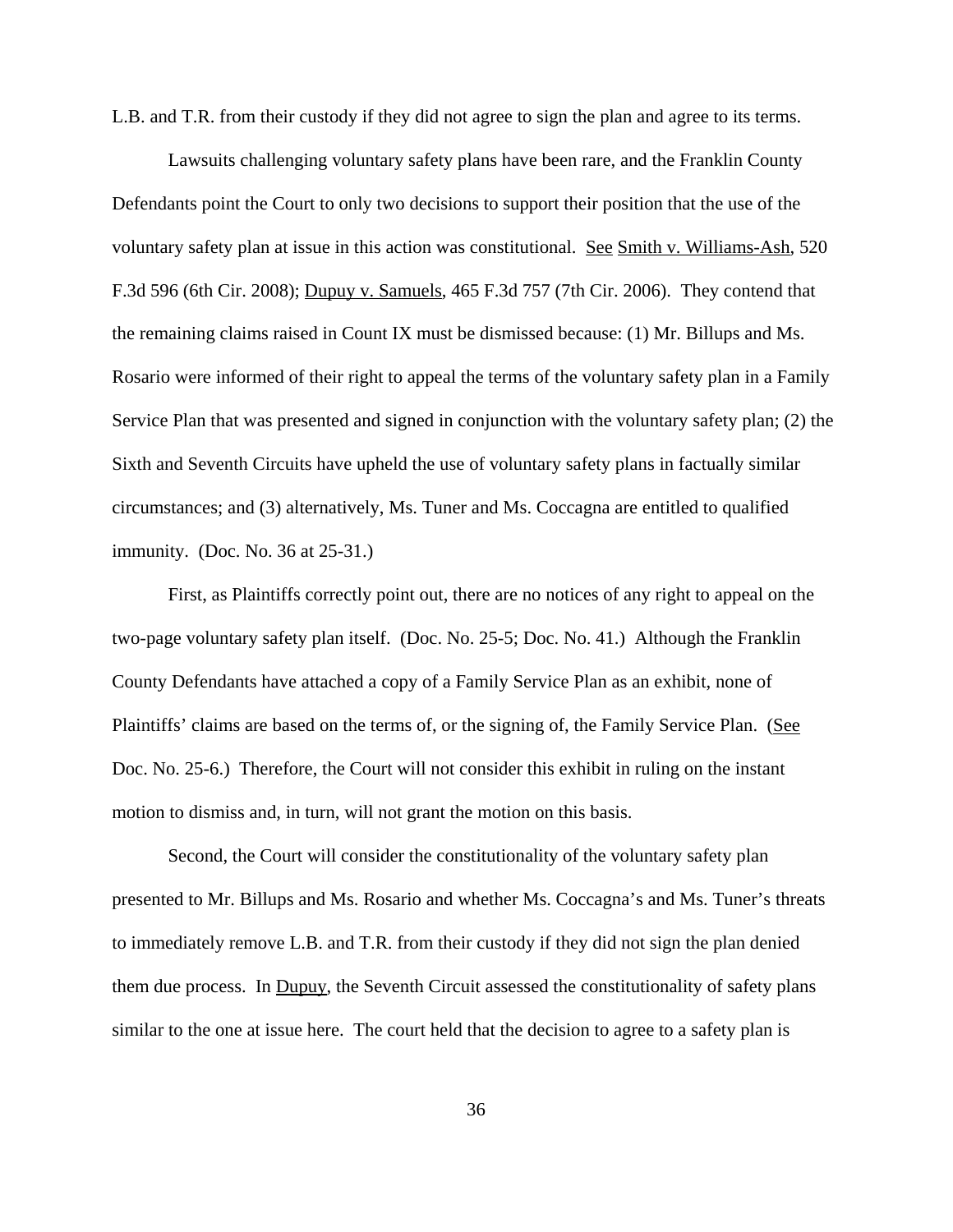optional with the parents and, therefore, the Constitution does not entitle parents to a hearing before they are offered the option of agreeing to a plan. 465 F.3d at 761-62. The court explained:

> There is no right to a hearing when no substantive right has been infringed or is threatened with being infringed. The state does not force a safety plan on the parents; it merely offers it. Parents are entitled to a hearing if their parental rights are impaired, but the offer of a settlement no more impairs those rights than a prosecutor's offer to accept a guilty plea impairs the defendant's right to trial by jury.

Id. at 761.

Further, the court in **Dupuy** addressed the argument that safety plans are inherently coercive when agencies force parents to sign them or face the threat of their children being removed from their custody. Id. at 763-63. The court analogized an agency's threat to remove the children to a plaintiff's threat to press a case to trial in order to induce a defendant to settle, recognizing that "[i]t is not a forbidden means of 'coercing' a settlement to threaten merely to enforce one's legal rights." Id. at 762. The court, however, also noted that coercion – which, in this context, "is more aptly described as duress or extortion" – is objectionable "when illegal means are used to obtain a benefit." Id. The court found that the agencies had not used objectionable coercion because the safety plan informed parents of the possibility that failure to agree to the plan could result in the State's Attorney's Office obtaining a court order to remove their child from the home, a threat that was grounded in proper legal authority. Id. at 762-63.

A threat not grounded in proper legal authority was found to have been used by an employee of a county agency in Croft, a Third Circuit decision discussed by Plaintiffs in their brief in opposition as well as by the Seventh Circuit in Dupuy. Croft concerned the threat to remove a child from her parents after the County Children's Bureau received an anonymous tip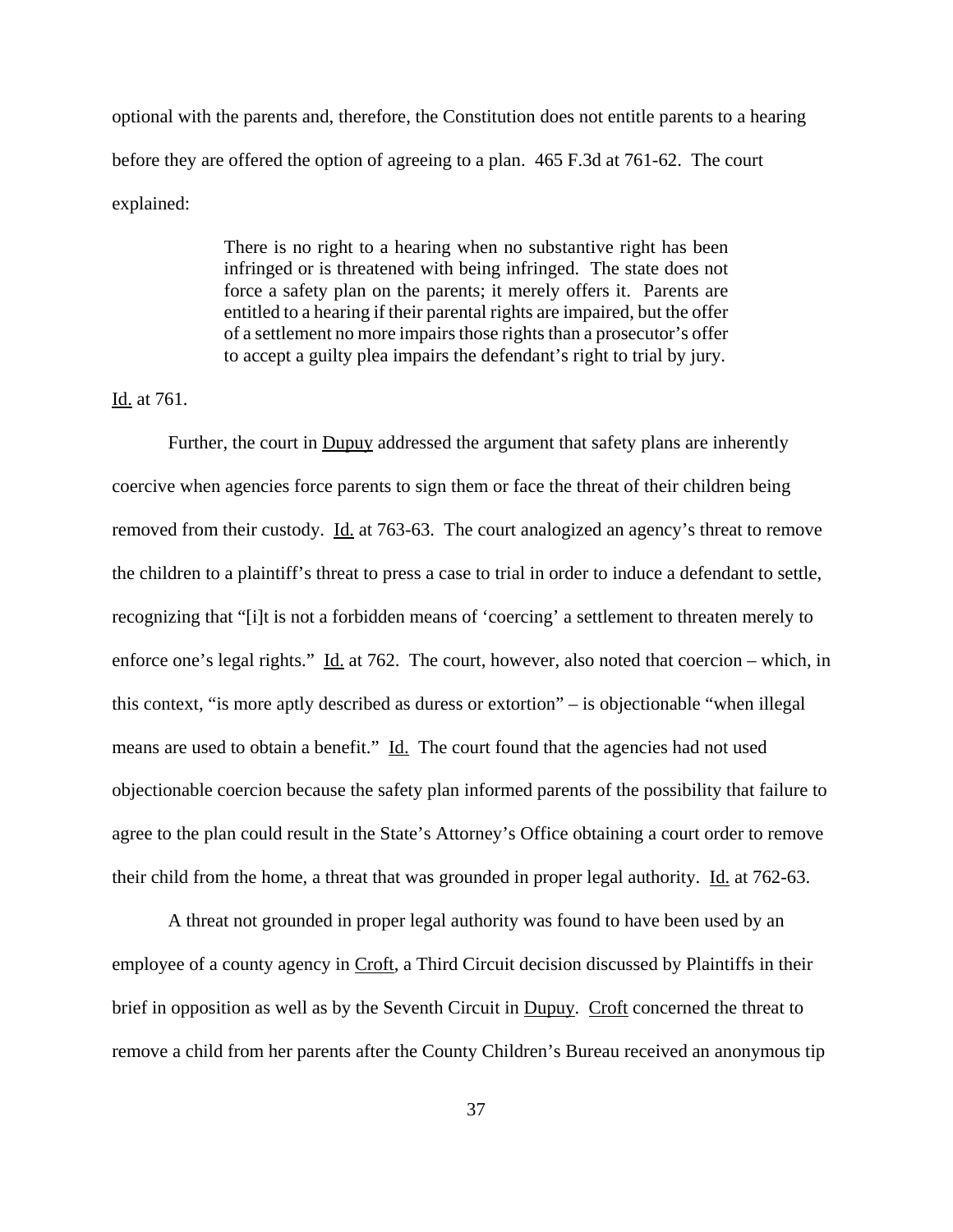and phone call that the child's father had sexually abused her, that the child had been outside of her house naked, and that the child indicated that she slept in the same bed as her parents. 103 F.3d at 1126. Based only on this tip and phone call, the defendant's case worker gave an ultimatum to the child's father that if he did not leave the house for the duration of an abuse investigation, the agency would immediately place the child in foster care. Id. at 1124-25. The Third Circuit found this ultimatum to be an "arbitrary abuse of government power," reasoning that the case worker did not have reasonable grounds to believe that sexual abuse had occurred or was imminent because she had no evidence beyond the anonymous tip and phone call and had testified that "she had no opinion one way or the other" after interviewing both of the child's parents. Id. at 1127.

In essence, Plaintiffs argue that Mr. Billups and Ms. Rosario were given an ultimatum similar to the one made by the case worker in Croft, that is, an ultimatum not grounded in proper legal authority. First, the Court notes that, like the safety plans at issue in Dupuy, the December 20, 2010 voluntary safety plan signed by Mr. Billups and Ms. Rosario informed them of the possibility that if they failed to comply with the terms of the plan, or if L.B. and T.R. were otherwise made unsafe in their home, "consideration [would] be made for the removal and placement of the child(ren) to ensure safety." (Doc. No. 25-5.) Presumably, this statement refers to lawful measures that CYF may have pursued to transfer custody of L.B. and T.R. to Franklin County had Mr. Billups and Ms. Rosario not signed the plan or properly followed its terms. Second, although Plaintiffs analogize the facts of Croft to the instant matter, there is at least one significant distinction. In the instant action, unlike in Croft, CYF employees had conducted an abuse investigation and a dependency proceeding was held, which resulted in L.B.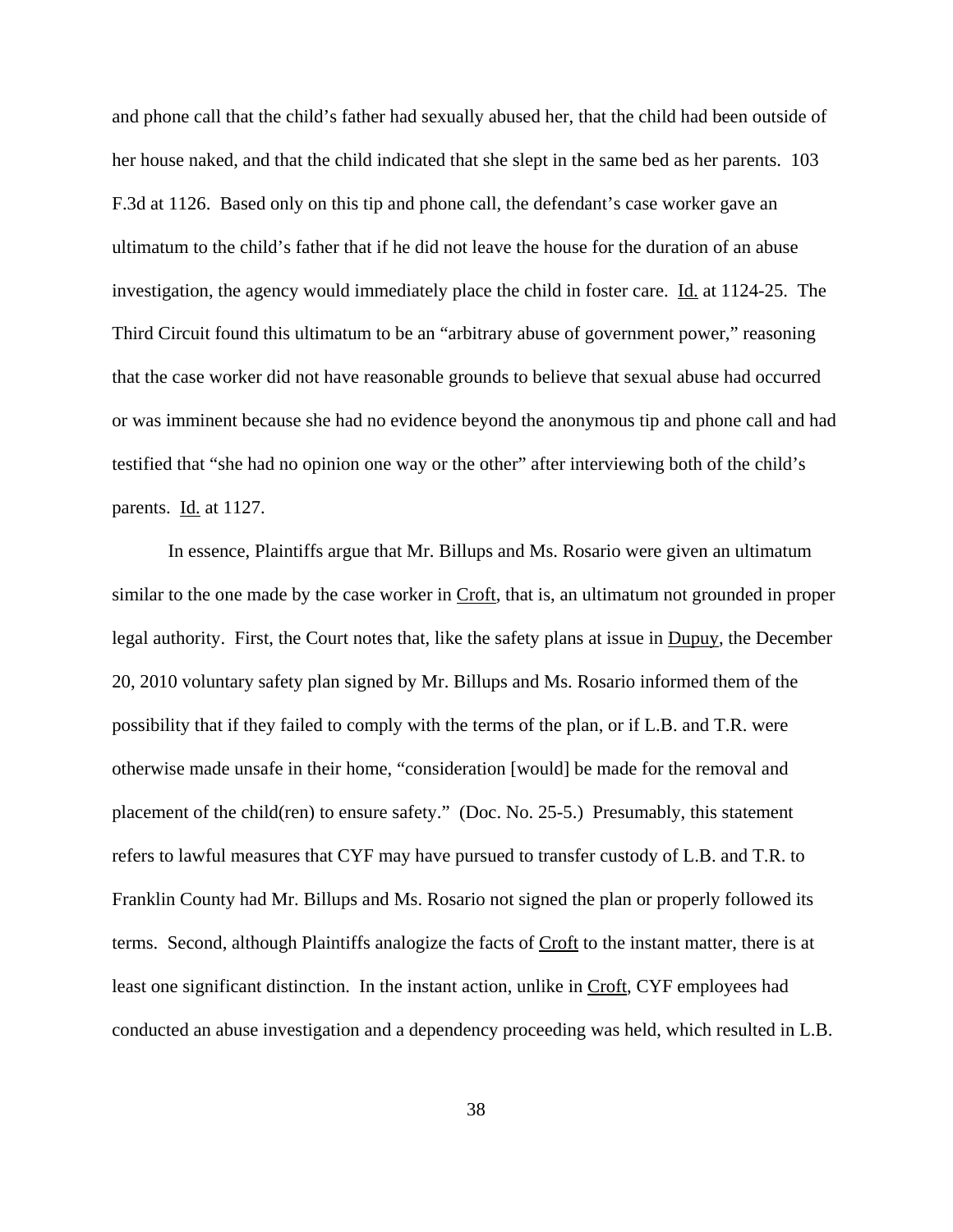and T.R. being temporarily adjudicated as dependents of the Commonwealth. Therefore, unlike the case worker in Croft, who issued an ultimatum curtailing a father's parental rights without proper legal grounds, Ms. Coccagna and Ms. Tuner may have had proper legal grounds to do issue such an ultimatum. This, however, is not clear.

Viewing the allegations of the complaint in the light most favorable to Plaintiffs, the Court finds that Plaintiffs have pled sufficient facts to demonstrate that Ms. Coccagna and Ms. Tuner may have lacked the proper legal grounds to coerce Mr. Billups and Ms. Rosario into signing the voluntary safety plan under the threat of immediately removing L.B. and T.R. from their custody. Accordingly, the Court will deny the Franklin County Defendants' motion to dismiss the claims relating to Ms. Coccagna and Ms. Tuner's presenting the plan to Mr. Billups and Ms. Rosario without first providing them with due process and Ms. Coccagna and Ms. Tuner's alleged threats to immediately remove L.B. and T.R. raised in Count IX. Further, the Court notes that these allegations could give rise to the conclusion that Ms. Coccagna and Ms. Tuner deliberately denied Mr. Billups and Ms. Rosario due process and deliberately coerced them into signing the plan without proper legal grounds. Accordingly, although qualified immunity should be decided at the earliest possible stage in the litigation, these allegations prevent the Court from making the qualified immunity determination at this juncture. Anderson v. Creighton, 483 U.S. 635, 646 n.6 (1987).

#### 3. *Count VIII: Claims Against Franklin County*

In Count VIII, Plaintiffs contend that their substantive due process rights, as well as 55 Pa. Code § 3130.65, were violated by two policies of Franklin County: (1) the policy of extending voluntary safety plans and voluntary safety agreements beyond thirty days; and (2) the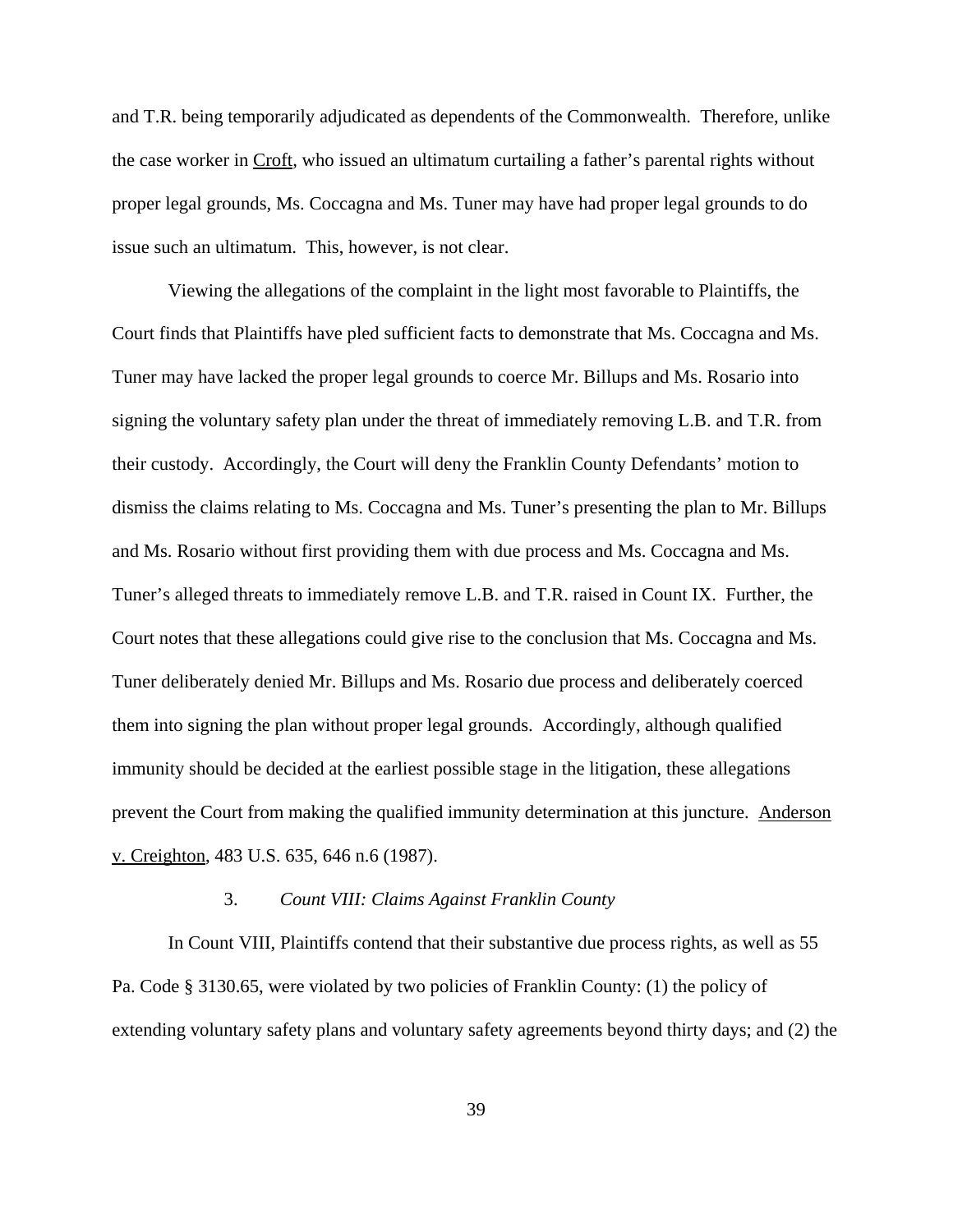policy of not including notices of due process rights to parents in voluntary safety plans. Count VIII also alleges that Franklin County denied Plaintiffs due process and violated Plaintiffs' Fourth Amendment rights by failing to properly train its employees: (1) "that requiring a parent not to be alone with his children is a curtailment of the fundamental right of a parent to the care, custody and control of his children;" (2) "that requiring a parent to [agree to] unannounced and announced visits by [CYF] employees is a curtailment of the fundamental right of a person to be secure in [his or her] home from warrantless government intrusion;" and (3) "about the procedural due process considerations of the use [of] coercive threats to remove children if parents [do not] agree to [voluntary safety plans] and/or [voluntary placement agreements] that curtail parental rights to the care[,] custody[,] and control of their children and the right to be secure in their home without warrantless government intrusion." (Doc. No. 1 ¶ 202.) In addition to compensatory and punitive damages, Plaintiffs seek an injunction to prevent Franklin County from continuing to coercively use voluntary safety plans against other similarly situated families.

As discussed with respect to Count II, the Supreme Court has held that a plaintiff must show that "action pursuant to official municipal policy" caused his or her injury in order to establish municipal liability under 42 U.S.C. § 1983. Monell, 436 U.S. at 691. "Official municipal policy includes the decisions of a government's lawmakers, the acts of its policymaking officials, and practices so persistent and widespread as to practically have the force of law." Connick, 131 S. Ct. at 1359 (2011) (citations omitted). In other words, local governments can only held liable under Section 1983 for "their own illegal acts. They are not vicariously liable under § 1983 for their employees' actions." Id. (internal citations and quotation marks omitted) (emphasis in original).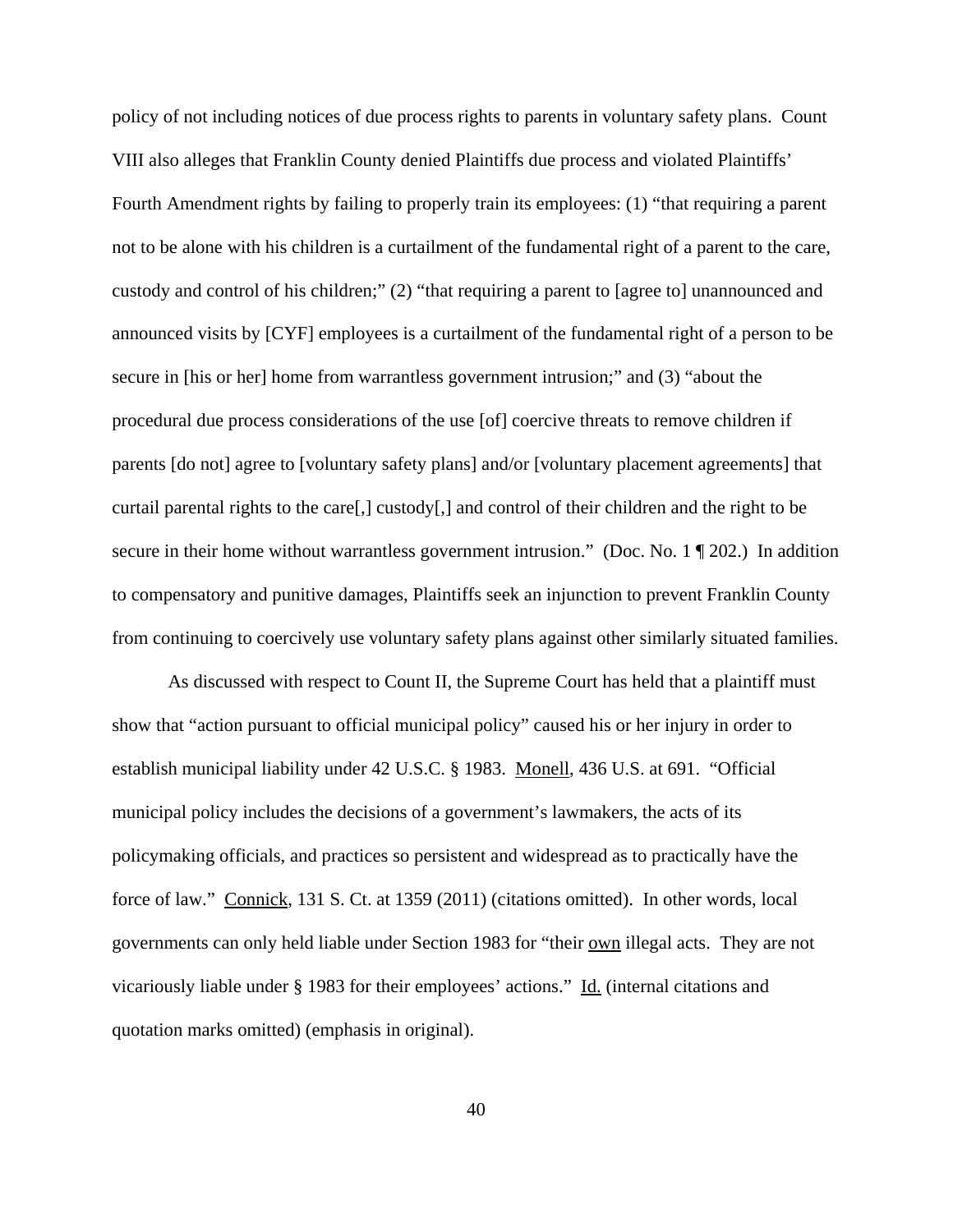The Third Circuit has recognized three circumstances in which a municipality may be held liable under Section 1983:

> First, the municipality will be liable if its employee acted pursuant to a formal government policy or a standard operating procedure long accepted within the government entity; second, liability will attach when the individual has policy making authority rendering his or her behavior an act of official government policy; third, the municipality will be liable if an official with authority has ratified the unconstitutional actions of a subordinate, rendering such behavior official for liability purposes.

McGreevy v. Stroup, 413 F.3d 359, 367 (3d Cir. 2005) (internal citations omitted). As stated, Plaintiffs must demonstrate that the action taken pursuant to an official municipal policy caused their injury. See, e.g., Monell, 436 U.S. at 691.

The Court will first address the contentions that Franklin County's policies denied Plaintiffs due process. Next, the Court will assess whether Plaintiffs have sufficiently pled failure-to-train claims. Finally, the Court will address Plaintiffs' request for injunctive relief.

### a. *Franklin County Policies*

As discussed with respect to the claims raised in Count IX, 55 Pa. Code § 3130.65 does not apply to voluntary safety plan and, therefore, it is not a violation of Section 3130.65 to extend a voluntary safety plan beyond thirty days without a court order or to not include notices of due process rights in the plan. Thus, assuming that Franklin County had the above-described policies of extending voluntary safety plans beyond thirty days without a court order and of not including due process notices in the plans, such policies are not in violation of Pennsylvania law. Thus, to the extent that Plaintiffs allege that these Franklin County policies violate Pennsylvania law, such claims are dismissed with prejudice.

Second, the Court must determine whether Franklin County's alleged policies of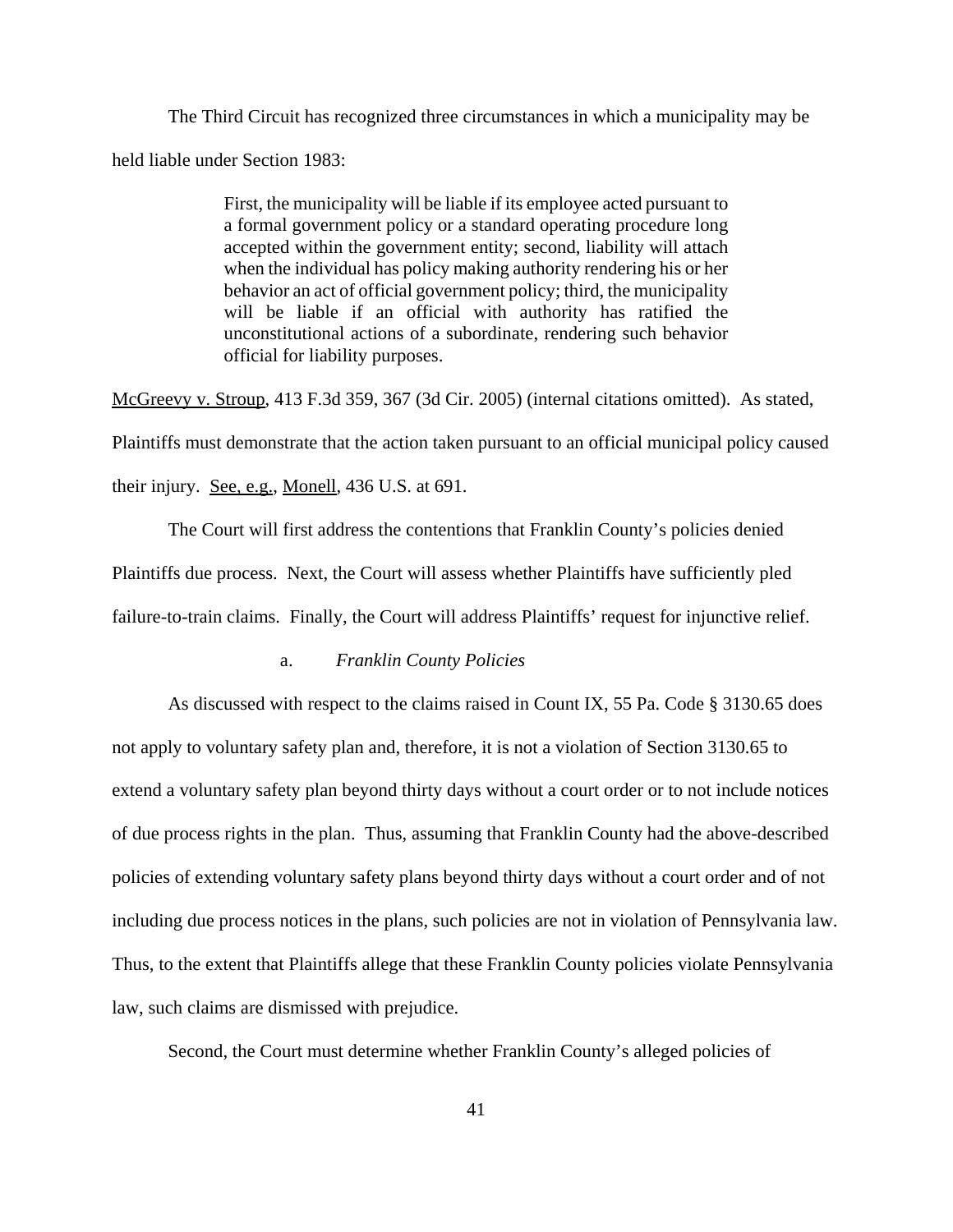extending voluntary safety plans beyond thirty days without court orders and not including due process notices in the plans denied Plaintiffs due process. After carefully reviewing Plaintiffs' complaint and brief in opposition, the Court believes that Plaintiffs are contending that these policies denied them due process on the bases that: (1) the December 20, 2010 voluntary safety plan curtailed their parental rights, thereby triggering their due process rights – namely, the right to a hearing – before they agreed to the actions specified in the plan;<sup>15</sup> and (2) their parental rights were further curtailed because the actions outlined in the plan remained in effect for approximately six months "without a court order or any court oversight." (Doc. No. 1 ¶ 79-83; Doc. No. 41 at 13-20.) As discussed above, the issue of whether Mr. Billups and Ms. Rosario's due process rights were impinged hinges on whether there were proper legal grounds to institute the voluntary safety plan. The Court has found that Plaintiffs have pled sufficient facts to potentially demonstrate that there were not proper legal grounds. Therefore, at this juncture, the Court will deny the Franklin County Defendants' motion to dismiss these claims.

#### b. *Failure to Train*

Count VIII also alleges that Franklin County denied Plaintiffs due process and violated Plaintiffs' Fourth Amendment rights by failing to properly train its employees: (1) "that requiring a parent not to be alone with his children is a curtailment of the fundamental right of a parent to the care, custody and control of his children;" (2) "that requiring a parent to [agree to] unannounced and announced visits by [CYF] employees is a curtailment of the fundamental right of a person to be secure in [his or her] home from warrantless government intrusion;" and (3)

<sup>&</sup>lt;sup>15</sup> The Court notes that Plaintiffs also contend that the December 20, 2010 voluntary safety plan failed to include four statements mandated by 55 Pa. Code § 3130.65. As discussed, Section 3130.65 does not apply to voluntary safety plans. Therefore, the Court will not further consider this argument.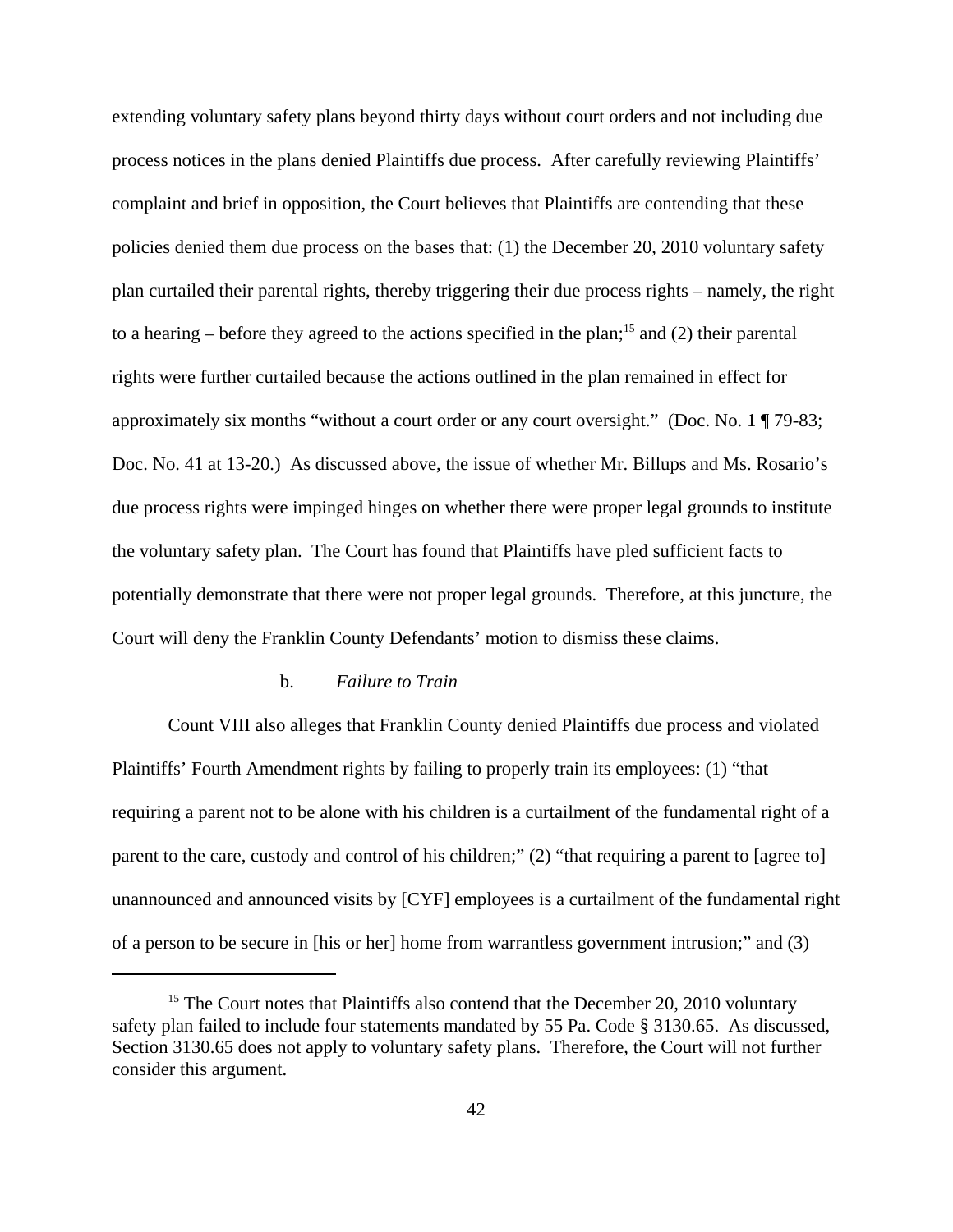"about the procedural due process considerations of the use [of] coercive threats to remove children if parents [do not] agree to [voluntary safety plans] and/or [voluntary placement agreements] that curtail parental rights to the care[,] custody[,] and control of their children and the right to be secure in their home without warrantless government intrusion." (Doc. No. 1 ¶ 202.)

A prima facie claim for failure to train requires plaintiffs to plead a "pattern of similar constitutional violations by untrained employees" which "demonstrate[s] deliberate indifference" to the rights of persons with whom the untrained employees come into contact. Connick, 131 S. Ct. at 1360. Plaintiffs "must identify a failure to provide specific training that has a causal nexus with their injuries . . . ." Reitz v. Cnty. of Bucks, 125 F.3d 139, 145 (3d Cir. 1997). The Supreme Court defines deliberate indifference as follows:

> [D]eliberate indifference is a stringent standard of fault, requiring proof that a municipal actor disregarded a known or obvious consequence of his action. Thus, when city policymakers are on actual or constructive notice that a particular omission in their training program causes city employees to violate citizens' constitutional rights, the city may be deemed deliberately indifferent if the policymakers choose to retain that program. The city's policy of inaction in light of notice that its program will cause constitutional violations is the functional equivalent of a decision by the city itself to violate the Constitution.

Connick, 131 S. Ct. at 1360 (internal quotations and citations omitted).

Regarding all three of the above allegations of failure to train, Plaintiffs have not pled a

pattern of constitutional violations by untrained employees, or that Franklin County or its

employees acted with the requisite deliberate indifference. In order to avoid "collapse into

respondeat superior," merely alleging that a single injury "could have been avoided if an

employee had had better or more training" is insufficient to state a claim. Connick, 131 S. Ct. at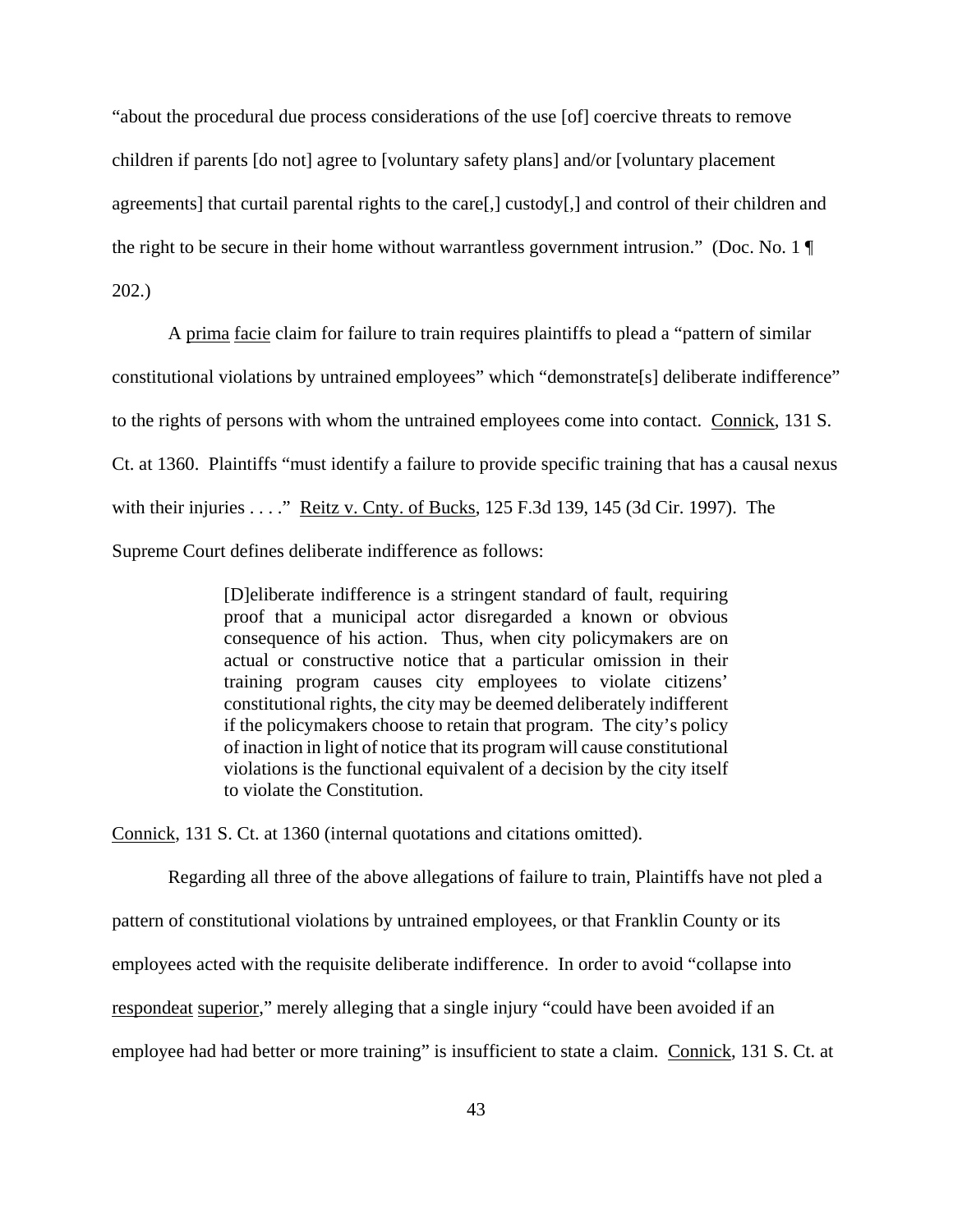1363-65 (internal brackets omitted). Instead, Plaintiffs must show that the need for the County to provide specific training in order to avoid constitutional injury was "highly predictable" or "patently obvious." Id. at 1360; Brown, 520 U.S. at 409. Plaintiffs' allegations do not meet this standard. Accordingly, the Court will dismiss the failure-to-train claims raised in Count VIII without prejudice.

### c. *Injunctive Relief*

Plaintiffs further seek injunctive relief in Count VIII "to prevent Franklin County and [CYF] from continuing to violate due process in the coercive use of 'voluntary' safety plans against other families similarly situated." (Doc. No. 1 ¶ 204.) Neither Plaintiffs nor the Franklin County Defendants have addressed this issue in their briefs.

As discussed with respect to Plaintiffs' request for injunctive relief in Count VII, in Section 1983 cases, an "injunction is to be used sparingly, and only in a clear and plain case." Rizzo, 423 U.S. at 378 (internal quotations omitted). "[P]ast exposure to illegal conduct does not in itself show a present case or controversy regarding injunctive relief . . . if unaccompanied by continuing, present adverse effects." Lyons, 461 U.S. at 102 (internal quotations omitted). In order to have standing under Article III of the United States Constitution, plaintiffs must show:

> (1) [they have] suffered an "injury in fact" that is (a) concrete and particularized and (b) actual or imminent, not conjectural or hypothetical;

> (2) the injury is fairly traceable to the challenged action of the defendant; and

> (3) it is likely, as opposed to merely speculative, that the injury will be redressed by a favorable decision.

Cortes, 622 F.3d at 228 (quoting Laidlaw, 528 U.S. at 180-81).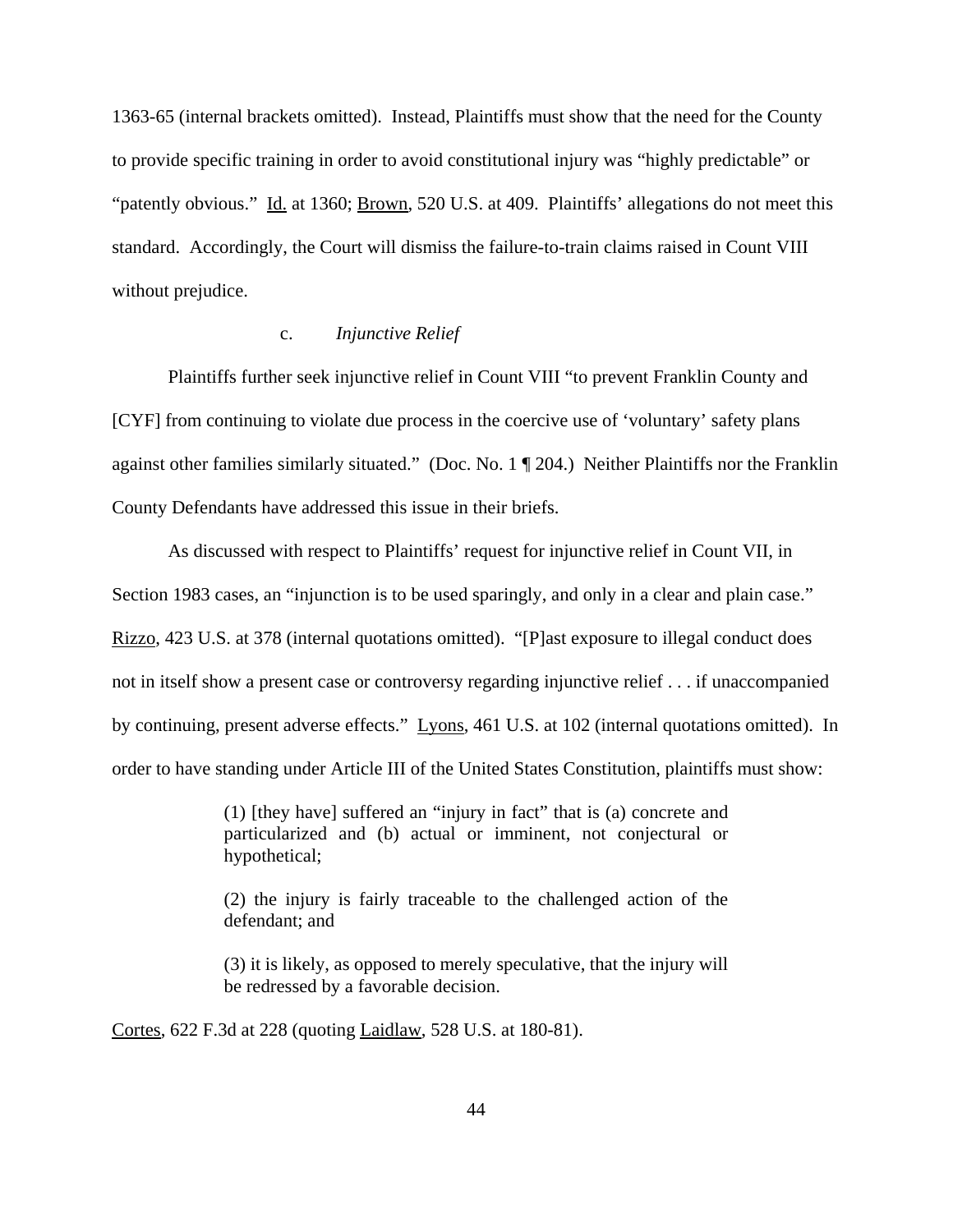While Plaintiffs allege a future injury, that injury must be "certainly impending," not an injury that will only occur at "some indefinite future time." Cortes, 622 F.3d at 228 (quoting Lujan v. Defenders of Wildlife, 504 U.S. 555, 564 n.2 (1992)). The Supreme Court held in Lyons that the plaintiff's allegations that the police routinely apply chokeholds in situations where the police are not threatened by the use of deadly force, and that the police may stop the plaintiff in the future and apply a chokehold to him, fell short of the allegations that would be necessary to establish a case or controversy for Article III purposes. 461 U.S. at 105. Similarly, the allegations of Plaintiffs that other families may suffer injury due to Franklin County's alleged unconstitutional policies regarding voluntary safety plans do not establish a case or controversy. Plaintiffs lack standing to seek injunctive relief on behalf of other families. Accordingly, the Court will dismiss Plaintiffs' request for injunctive relief in Count VIII with prejudice.

#### 4. *Count IV: Claims Against Ms. Lay and Ms. Watson*

Count IV alleges a substantive due process claim against CYF employees Ms. Lay and Ms. Watson. As discussed with respect to Count II, Plaintiffs aver that the AAP has a policy of presuming that "the cause of any intracranial injury in a child under the age of one year is caused by abuse unless the parents provide an accidental explanation  $\dots$ ." (Id. 12.) Plaintiffs assert that Ms. Lay and Ms. Watson followed the CYS policy of relying upon doctors affiliated with the AAP or, alternatively, that they failed to conduct their own "independent medical nonpresumption tainted burden shifting investigation." (Id. ¶ 140.)

As discussed with respect to Counts I, II, and IX, a government employee abridges a parent's substantive due process rights when she removes a child from her parents while consciously disregarding a great risk that there had been no abuse. Ziccardi, 288 F.3d at 66. The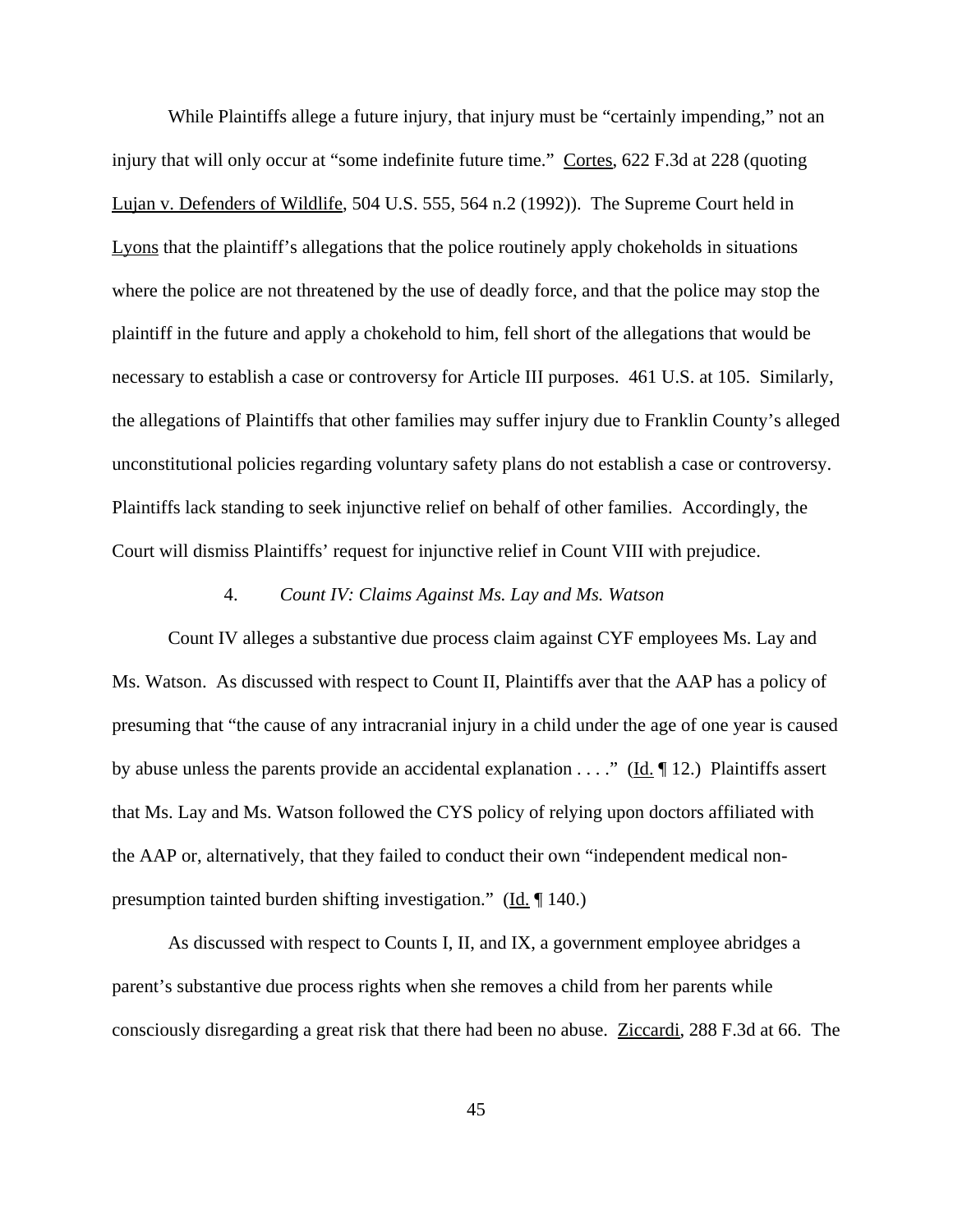focus for due process purposes is "whether the information available to the defendants at the time would have created an objectively reasonable suspicion of abuse justifying the degree of interference" with Mr. Billups and Ms. Rosario's parental rights. Croft, 103 F.3d at 1126. "Absent such reasonable grounds, governmental intrusions of this type are arbitrary abuses of power." Id. For example, in Croft, the Third Circuit held that a county employee violated a father's substantive due process rights because she based her conclusion that the father had sexually abused his child on hearsay evidence and had not formed a personal opinion with respect to whether abuse had actually occurred. Id. at 1127.

Here, Plaintiffs allege that Ms. Lay and Ms. Watson based their conclusion that L.B. had been abused completely on the medical conclusions of the Medical Center doctors who examined L.B's injuries. Therefore, it is reasonable to infer from this allegation that Ms. Lay and Ms. Watson, like the county employee in Croft, did not form a personal opinion regarding whether Mr. Billups had abused L.B. before initiating dependency proceedings. Ms. Lay and Ms. Watson, however, relied on the opinion of child abuse medical experts, not on an anonymous tip based on hearsay. The complaint does not sufficiently plead that Ms. Lay and Ms. Watson consciously disregarded a great risk that L.B. had not been abused because they knew that the medical conclusions of the Medical Center doctors were "tainted." Accordingly, the Court will grant the Franklin County Defendant's motion to dismiss Count IV of the complaint.

# 5. *Counts V and VI: Claims Against Chambersburg Borough, Detective Frisby, Franklin County District Attorney Fogel, and Franklin County Assistant District Attorney Lauren Sulcove*

Count V raises a substantive due process claim against Franklin County District Attorney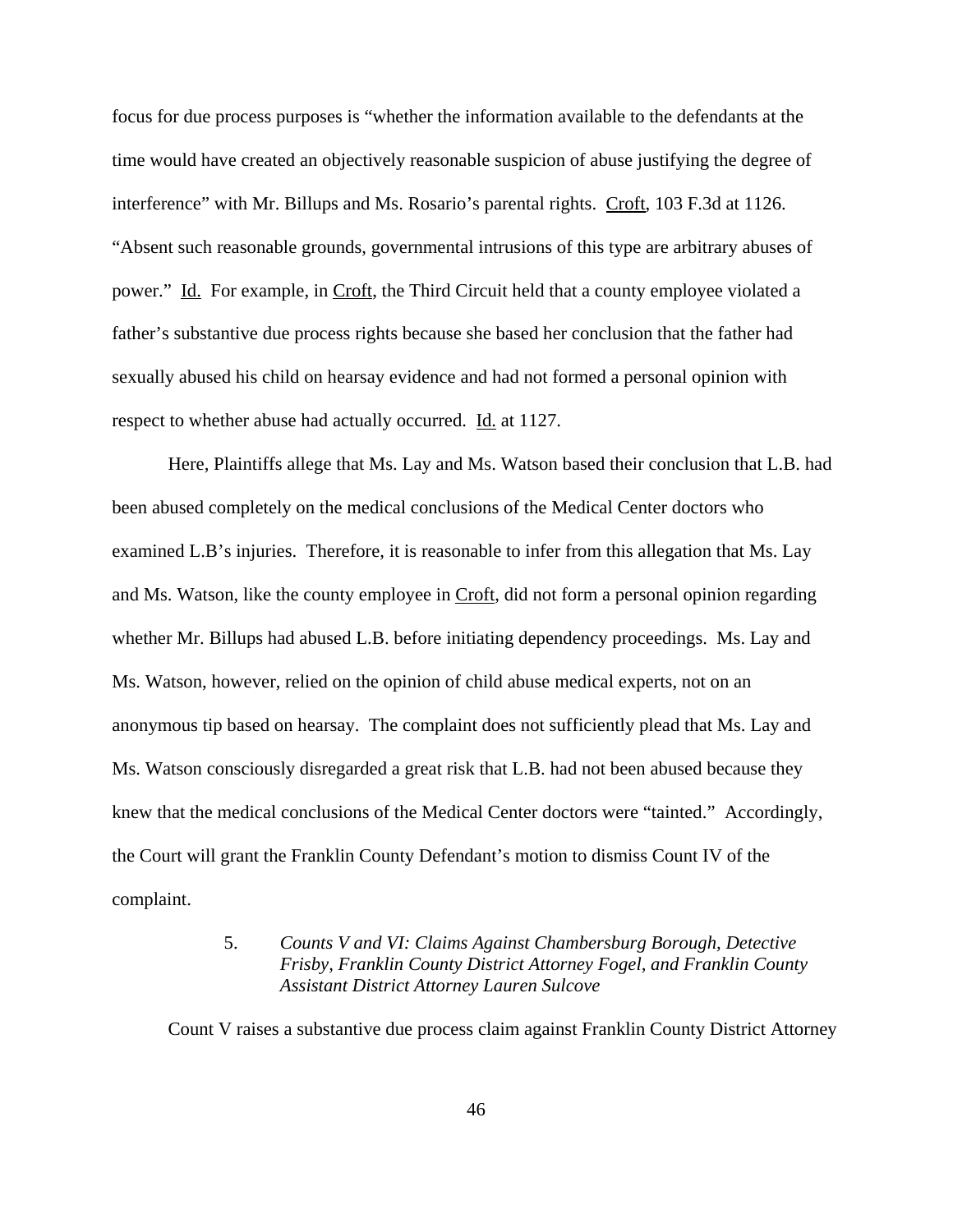Fogel and Chambersburg Borough for adopting policies of: (1) relying on the AAP presumption that an intracranial injury in a child less than one year old is due to child abuse; (2) not conducting an independent medical investigation into whether child abuse has occurred; and (3) not training the medical experts upon whom they exclusively rely that a medical presumption that shifts the burden to parents to provide a non-abusive explanation for a child's injuries is unconstitutional. The complaint alleges that these policies violated their "right to the presumption of innocence and due process during the investigation of whether the report of L.B.'s suspected child abuse was in fact, actually child abuse," and that, as a result of these policies, Mr. Billups faced criminal charges. (Doc. No. 1 ¶¶ 147-48.)

In the alternative, Plaintiffs claim in Count VI that Chambersburg Borough and District Attorney Fogel do not have these policies and that Detective Frisby and Assistant District Attorney Sulcove, "with reckless indifference to the substantive due process rights of [Mr. Billups], failed to conduct or procure their own independent medical non-presumption tainted burden shifting investigation and relied exclusively upon [the medical opinions of ] Defendants Dias, Crowell and Choudhary." (Id. 152.) Plaintiffs allege that Detective Frisby's and Assistant District Attorney Sulcove's failure to conduct an independent investigation violated Mr. Billups's right to the presumption of innocence, an unbiased investigation, and due process during the investigation of L.B.'s injuries, and that, "[a]s a direct and proximate result," Mr. Billups faced criminal charges. (Id. ¶ 153.)

The Chambersburg Borough Defendants principally contend that Plaintiffs fail to state claims upon which relief can be granted in Counts V and VI because the claims do not implicate the Fourteenth Amendment's guarantee of substantive due process, as "[t]he constitutionality of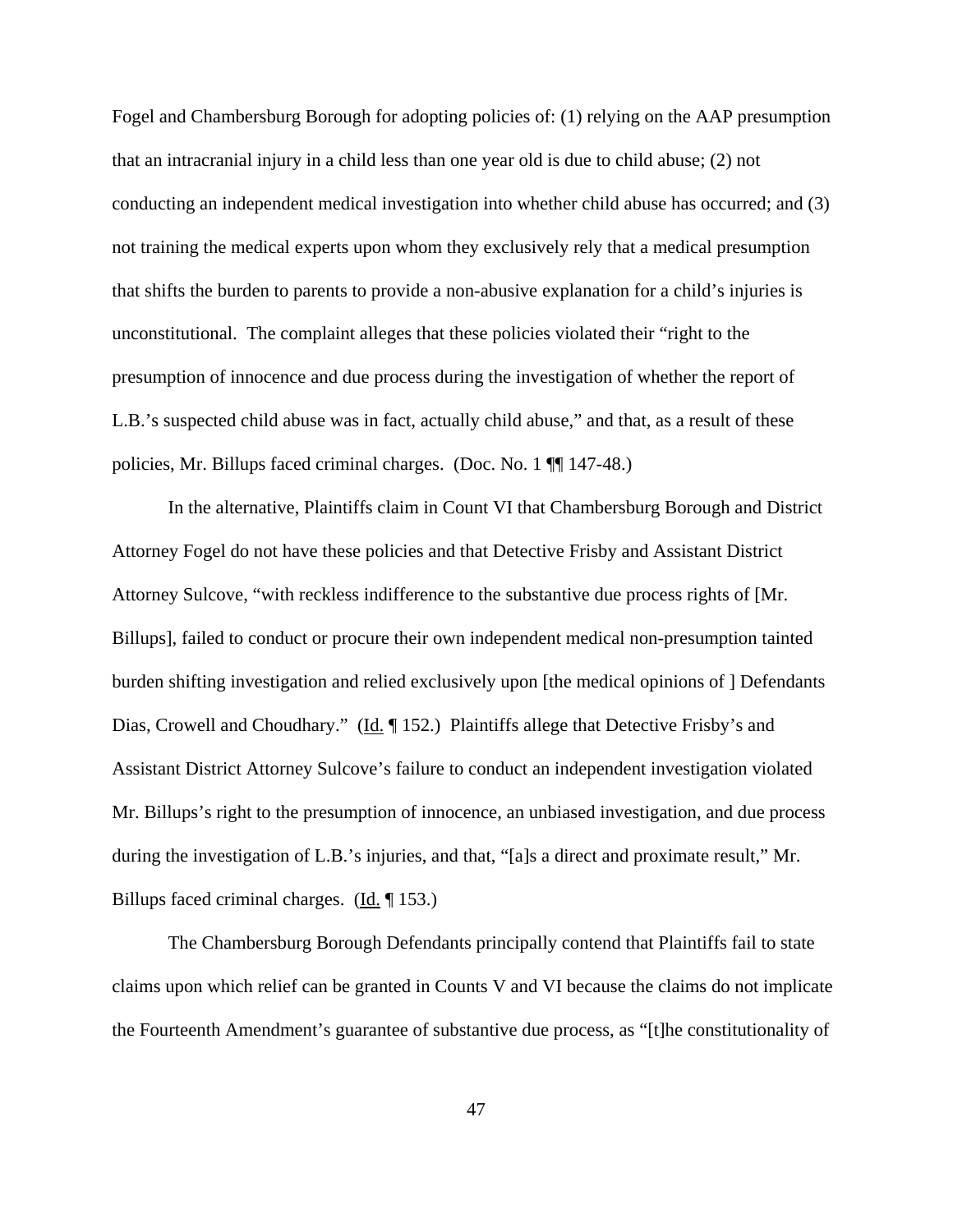arrests by state officials is governed by the Fourth Amendment rather than the due process analysis." (Doc. No. 38 at 5-6.) Similarly, the Franklin County Defendants assert that the due process analysis is not applicable to the claims raised in these counts because the "government action [at issue] is controlled by a specific constitutional amendment." (Doc. No. 36 at 18.) They also contend that District Attorney Fogel and Assistant District Attorney Sulcove are entitled to prosecutorial immunity with respect to the complained-of actions. (Doc. No. 52 at 7- 8.) In opposition, Plaintiffs make a lengthy argument concerning the alleged controversy in the medical field of shaken baby syndrome and, relatedly, pointing out the flaws in the medical opinions of Drs. Dias, Crowell, and Choudhary regarding L.B.'s injuries. (See Doc. No. 46 at 4- 10.) Plaintiffs, however, do not respond to the contentions that the Fourteenth Amendment is not applicable to the claims raised in Counts V and VI.

As discussed with respect to Counts I and II, when analyzing a Fourteenth Amendment substantive due process claim, this Court must be cognizant that "[w]here a particular Amendment provides an explicit textual source of constitutional protection against a particular sort of government behavior, that Amendment, not the mere generalized notion of substantive due process must be the guide for analyzing these claims." Albright, 510 U.S. at 273 (internal quotation marks omitted); <u>Doe</u>, 361 F.3d at 238 n.3. The Supreme Court explained that "[t]he framers considered the matter of pretrial deprivations of liberty and drafted the Fourth Amendment to address it," and that "[w]e have in the past noted the Fourth Amendment's relevance to the deprivations of liberty that go hand in hand with criminal prosecutions." Albright, 510 U.S. at 274. Thus, it is the Fourth Amendment, and not substantive due process, that provides an explicit source of protection for the claims raised by Plaintiffs in Counts V and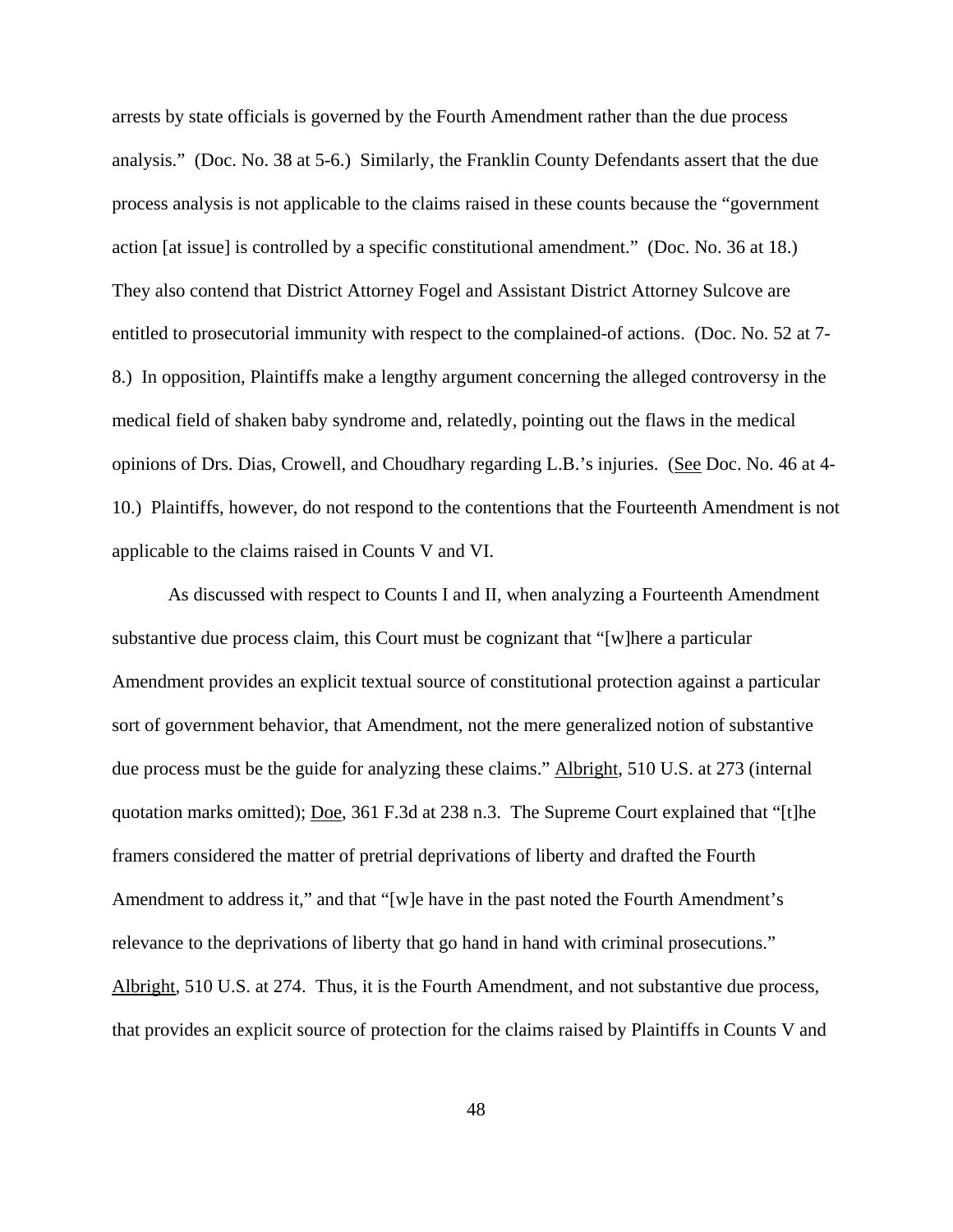VI. Because Plaintiffs have not raised these claims pursuant to the Fourth Amendment or otherwise addressed this issue in a brief in opposition, the Court will dismiss the claims raised in Counts V and VI with prejudice.

# **IV. CONCLUSION**

For the foregoing reasons, the Court will grant the Medical Center Defendants' and the Chambersburg Borough Defendants' motions to dismiss. (Doc. Nos. 32, 39.) Further, the Court will grant in part and deny in part the Franklin County Defendants' motion to dismiss. (Doc. No. 25.)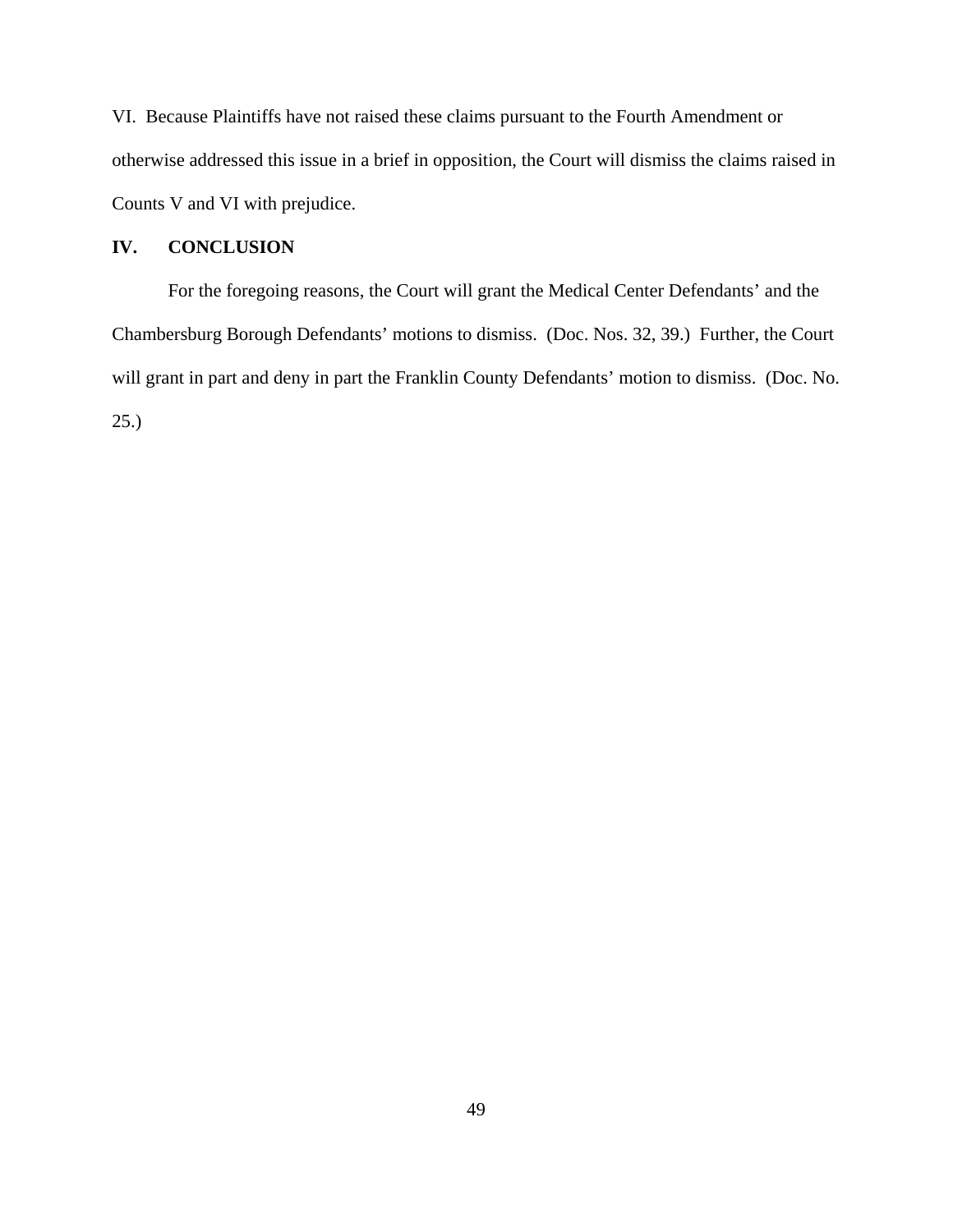# **IN THE UNITED STATES DISTRICT COURT FOR THE MIDDLE DISTRICT OF PENNSYLVANIA**

|   | <b>Civil Action No. 1:11-cv-01784</b> |
|---|---------------------------------------|
|   |                                       |
|   | (Chief Judge Kane)                    |
| ٠ |                                       |
|   |                                       |
|   |                                       |
|   |                                       |

## **ORDER**

**AND NOW**, on this 23rd day of April 2012, **IT IS HEREBY ORDERED THAT** the

Penn State Milton S. Hershey Medical Center Defendants' motion to dismiss (Doc. No. 39) is

**GRANTED**, the Chambersburg Borough Defendants' motion to dismiss (Doc. No. 32) is

**GRANTED**, and the Franklin County Defendants' motion to dismiss (Doc. No. 25) is

## **GRANTED IN PART AND DENIED IN PART** as follows:

- 1. Plaintiffs' substantive due process claims raised in Counts I and II against Penn State Milton S. Hershey Medical Center and Drs. Dias, Crowell, and Choudhary are **DISMISSED WITH PREJUDICE** to the extent that they are based on Plaintiff Jamel Billups's incarceration and criminal prosecution. In all other respects, these claims are **DISMISSED WITHOUT PREJUDICE**;
- 2. Plaintiffs' substantive due process claims raised in Counts III and VIII against Franklin County Office of Children, Youth and Families are **DISMISSED WITH PREJUDICE**, and the Clerk of Court is directed to **TERMINATE** Franklin County Office of Children, Youth and Families from this action.
- 3. Plaintiffs' substantive due process claim raised in Count IV against Tammie Lay and Dawn M. Watson is **DISMISSED WITHOUT PREJUDICE**;
- 4. Plaintiffs' substantive due process claims raised in Counts V and VI against the Borough of Chambersburg, William C. Frisby, Jr., Franklin County District Attorney Matthew Fogel, and Franklin County Assistant District Attorney Lauren Sulcove raised in Counts V and VI are **DISMISSED WITH PREJUDICE**;
- 5. Plaintiffs' ineffective assistance of counsel claim raised in Count VII against